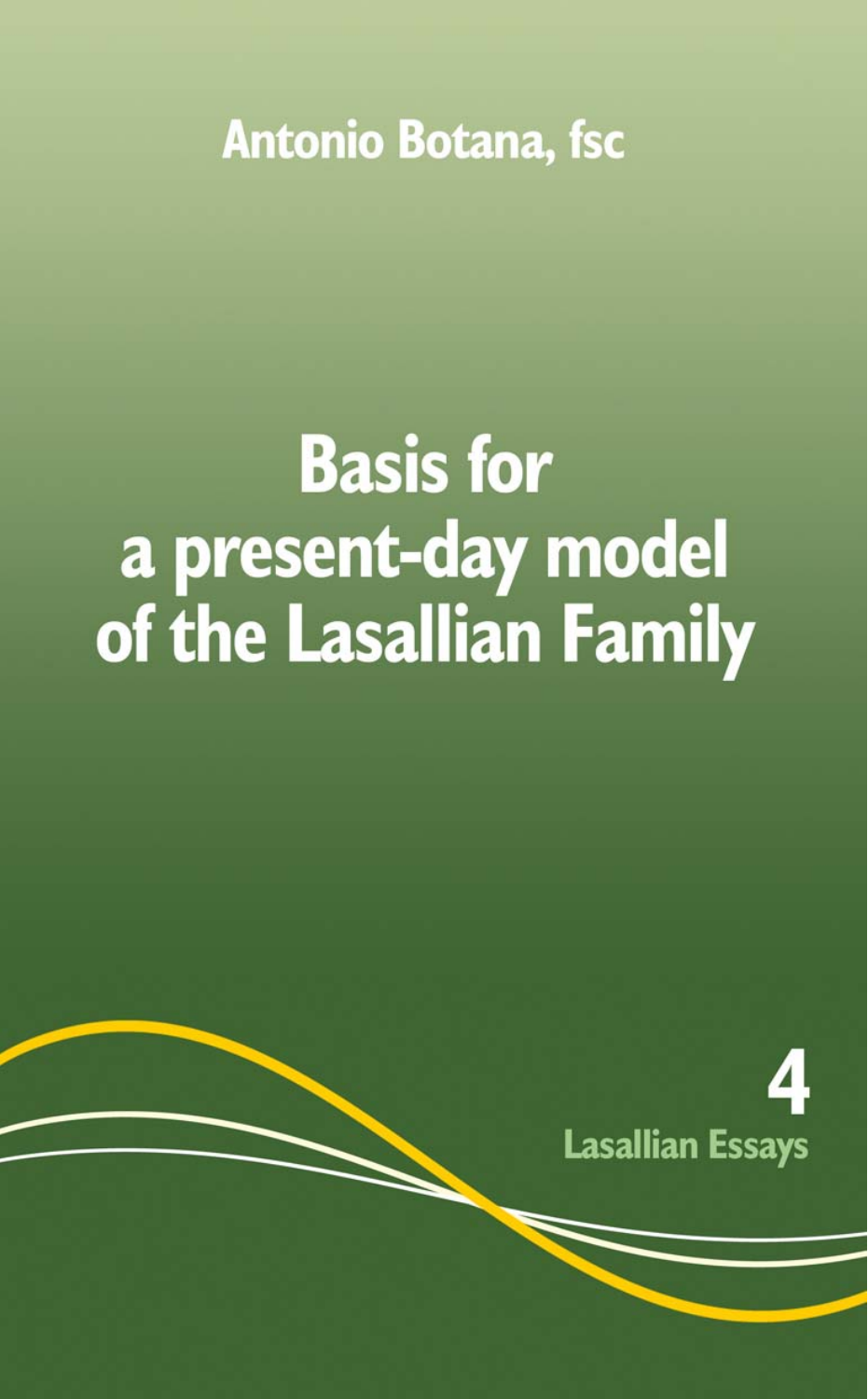Antonio Botana, fsc

## Bases for a present-day model of the Lasallian Family

Lasallian Essays Generalate FSC Rome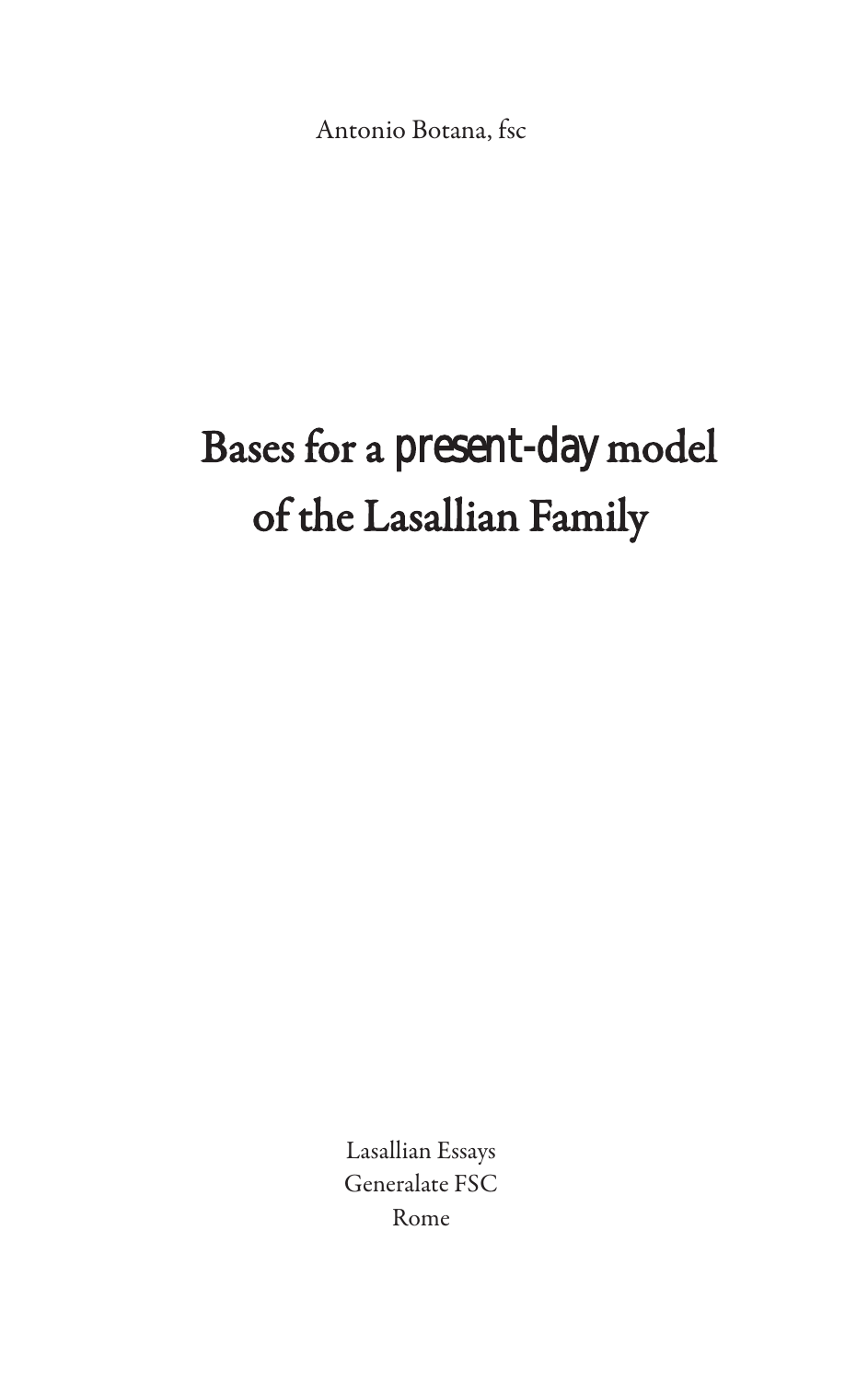Translator: Martin Spelman, fsc

*May 2008*

Lasallian Essays Brothers of the Christian Schools Via Aurelia 476 00165 Rome, Italy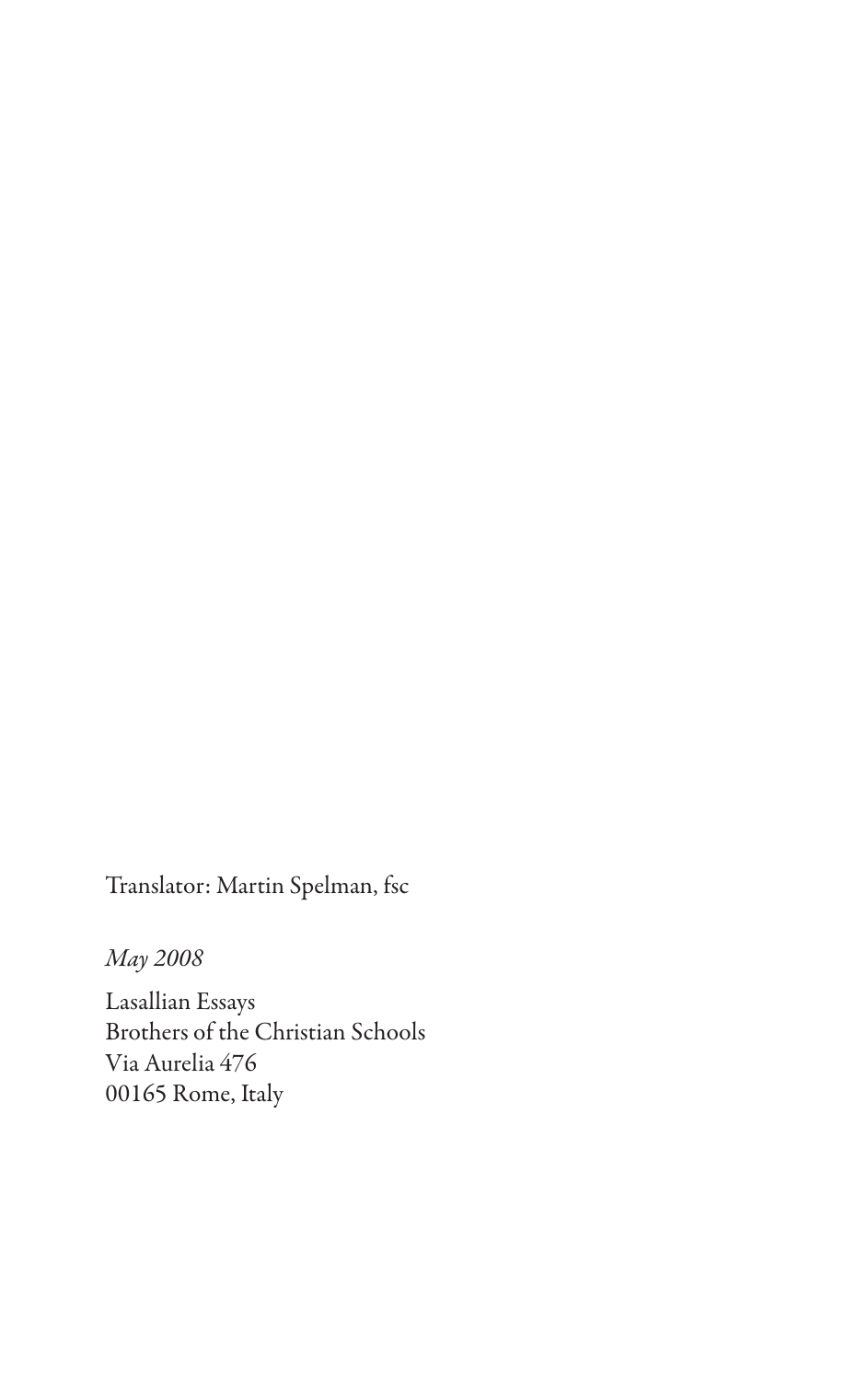## **Contents**

| 1st Part: Charismatic Families and Church-Communion |                                                            |                                                                                          |    |  |
|-----------------------------------------------------|------------------------------------------------------------|------------------------------------------------------------------------------------------|----|--|
| I.                                                  | The new Charismatic Families: A fruit of Church-Communion. |                                                                                          |    |  |
|                                                     |                                                            | 1. A time of Communion                                                                   | 9  |  |
|                                                     |                                                            | 2. A change of historical cycle: A new ecclesial "Ecosystem"                             | 10 |  |
|                                                     |                                                            | 2.1 Between pyramid and communion.                                                       | 10 |  |
|                                                     |                                                            | 2.2 Religious faced with the advances of the laity.                                      | 12 |  |
|                                                     |                                                            | 2.3 The Exodus of the religious: from cloister to communion.                             | 13 |  |
|                                                     |                                                            | 2.4 The Exodus of the laity: from the crumbs to the banquet.                             | 14 |  |
|                                                     |                                                            | 2.5 Arrival of the "associates".                                                         | 15 |  |
|                                                     |                                                            | 3. New Charismatic Families: Change of Planetary model.                                  | 16 |  |
|                                                     |                                                            | 3.1 Religious institute: geo-centric or helio-centric?                                   | 16 |  |
|                                                     |                                                            | 3.2 The charism, source of identity and place of encounter.                              | 18 |  |
|                                                     |                                                            | 3.3 The charismatic family, the gospel visage and icon of the<br>church.                 | 20 |  |
|                                                     |                                                            | 3.4 The challenge of the institutes: re-foundation in the<br>foundational charism.       | 21 |  |
|                                                     |                                                            | 3.5 New wineskins for new wine.                                                          | 22 |  |
|                                                     |                                                            | II. Ecclesiology of Communion, the Theological basis of the new<br>Charismatic Families. | 25 |  |
|                                                     |                                                            | 1. The Church of Vatican II, 40 years in search of its identity.                         | 25 |  |
|                                                     |                                                            | 1.1 The two core concepts of the Ecclesiology of Communion.                              | 26 |  |
|                                                     |                                                            | 1.2 The Mystery of Church-Communion.                                                     | 26 |  |
|                                                     |                                                            | 1.3 The Spirituality of Communion.                                                       | 28 |  |
|                                                     |                                                            | 2. Communion for the Mission.                                                            | 28 |  |
|                                                     |                                                            | 2.1 Collaboration with everyone, in a broad sense of mission.                            | 28 |  |
|                                                     |                                                            | 2.2 Evangelization, a task for all believers.                                            | 29 |  |
|                                                     |                                                            | 2.3 The Laity break into the work of evangelization.                                     | 30 |  |
|                                                     |                                                            | 2.4 Unity, even before diversity.                                                        | 32 |  |
|                                                     | 3.                                                         | Sharing the mission through the same Charism.                                            | 34 |  |
|                                                     |                                                            | 3.1 Sharing a particular mission in the Church.                                          | 34 |  |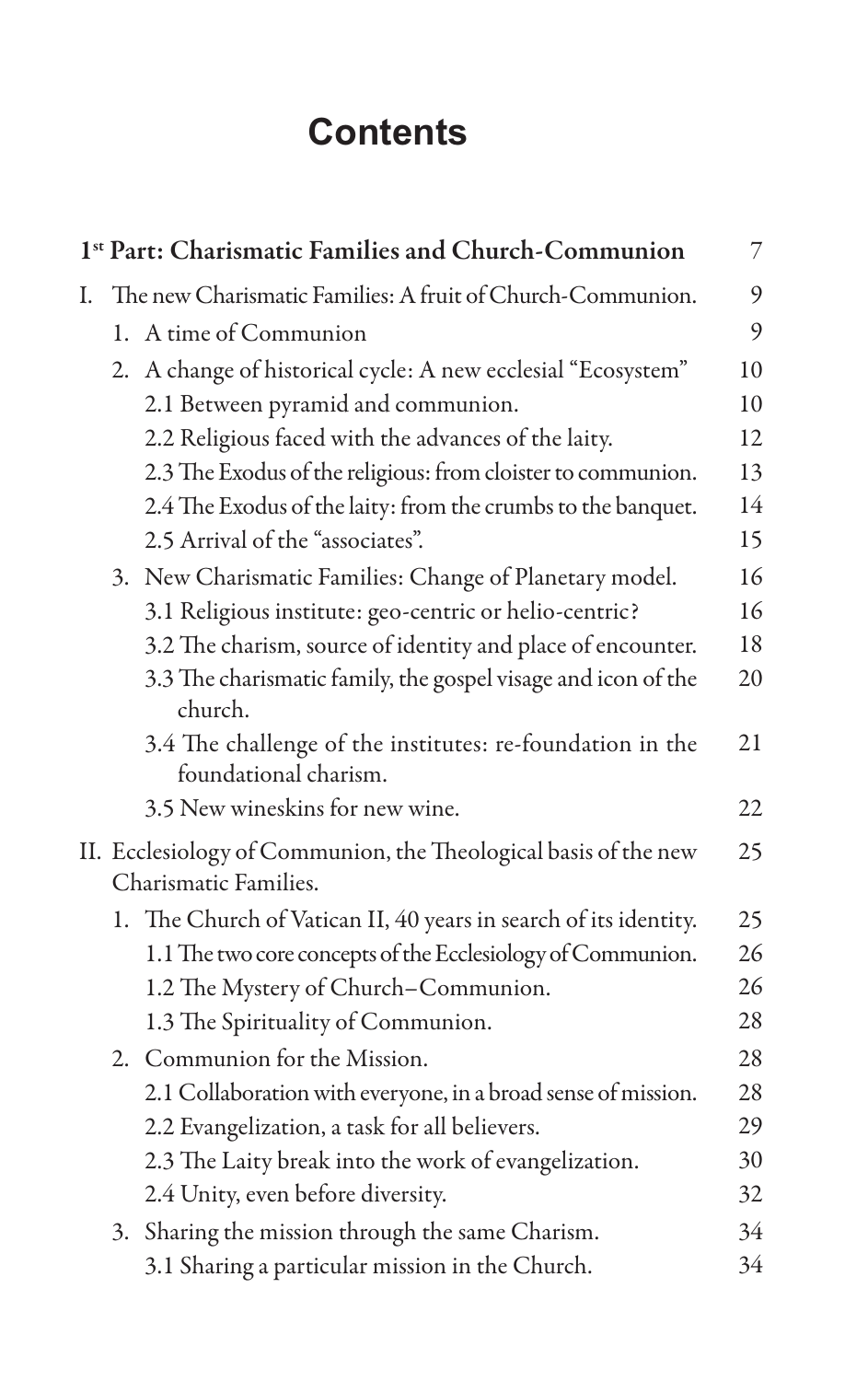|  |                                                                      | 3.2 Charismatic dynamism.                                                               | 35 |  |
|--|----------------------------------------------------------------------|-----------------------------------------------------------------------------------------|----|--|
|  |                                                                      | 3.3 Our particular "charisms".                                                          | 35 |  |
|  |                                                                      | 3.4 The foundational charism, the charism of the family.                                | 36 |  |
|  | 2 <sup>nd</sup> Part: The Lasallian Family: A shared Charism         |                                                                                         |    |  |
|  | III. The Lasallian Family, its road toward maturity.                 |                                                                                         |    |  |
|  | 1.                                                                   | Recognition of the positive role of the lay people.                                     | 41 |  |
|  |                                                                      | 2. Consciousness raising and official proclamation.                                     | 42 |  |
|  | 3.                                                                   | The work of firming up the foundations.                                                 | 43 |  |
|  | 4.                                                                   | Shared Mission, in the center of the Lasallian Family.                                  | 46 |  |
|  | 5.                                                                   | The District, the "Framework of Reference".                                             | 48 |  |
|  | 6.                                                                   | The Lasallian story and the pole of Association.                                        | 48 |  |
|  |                                                                      | 7. Lasallian Family-Lasallian Association.                                              | 50 |  |
|  |                                                                      | 7.1 The constitution of the "stable nucleus" of the Lasallian<br>Family.                | 51 |  |
|  |                                                                      | 7.2 The process of moving into the interior of the Lasallian<br>Family.                 | 52 |  |
|  |                                                                      | 8. Charismatic lines of force for an Evangelical Family                                 | 53 |  |
|  | IV. The Lasallian Charism, the central core of the Lasallian Family. | 57                                                                                      |    |  |
|  |                                                                      | 1. A common Charism for the Collective Identity.                                        | 57 |  |
|  |                                                                      | 2. The Vow of Association: A sign for the Collective Identity.                          | 60 |  |
|  |                                                                      | 2.1 The re-encounter of the Brother with his original identity.                         | 60 |  |
|  |                                                                      | 2.2 The Brothers in the Lasallian Family: sign and contribution.                        | 63 |  |
|  |                                                                      | 3 <sup>rd</sup> Part: Organization and institutionalization of the<br>Lasallian Family. | 65 |  |
|  |                                                                      | V. Leads for efficiently organizing the Communion.                                      | 67 |  |
|  |                                                                      | <b>ORIENTATIONS:</b>                                                                    | 67 |  |
|  |                                                                      | 1. The basic structure.                                                                 | 67 |  |
|  | 2.                                                                   | The responsibility of the initiative.                                                   | 68 |  |
|  | 3.                                                                   | Personal incorporation into the Lasallian Family.                                       | 70 |  |
|  |                                                                      | 4. Constitution of the "stable nucleus" of the Lasallian Family.                        | 71 |  |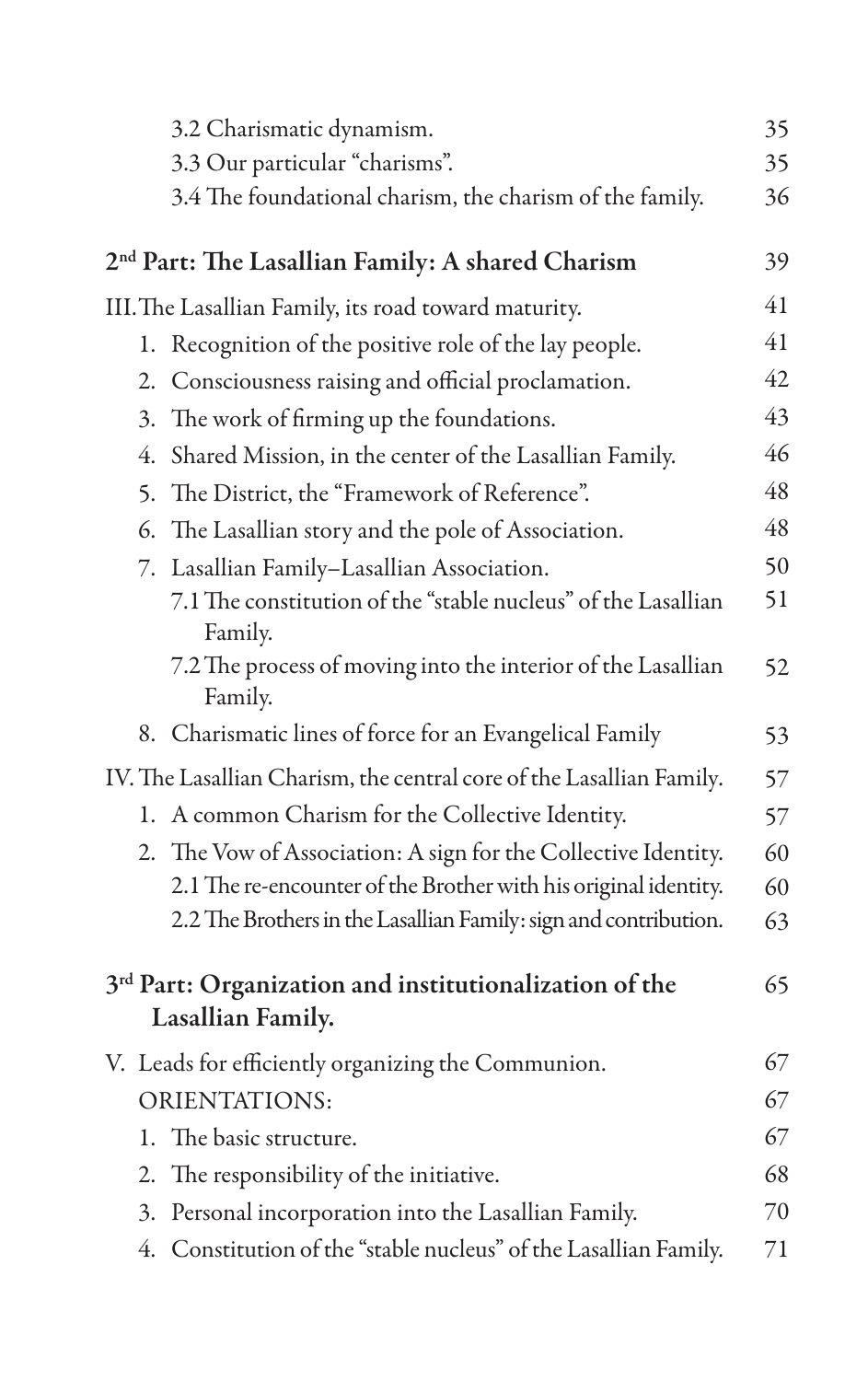|                                                       | 5. Building the primary links of communion on the interna-<br>tional level. | 72 |  |  |
|-------------------------------------------------------|-----------------------------------------------------------------------------|----|--|--|
|                                                       | 6. Developing the Lasallian Family in districts.                            | 72 |  |  |
|                                                       | 7. Openness of the Lasallian Family. The communication of<br>the charism.   | 74 |  |  |
|                                                       | 8. The promotion of the common culture and new expressions.                 | 74 |  |  |
| VI. Canonical implications and Ecclesial recognition. |                                                                             |    |  |  |
|                                                       | 1. Ecclesial recognition of the Lasallian Family.                           | 77 |  |  |
|                                                       | 2. The ecclesial recognition of the groups Associated.                      | 78 |  |  |
|                                                       | 2.1 "Indirect" ecclesial recognition.                                       | 79 |  |  |
|                                                       | 2.2 "Direct" ecclesial recognition.                                         | 79 |  |  |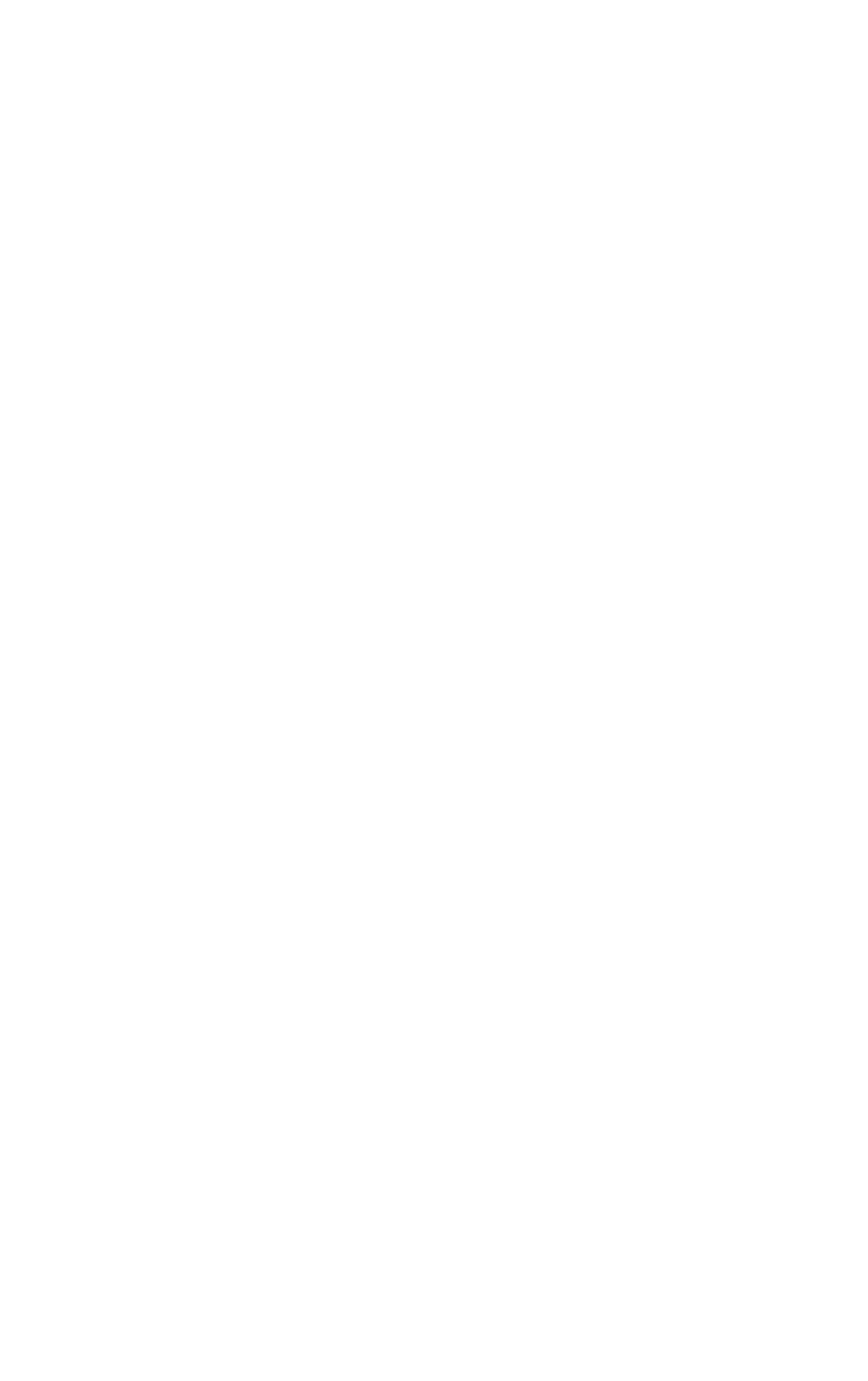#### **1st Part**

#### **Charismatic Families and Church-Communion**

The Lasallian Family forms part of a very extensive ecclesial event which sheds light on and brings out the meaning of that family: it is the phenomenon of evangelical or charismatic families which are developing in the Church today, arising from the charisms which are very old but also of charisms which have made their appearance recently. It is like a current that is bringing new life to the Church and which owes its strength to the new ecclesiology of communion inspired in Vatican Council II.

In order to understand the meaning and the reach of the Lasallian Family and to solidly contribute to its building up it is necessary to situate it, firstly, in the interior of this ecclesial current that we will present in chapters 1 and 2.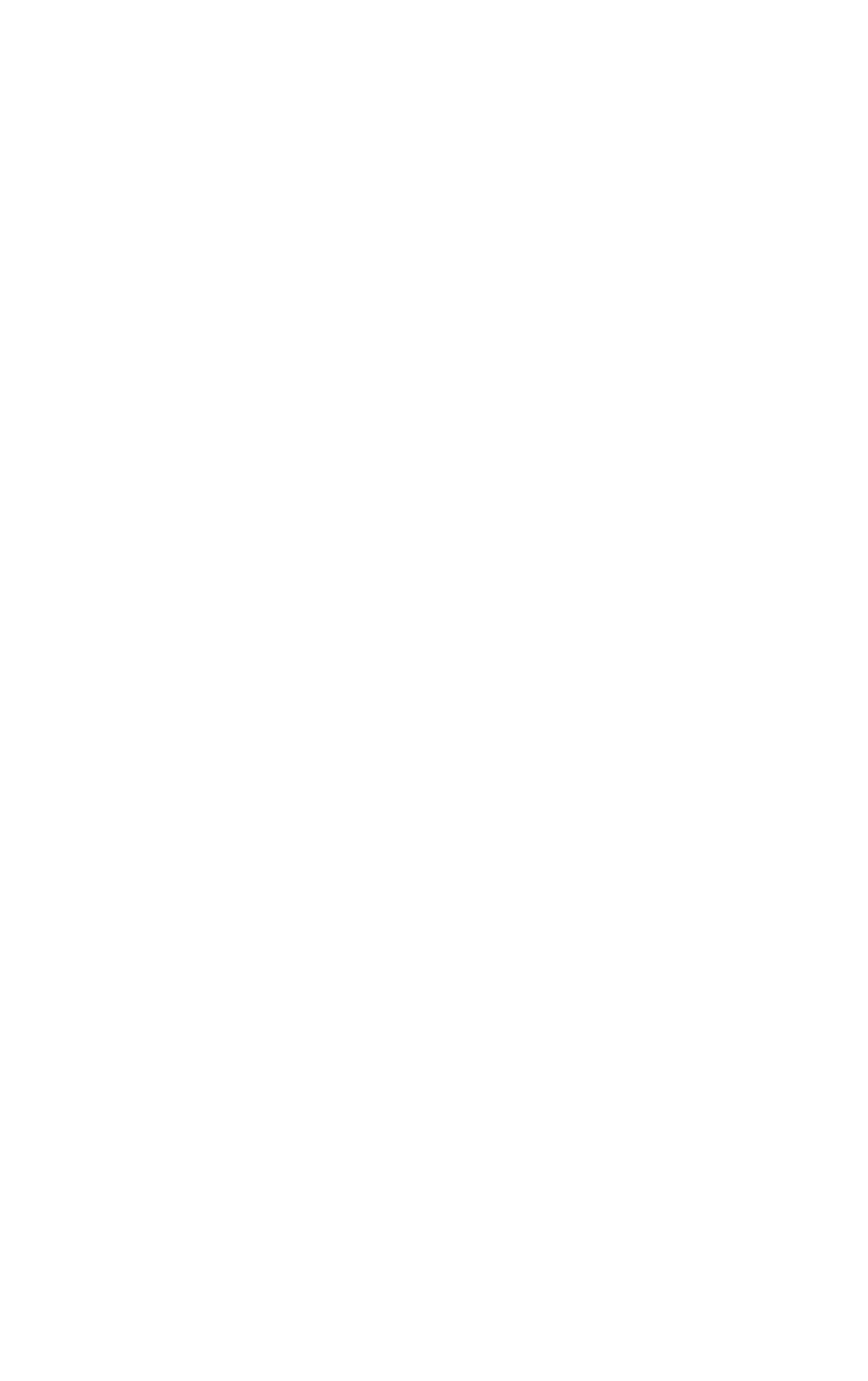## **I. The new Charismatic Families: A fruit of Church-Communion**

#### **1. A TIME OF COMMUNION**

People began to affirm *"it is time for the lay people"* in the years leading up to the Second Vatican Council and continued to repeat it frequently after the Council. This was based on the foundations established by the Council itself so that lay people could take an active role in the Church and in evangelization. John Paul II joyfully observed this reality, at the beginning of his encyclical *Redemptoris Missio* (1990): *"The commitment of the laity to the work of evangelization is changing ecclesial life"* (RM 2).

The "time of the laity" has reminded us of the common ground from which we all come, the common soil of our roots: we are all born to faith and we enter the church as "laity" (members of the Christian people). Within this common framework, we are called to exercise certain functions in service of the ecclesial community, to live certain characteristics that belong to the common patrimony in a significant or prophetic way, and to serve the common mission from within our charisms and concrete ministries. The "lay" dimension of "belonging to the people" is always with us: some are living it in a meaningful way, (the "lay" Christians); others, those called to priestly or hierarchical ministry, and those called to consecrated life, must live this dimension as a constant reference that reminds them for whom and in favor of whom they exercise their ministry and are signs of consecration, respectively.

But, might this burgeoning of the active laity in the Church not have a dark side, the decline of religious life? Many voices, inside and outside religious congregations, have echoed this suspicion that unites the consequence of both phenomena: the era of religious life is winding down; it is the time of the laity. The dry-spell in vocations that many congregations experience, especially in developed countries, seem to confirm these fears. If such is the case, the relationship between religious and laity simply becomes a matter of "transferal of competence" from the former to the latter.

Nevertheless, there are many signs that contradict this over-simplification and invite us to judge this era we are living in the Church as a *"time of*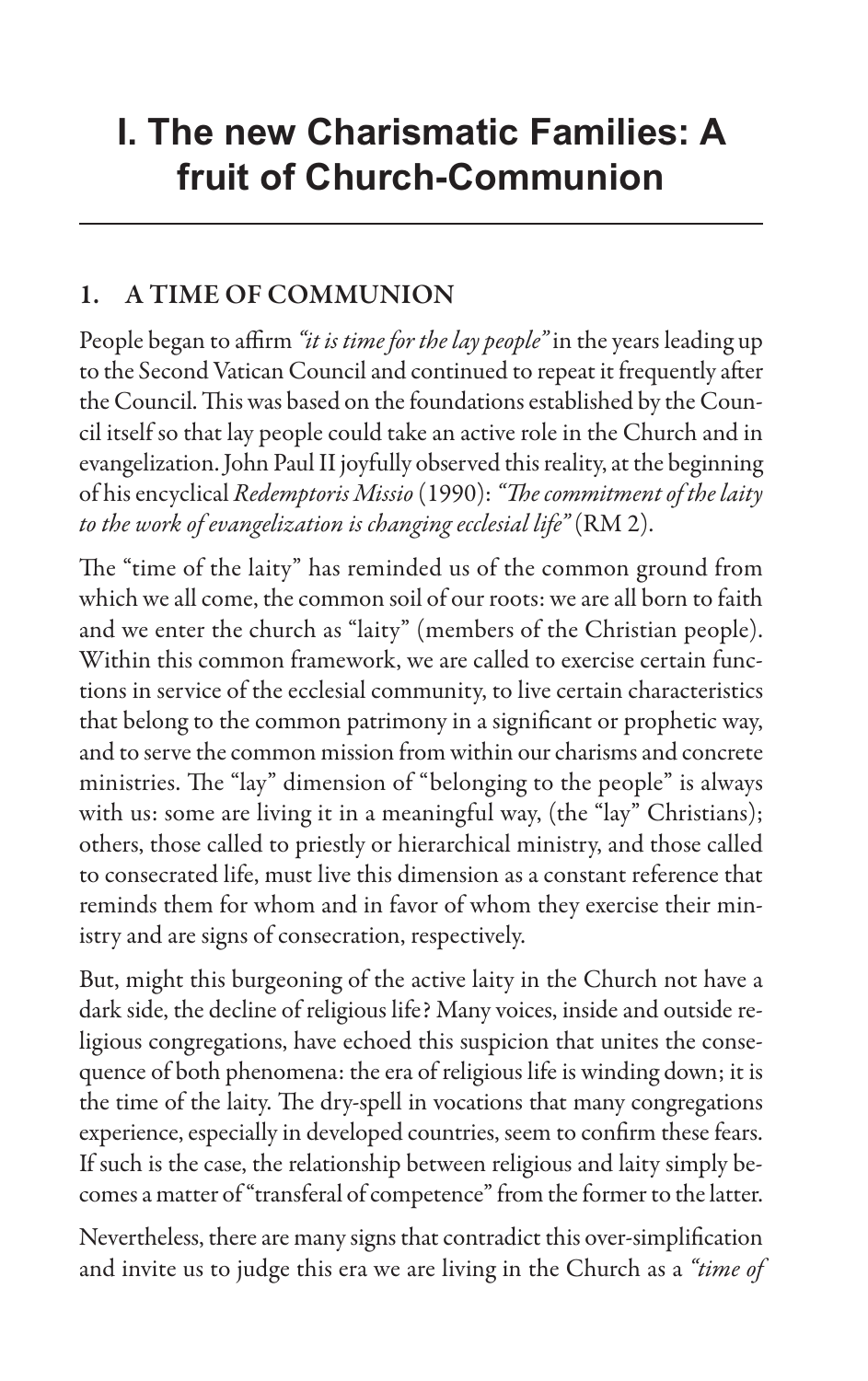*communion,"*at least in those things that refer to the relationships between laity and religious life. Some of the most precious fruits of this communion are the so-called *charismatic or gospel families*. The process these relationships have followed has overcome many of the ambiguities and vacillations that we encounter especially at the beginning, and finally end up becoming a model of response to the challenge that John Paul II made to Christians at the beginning of the third millennium: *"To make the Church the home and the school of communion"* (*Novo Millennio Ineunte*, 43).

This is the soil and the framework in which the relationship between laity -religious is growing over the last decades, and in which the new *charismatic or evangelical families*are taking root. And these are the basic principles of Church-Communion:

- reference to the Sacraments of Initiation as the source and foundation of all Christian life;
- the common call to holiness;
- common and unique dignity;
- the sole ecclesial mission, shared by all;
- the common right and duty to participate in the evangelizing mission of the Church.

#### **2. A CHANGE OF HISTORICAL CYCLE: A NEW EC-CLESIAL "ECOSYSTEM"**

#### 2.1 Between pyramid and communion.

The soil and the common framework that we just discussed were clearly present in the great documents of Vatican II and later pontifical documents; but they were not so clear in the minds and hearts of the vast majority of those who were going to be the protagonists of the process of communion, religious and laity. They were even less aware that there had been a great shift in historical cycle that was going to substantially affect the inner life of the church, and more concretely, the way of living consecrated life in the church.

In the beginning the language used was far from that of a "common soil," rather the religious institutes considered themselves to be at the center as the "sources" that they generously opened for the laity, who came to them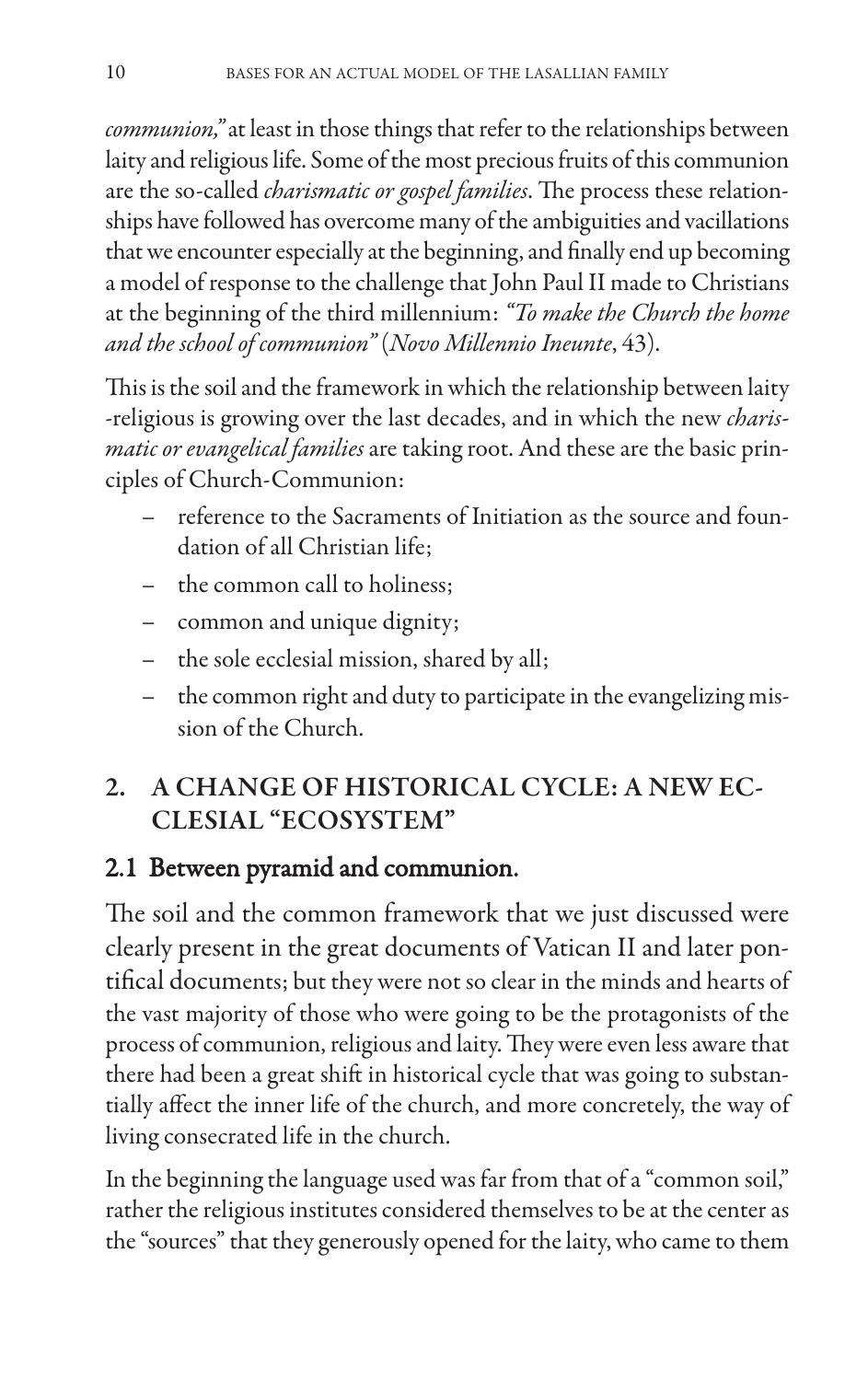to slake their thirst. We hear expressions like "participating in the institute's mission," and "the charism of the institute"…

We needed to make a qualitative leap from one way of thinking about and considering ourselves as a pyramidal church, to a way of thinking and considering it in terms of communion. And the leap was only posible after going through a process of conversion. Because what was at stake was not a change of theoretical schema or vocabulary, or replacing one set of structures with another. We were dealing with an authentic Exodus: abandoning one ecclesial ecosystem suffering from sclerosis, made up of forms of Christian life that were perfectly classified and separate, in order to enter into a new ecclesial ecosystem whose definitive name is "communion". In this new system there are no more exclusive demarcation lines, only areas that are significantly emphasized in benefit of all. In this "communion" ecosystem the starting point is a series of common sources, a common mission, a common spirit, to recognize later diversity, the various forms of participation in what is common. The starting point is unity; differentiation of complementary ways of living that unity comes later.

The change from one ecosystem to another only happens when we learn a different way to breath, nourish ourselves, relate with others… a way that has little to do with the previous ecosystem. In this process of "acclimatizing," one factor marks the difference between some institutes and others, even within the same institute, between some provinces and others. It is whether or not they think of the new situation "alone" (religious separated from the laity) or they think about it together, and decide together what strategies to follow. The same can be said of the formation offered to the laity about the charism, separate from the religious, or a formation where lay and religious share their experience. Clearly, the journey toward communion is more secure and happens best when it is done in communion.

The process of relationship between religious and laity is triggered when the latter seek out the former with the desire to participate in the charism that we traditionally attribute to religious institutes. The relationship between the two groups is not new; it has existed for a long time and in some cases is institutionalized, as is the case of the "third orders." The newness resides first in that now we are not talking about participating in some aspects of the spirituality of the religious institutes or in some an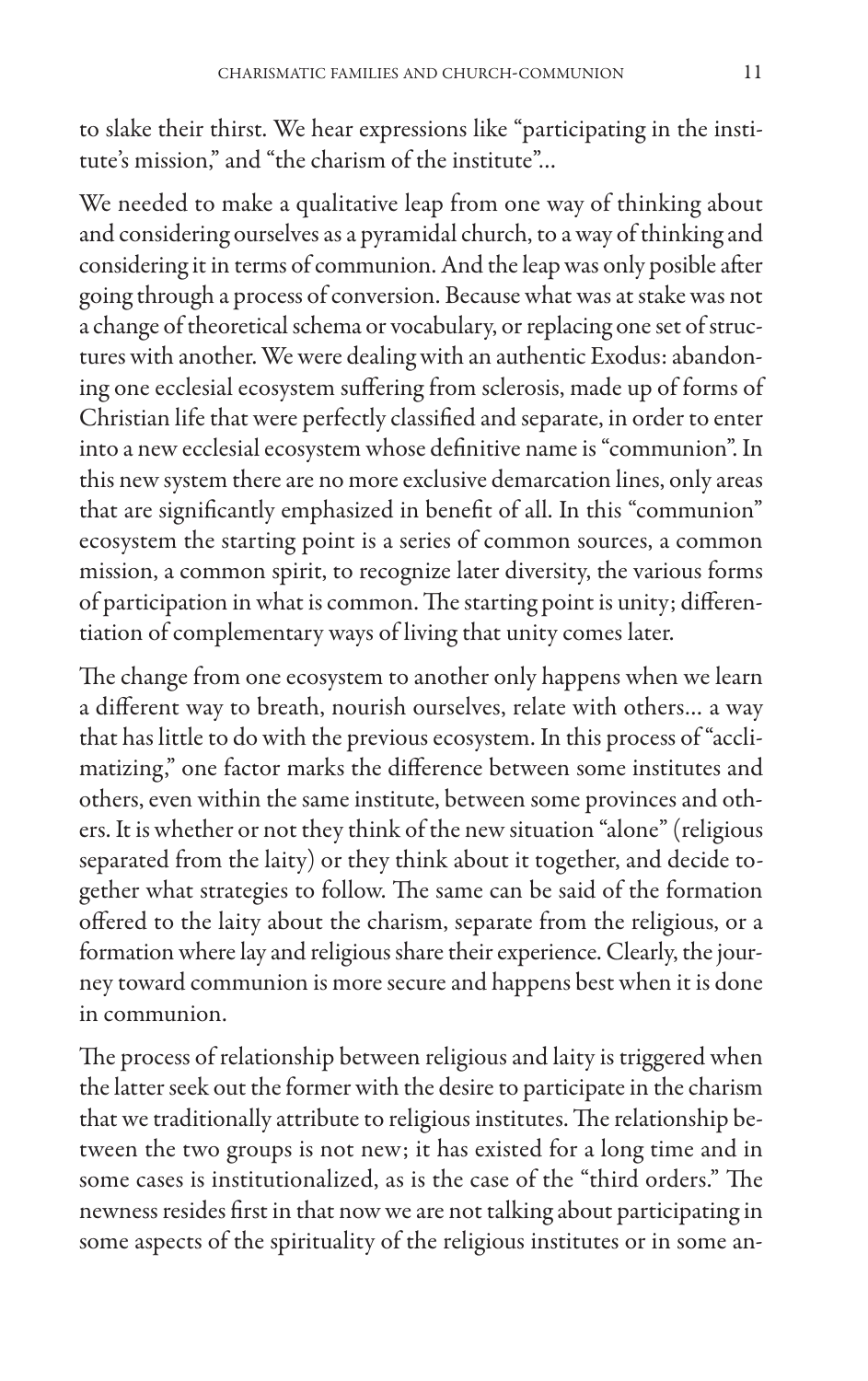cillary tasks, but in the same mission the religious carry out and with the same charisms. In second place, we are not necessarily talking about a relationship of dependency (the laity under the control of the religious), but rather of communion, of being side by side complementing each other reciprocally.

What is more, the ecclesiology of communion that simultaneously developed, legitimated this participation by reminding all not only of the unity of the ecclesial mission, but also that these charisms belong to the church and the possibility of being participated in by persons distinct, in principle, from those to whom it was granted (Cfr. *Christifideles Laici*, 24,3).

#### 2.2 Religious faced with the advances of the laity.

Religious have interpreted in several different ways the arrival of the "newcomers" to the mission formerly considered the domain of "the religious":

For some this supposed expansion of the charism is no more than a strategy on the part of the institutes themselves and provinces of religious who have few vocations. They use the laity to fill in the gaps in the corresponding apostolic works. According to this perspective, where there is no shortage to religious vocations, this "ingestion" of the laity into the charism and mission "proper" to religious need not be encouraged.

Other, in a more positive light, see this participation as a beneficial situation for the laity and, for that very reason, feel it is appropriate to encourage and accompany it. But they continue to see it as an external phenomenon that ought not to affect the life and organization of the religious. It suffices for the superiors of these institutes to name some members to accompany these groups of lay persons, while the religious communities continue their life untouched by these relationships.

And finally, others perceive it as a sign from the Holy Spirit that points to a profound change in the internal ecclesial relationships. They see this as a direct call to the religious to situate themselves in another way within the church, to enter into an authentic communion with other Christians in the new ecclesial ecosystem. The comparison of the previous situation with the new is inevitable, and sentiments may vary, above all when we note the diminishment in the number of religious. But if we take the long view, this last perspective leads us to evaluate the new ecosystem as a raising-of-the-bar in terms of ecclesial maturity.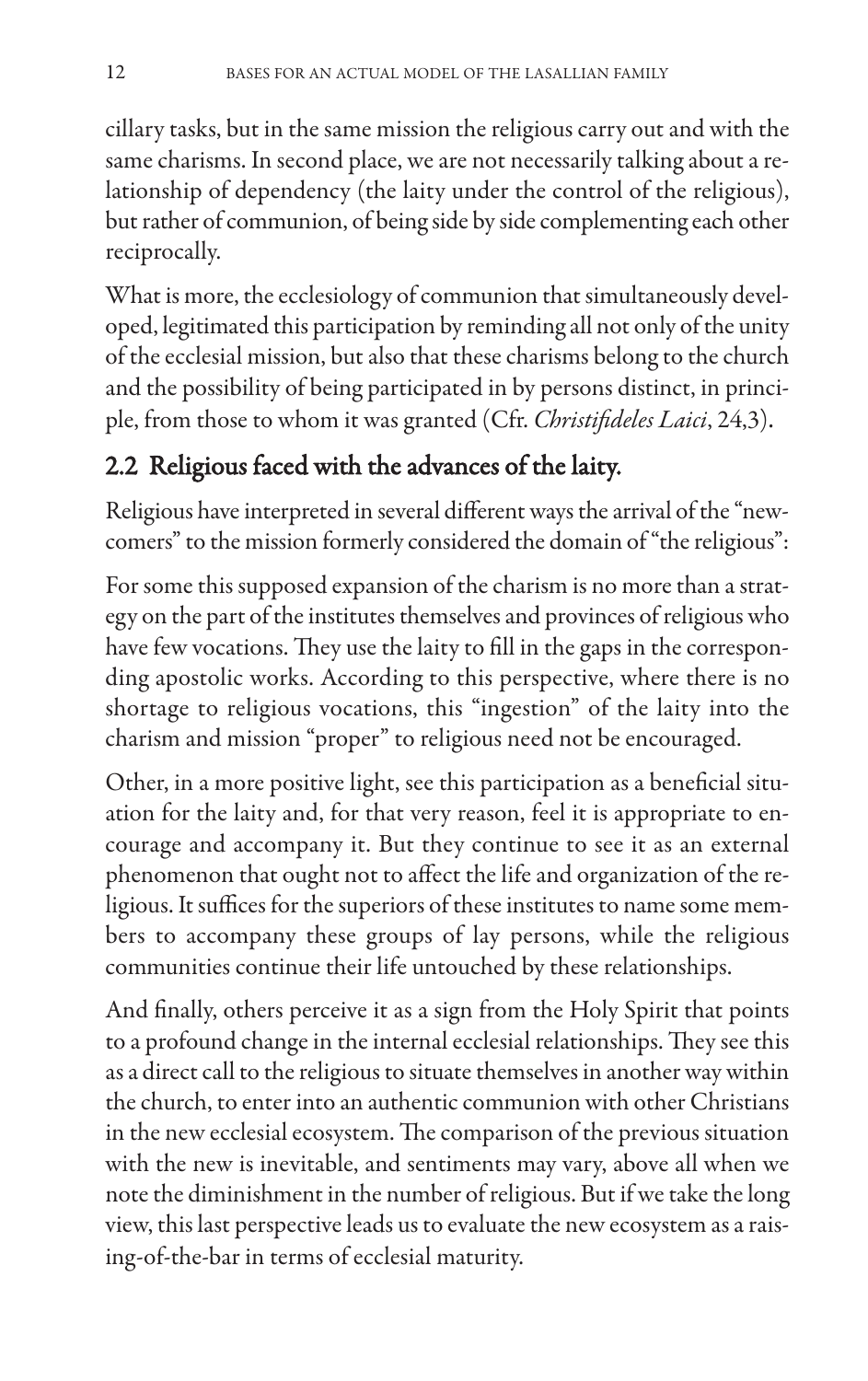#### 2.3 The Exodus of the religious: from cloister to communion.

We now note the most characteristic moments in the relational process between laity and religious, that is, the conversion of one group to another in order to enter into the ecosystem of "communion".

When religious begin their journey, they are coming from a space (real or symbolic) called "cloister," that is: separation from "those who not like we are," separation "from the world" and from those Christians, who, because they are secular, belong to the world. The mutual relationships that exist at this time are based on the principal that each group carries out its baptismal life in radically different ways and in separate places. Lay Christians are seen as the recipients of the mission of the religious, not as companions in that mission. The religious help them spiritually, but from above with the benevolent gaze of the wise who teach the ignorant.

In successive steps the religious will discover the laity as "collaborators" in the mission. Later they will recognize that they are called to share their experience of being "experts in communion," "spiritual guides"… That is to say, they discover themselves as signs for other Christians. They have taken giant steps from cloister toward communion, from "being far *from them*" to "being *for you*." The next and definitive step toward this new ecosystem can be expressed this way: "we are *with you* in the same mission, and together we give witness of Christian faith to society".

The most graphic examples of this process are those cases in which religious and laity collaborate in social works, for examples schools that originally belonged to the religious institutes. The process has received a name: sharing the mission, or "shared mission," but it has different levels of implementation:

- The laity come to this mission simply as substitutes for the religious; they are employees on contract for concrete jobs. The religious consider them as outsiders to the mission, collaborators in the work but not as possible bearers of the charism that opens into mission.
- In the second stage, the laity is entrusted with roles of responsibility in the guidance of the works, but only under strict supervision by the religious, who are the "bearers" of the charism.
- In the next stage they are now considered bearers of the Spirit that comes from the religious institutes to continue their social works,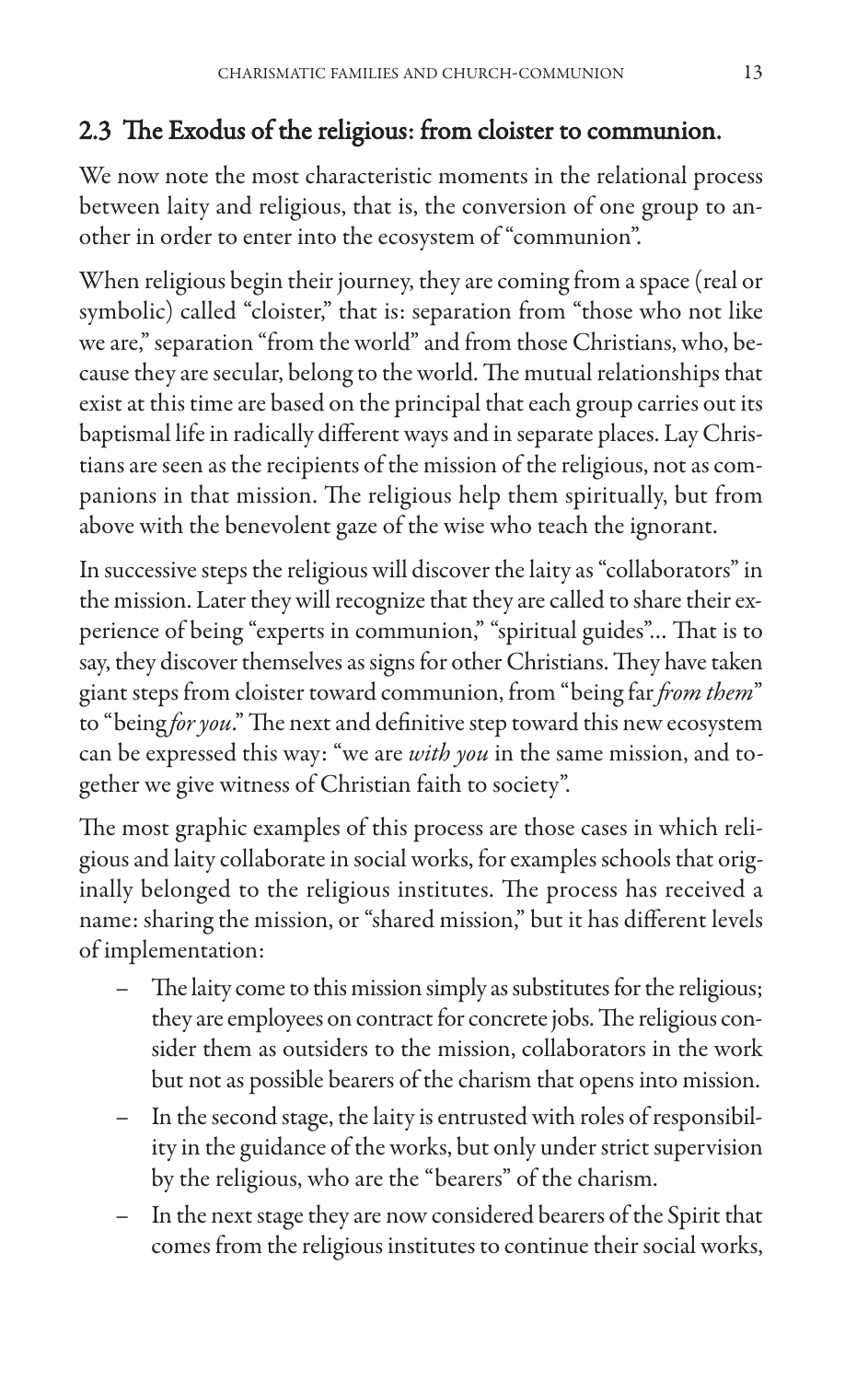but there is a clear hierarchical criterion: the key positions in the administrative councils must be filled by religious, who are the only guarantors of the charism.

– The definite step comes when the laity are also considered as participants and protagonists in the mission to the fullest extent, and therefore, they are also bearers of the charism. Then we can begin to talk about being "associated" in the charism for the mission.

#### 2.4 The Exodus of the laity: from the crumbs to the banquet.

The process of integration of the laity into the new ecosystem together with the religious will be every bit as laborious. We might represent it in the following image: from being content with the crumbs from the table, to participating in the banquet.

This phenomenon of association is intimately linked with that of new lay movement. John Paul II affirmed that we are in *"a new era of group endeavors of the lay faithful"*(*Christifideles Laici* 29). Lay Christian no longer come to the religious seeking crumbs from the spirituality of religious institutes, but rather for *"responsible participation of all of them in the Church's mission of carrying forth the Gospel of Christ – the source of hope for humanity and the renewal of society"* (ChL 29).

Those who have entered the process through the spirituality of an Institute, such as "third orders," have had to discover the undeniable aspect of mission that gives meaning to the spirituality and, if absent, leaves the spirituality with no meaning. Once they have discovered themselves as protagonists in the mission formerly attributed to the religious, they also discover that spirituality as their own, with its lay accents, not as a copy or a mere participation in the spirituality of the religious.

Those who entered the process through collaboration in specific tasks have had to discover the profound meaning of these tasks, that is, the spirituality that integrates them into the mission. First, they feel like collaborators with the religious; next, they feel like participants in the mission of the religious (the mission "of the Institute"); finally, they feel that the mission is theirs, *our mission*, because it is the mission of the Church, and they carry it out with the same integrity as the religious, together, in service of the Kingdom.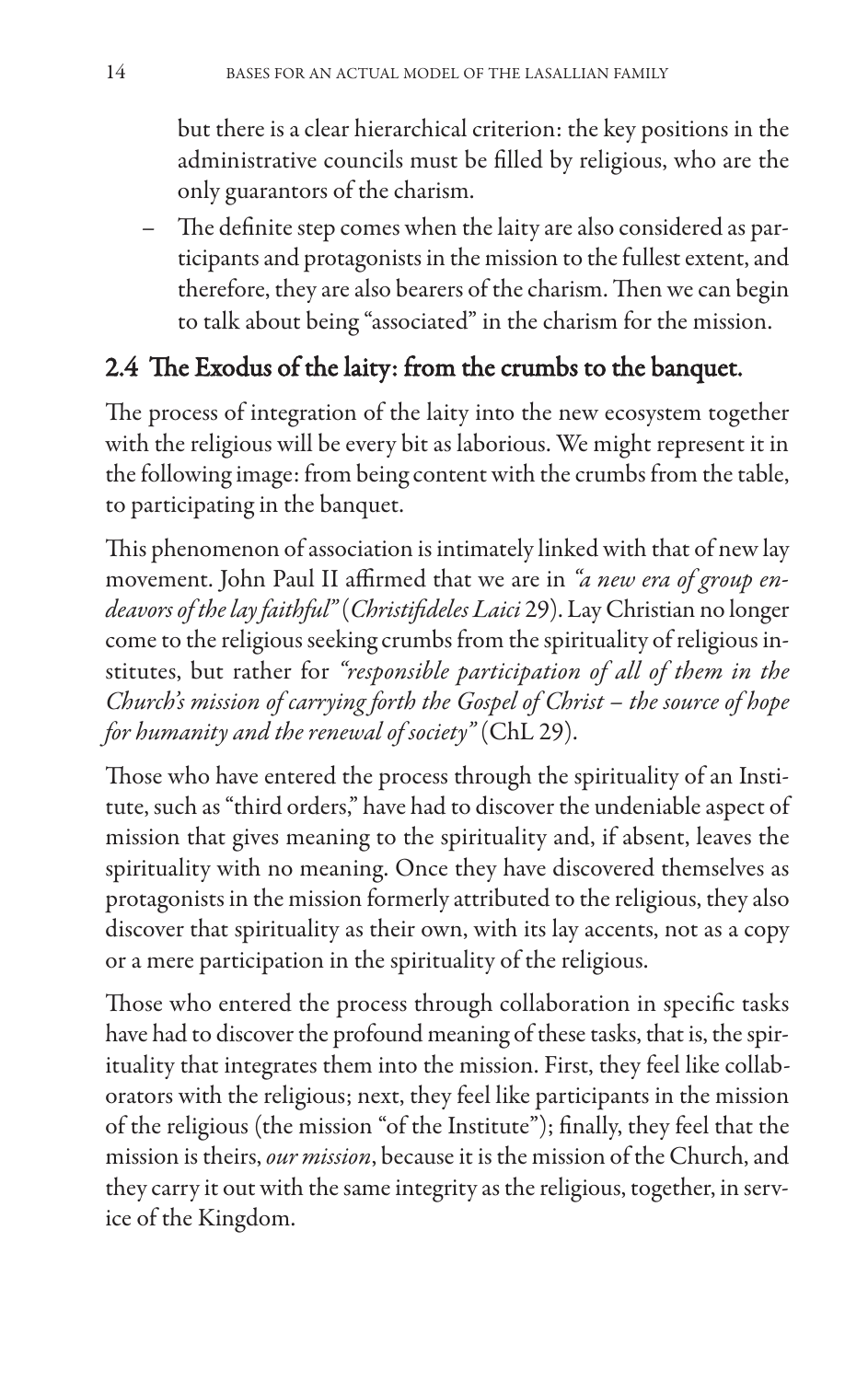To a great extent, the rhythm and quality of these processes has depended on certain factors driven by the institutes themselves, especially in the early stages:

- Above all a close relationship among religious and laity, person to person and in a community that welcomes others and shares its experience of life. And in this fraternal atmosphere, shared reflection on the development of the processes.
- A formation adapted to the diverse levels that begins in the experience of the recipients, the gospel journey of the founders and the new ecclesiology of communion.
- Participation in experiences of communion (of laity among themselves, of laity with religious) and in the responsibilities of the mission.

Thanks to these formative elements, the laity feel that they are integrated into the same story that the religious were narrating alone before, and that continues to be animated by the same charism, even though it is a new chapter.

#### 2.5 Arrival of the "associates".

This is the ambit of the "associates". It is the term the many religious institutes use to designate those lay people who have established some strong links with the institute, in terms of participation in the respective charism. The term continues to be imprecise and varies from one institute to another, but also from one province to another within the same institute:

- As far as terminology of the subjects goes, some speak of lay people associated with the religious, but also of a mutual association between laity and religious, and lay people who associate among themselves.
- In terms of the object or motive of the association, the various documents speak of "associates in the spirituality of the institute," associates "to continue the story and spirit of the institute," associates "in the charism," associates "for the mission", etc.
- As for the bonds established in that association, it may range from a diffuse sort of relationship, or the attitude of communión that is maintained from one day to the next but without institutional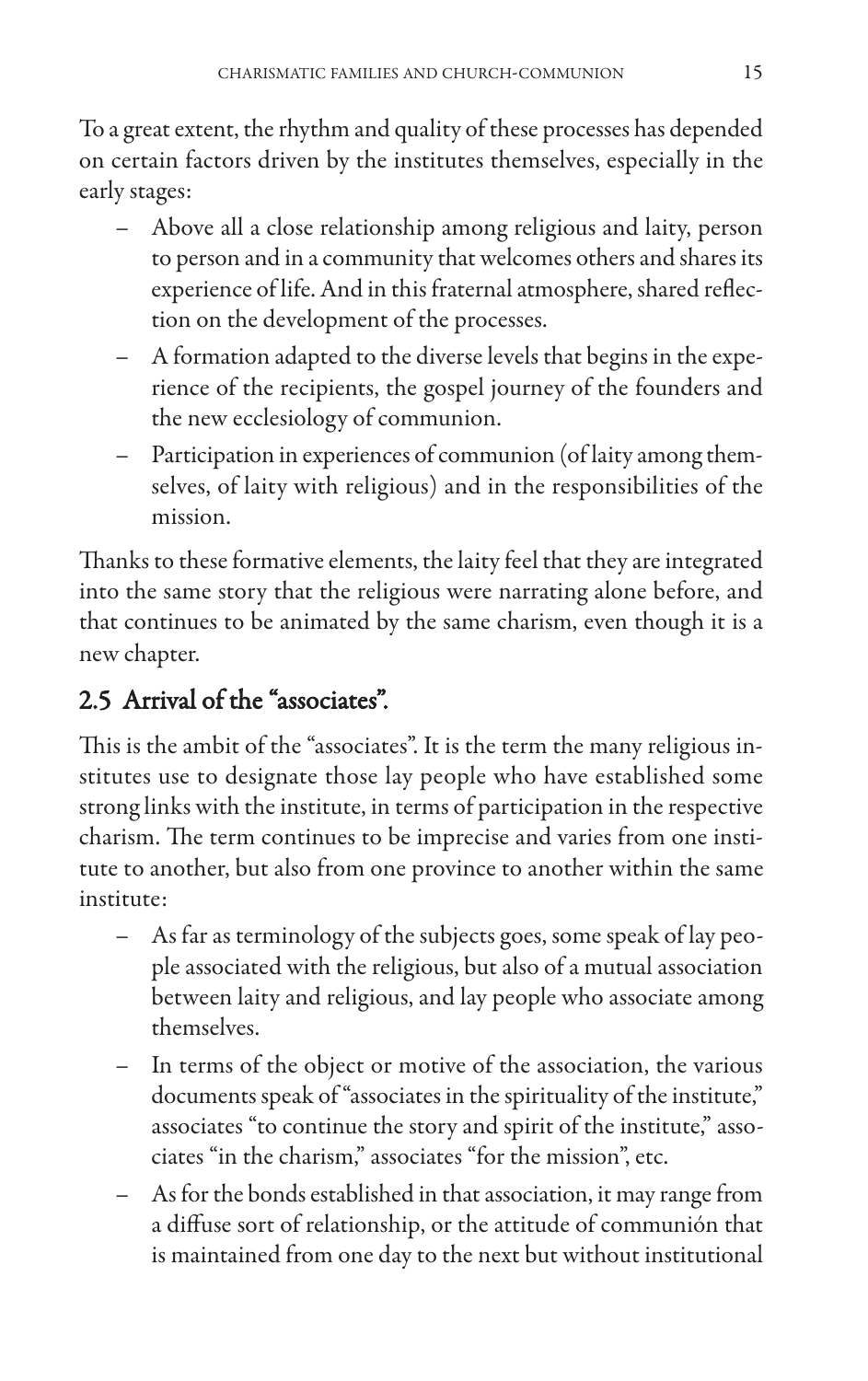signs, all the way to formal contracts, with rites that are similar or parallel to the rituals of religious consecration.

– In terms of the commitment attributed to the associate, this varies from submission to the superiors of the religious institutes, to benevolent collaboration in the works of the institute, up to the point of co-responsible action along with the religious in everything that refers to the inspiration of the charism for the mission.

But within this ambiguity, it is interesting to observe that, to the extent that the processes of participation in the charism advance, and the links of relationship mature among religious and laity, the language used in the documents is centered less on the respective institute and makes more and more references to the communion of lay and religious in the common charism (not the charism "of the institute"), on a basic footing of equality.

#### **3. NEW CHARISMATIC FAMILIES: CHANGE OF PLANETARY MODEL**

The new style of relationships between laity and religious is giving way to another type of groups different from those that appeared in the previous period. We can characterize the new ecclesial ecosystem under the general heading of charismatic or evangelical families, that is, ensembles made up of institutions and groups of believers united by the same foundational charism, or the same "charismatic root," embracing different states of life and with different emphases of the same charism. The strength of the charismatic family does not come from the dominant institution that pulls the others along in its wake, but of the communion between the various institution and groups, all serving the same mission that is enriched by the particular charisms of each group.

#### 3.1 Religious institute: geo-centric or helio-centric?

Lay Christians discover the soul of the mission and the origin of spirituality for living the mission in contact with the religious, that is to say, the institutional or foundational charism considered to be the patrimony of the congregation that Church-Communion has now reclaimed as its own.

Lay Christians are more comfortable with these foundational charisms no longer seen as something borrowed, but now as their own, allowing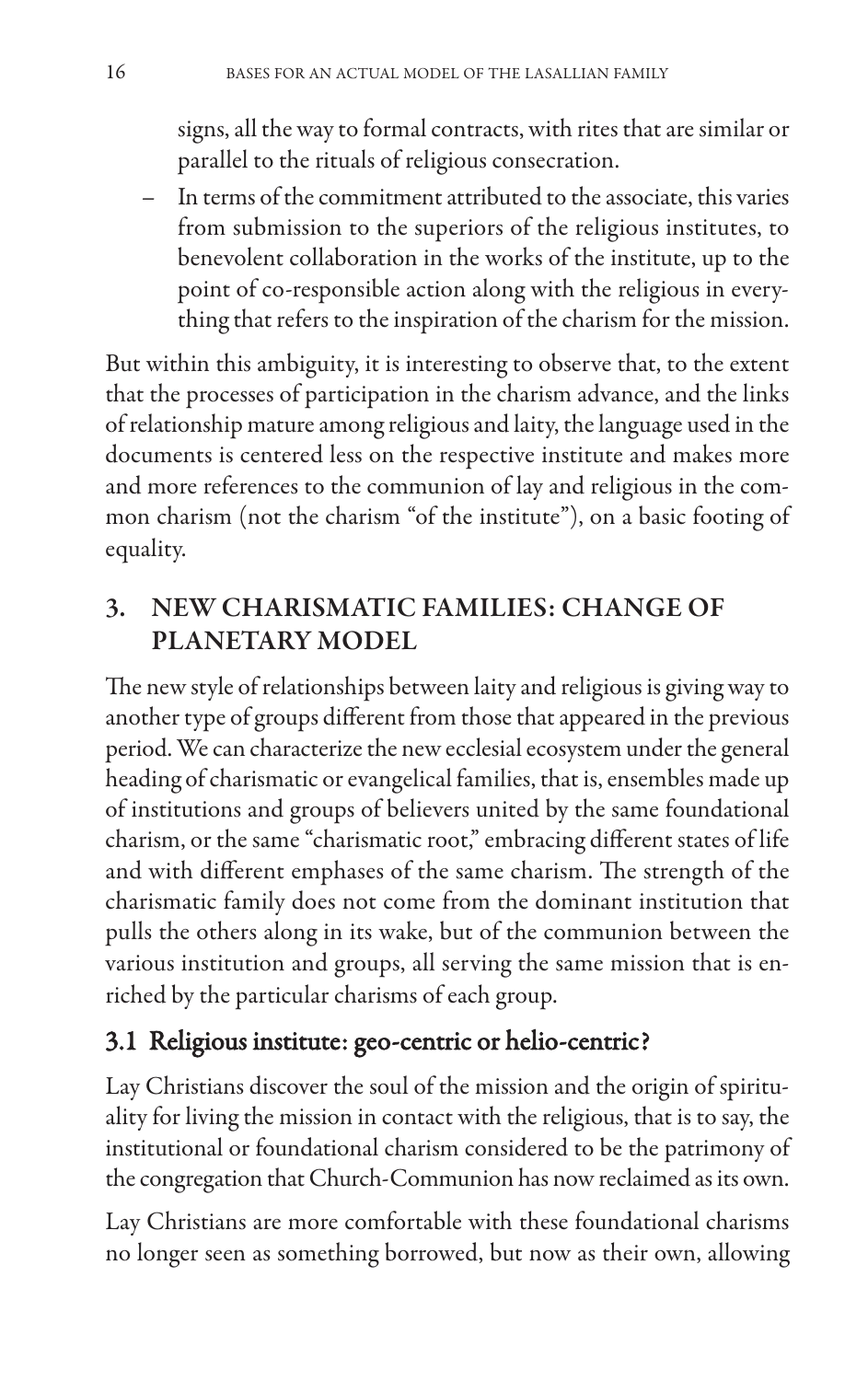them to live a life program different from which characterized the religious life.

Of course, the religious institutes have had to undergo a conversion, which we can briefly represent in three major stages:

1<sup>st</sup> The starting point is a minimalist conception, characteristic of the preconciliar period, when religious life was considered as a "state of perfection." The predominant characteristic of the time is that lay Christians are no capable of receiving the full potential of the charism embodied in the religious institutes. They could only access minor aspects, "accommodated" to their situation as lay people. Thus the lay Christians interested in living their Christian life with the spirit proper to an institute (no one spoke of "charism" at that time), often assumed a kind of diluted form of religious life in a "third order." They received small doses of spirituality, or, more accurately, of piety, as lived in the corresponding institute and their participation was reduced to minor aspects, always under the supervision of the religious.

2nd Religious life interpreted the vindication of the universal vocation to holiness and the participation of all the faithful in the mission of the church by Vatican Council II in two ways. The first is "geo-centric": the institutes see themselves at the center, but are open to Christians who desire draw near and to participate in "their" charism and in "their" mission. We speak about "degrees of belonging" to the institute… The lay people associate themselves to the institute; they enter into a dependent relationship with the superiors of the institute who, logically, are responsible for accepting or rejecting any requests for association.

We might represent this situation as a planetary system in which there is only one planet (the religious institute in question) with satellites (groups of lay associates) that are in orbit around the sun (the specific mission entrusted to the institute). The charism is something like the force of gravity that draws us to the mission and keeps us moving around it, responding in the appropriate way.

In this mono-planetary model, there is only one way of responding to the mission. There is only one orbit or way of living the charism and, therefore, whoever wants to enter into the "system" corresponding to this charism must become part of the planet or situate himself in orbit around it, assuming the role of satellite.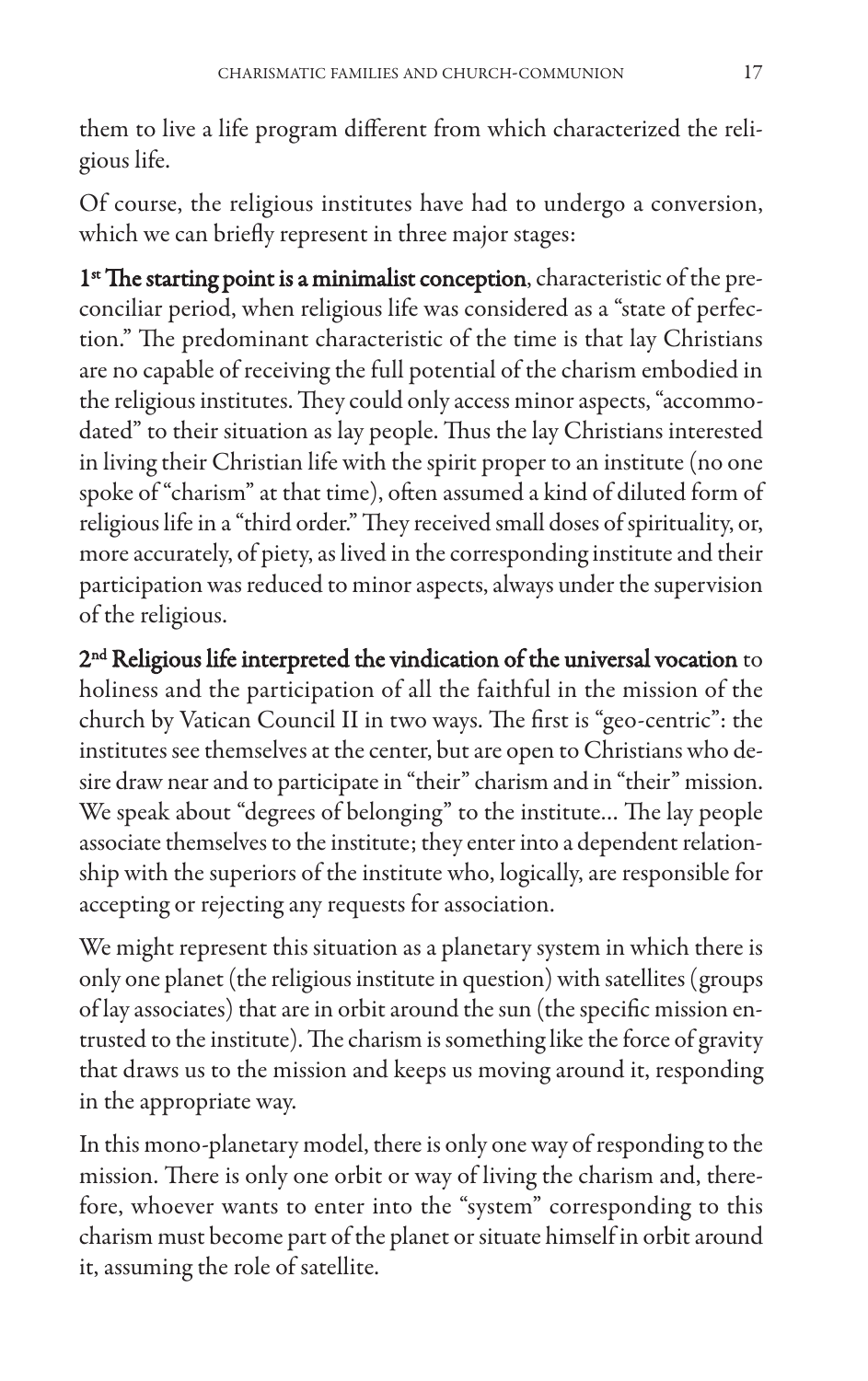3<sup>rd</sup> The progressive incorporation into the ecclesiology of communion pushes the religious institutes toward a more "helio-centric" position by returning the charisms and mission to the heart of the church. The conviction grows around the criterion that the laity can live the foundational charism of the institute from within other forms of life than those typical of religious life. Not only that, but they can also live it in an integral manner, in relation to the different facets of the person, not the full potential of the charism the fullness of which is beyond any group.

It is up to the institute, especially in the early stages, to help and accompany the new associates to enter into the charism and deepen it. But there is also respect for the initiative theses associates might take in seeking out new community and mission structures.

Following the model of the "planetary system," it is no longer one but various planets in orbit around the same sun. This is the model that corresponds to the new charismatic families. The foundation charism calls forth diverse autonomous "orbits," even though these are harmonious and complementary. Each orbit symbolizes one way of sharing the identity proper to a charismatic family in the Church. It is a specific vocation that bears a global interpretation of the foundational charism, with the corresponding incidences in the way of living and serving the mission, but also in the style of community life, in spirituality and in general, in the development of the Christian life.

#### 3.2 The charism, source of identity and place of encounter.

In this new ecclesial dynamic the foundational charisms progressively assume new importance, as proof of the protagonism that the Holy Spirit deploys in the new ecclesial ecosystem. In the end, these charisms are gifts that the Holy Spirit has given to the Church, and they resist being enclosed behind the institutional barriers of the orders and congregations. Today they are available to any type of believer.

The foundational charisms with their unavoidable reference to the persons of the founders/foundresses and to their spiritual journeys are a new force field within which the members of a charismatic family weave their relationships with each other: religious, laity, priests, and other groups that make up the family. The charism is also like the blood of the family, or said another way, the spirit that gives life to the family and to its mem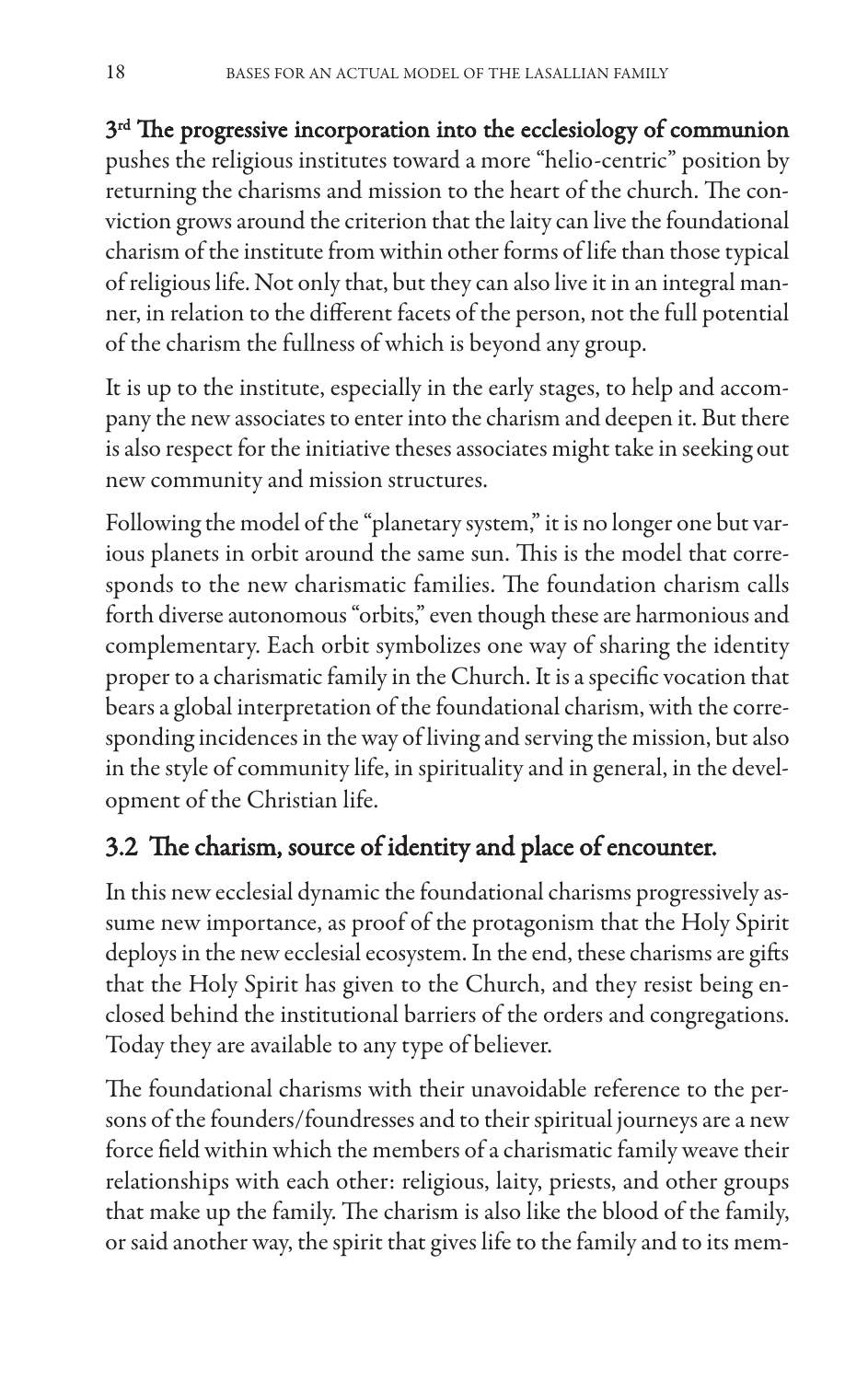bers. It is the unifying element, the bridge that enable encounter to take place, the root of mutual relationships, the link that unites and diversifies *identities* 

We must, however, first recover it its roots and originality. The majority of cases we need some type of recovery, since the charisms are often confused with institutional programs that have molded them in parallel with program of consecrated life that embodied their original form.

The laity who unite with a charismatic family do so not only to participate in the mission or spirituality of the institute that is the origin of that family, but also to participate in the foundational charism of that family which they discover as a particular way of living the Christian identity common to all believers. More specifically, the recovery of the foundational charism must begin in baptismal identity, since it is a gift for living this identity, for incarnating the gospel with a global perspective that is characterized by a way of serving the Kingdom of God, and brings with it as a way of belonging to Christ and to the Church. They must rediscover the foundational charism in the light of the gospel journey of the founder, but also in the reflection and dialogue among the various groups that live out the charism, lay and religious. This confrontation prevents the charism from being confused with the projects in which it is concretely embodied.

Creative fidelity, necessary for maintaining and continuing the aforementioned charism in the Church, no longer depends only on the institute that represented it up to this time, but on the diverse groups that make up the charismatic family and on those who are associated within it. All of these people continue the narrative that has its origin in the gospel journey of the founders, and today continues with new chapters in the Church-Communion.

And even though it is not possible here to go into great depth on this topic, we must at least note that flowering of these foundational charisms is not limited to the confines of the institutional church, but overflow its borders and expands, not only among Christians of confessions different from Catholicism, but also to believers of others non-Christian religions. These are people who feel called to participate in the mission of salvation, side by side with Christians (lay and religious), as transmitters of God's love and mercy. The Founder becomes for them a master and guide that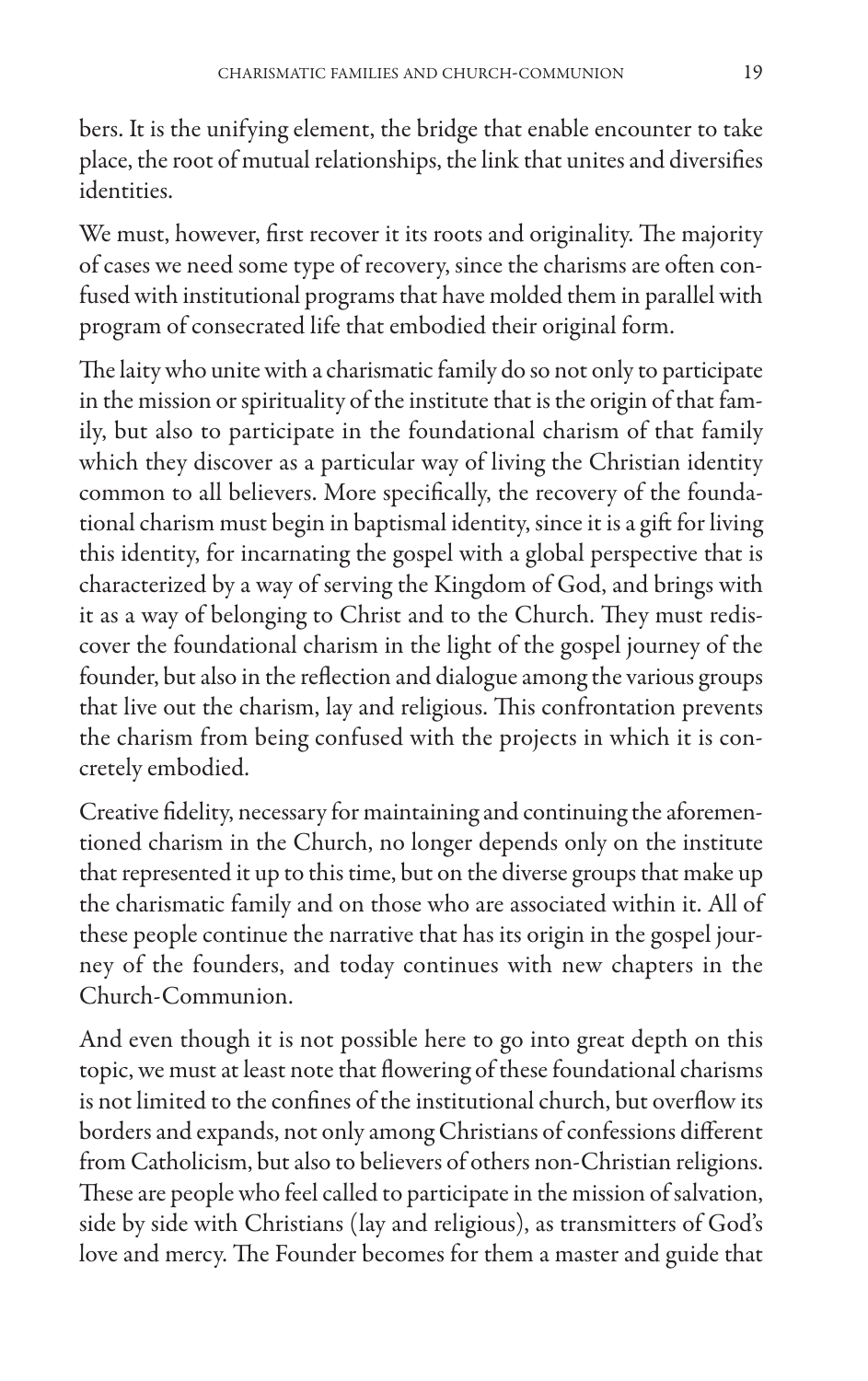uncovers for them the depth of the human tasks they carry out. This phenomenon is not an oddity when seen from the perspective of Christian theology, and was made manifest in Vatican II where we read about the "seeds of the Word" (*Ad Gentes* 11.2; 15.1) present in all cultures. The universal action of the Holy Spirit, who *blows where it will*, is not bound by the borders of the institutional Church. This extra-ecclesial openness of the charism and its implications for the composition of these charismatic families with associates from other religions is beginning to develop as a real possibility for part of some institutes.

#### 3.3 The charismatic family, the gospel visage and icon of the church.

To the extent that the foundational charism has developed as the central place of reference for the relationships between religious and laity within the charismatic family, to that same extent, the division between laity and religious based on the difference of states of life has diminished and the communion of communities for the mission has gained ground. These are communities with the same charism but with different existential or vocational programs.

The charism, as the perspective from which we contemplate the gospel, makes the charismatic family a *"gospel family"* 1: it presents to the Church and to society a face of the gospel that underscores in a harmonious way certain attitudes of Jesus, certain values of the Kingdom, a form of mediating God's salvation. Within each family, the same face of the gospel becomes tangible in different existential programs in the corresponding ecclesial communities that make up the charismatic-gospel family. Each existential program, with its ecclesial and social dimensions, becomes a channel for the diverse personal charisms and attempts to incarnate the foundational charism in forms of lay or religious life.

The foundational charism, in the light of present ecclesiology that presents the church as "mystery of communion," is one way to live out communion for the mission. In this sense, each gospel family presents itself to society as an icon of the Church. The more they live in the communion among Christians of diverse identities, lay and consecrated, the better the expression, like a rainbow that expresses unity in diversity. It is commun-

<sup>1</sup> Here I follow the proposals suggested by Bernadette Delizy in *"Vers de 'Familles évangéliques'. Le renouveau des relations entre chrétiens et congrégations"*. Les Éditions de l'Atelier. Paris 2004.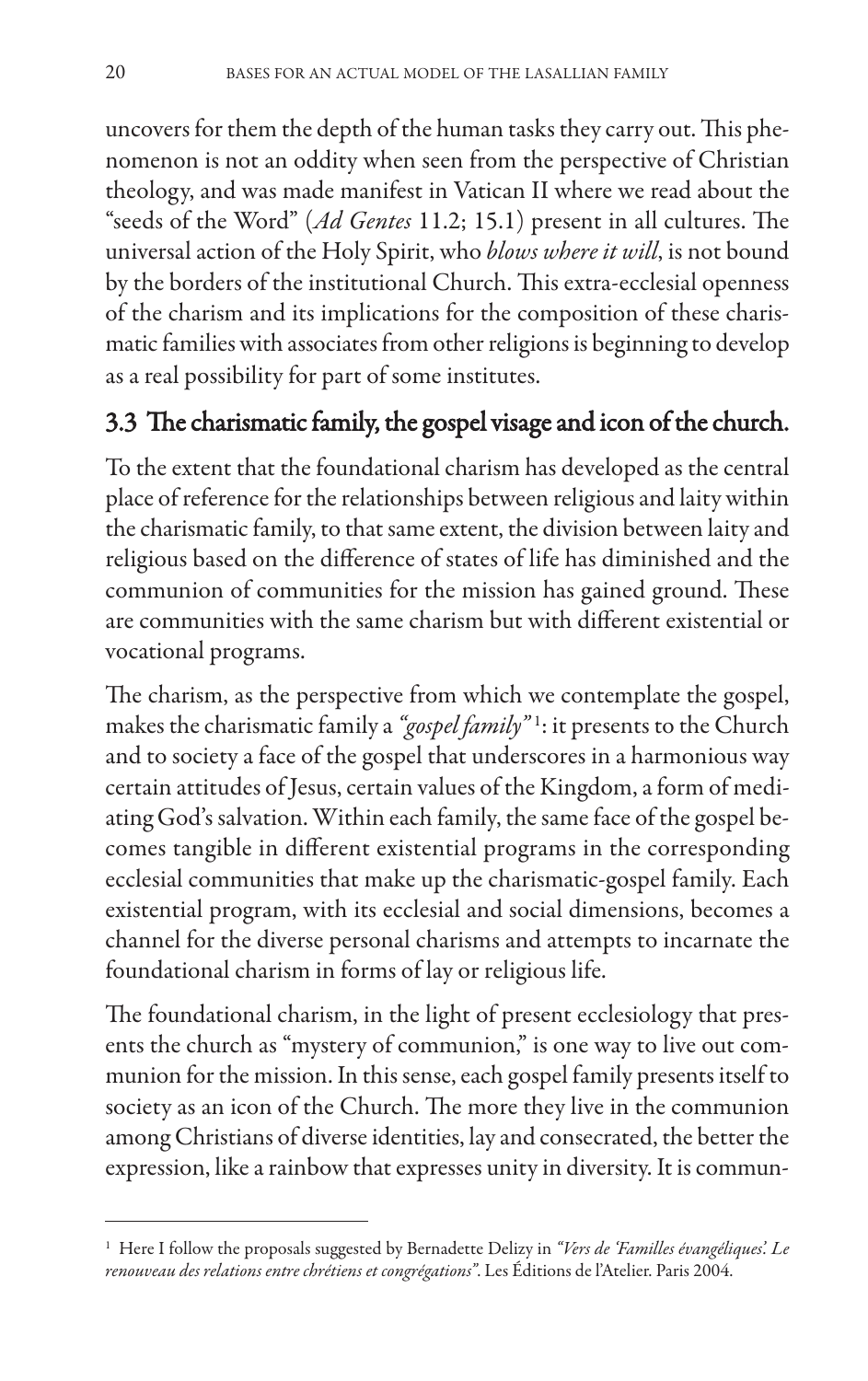ion for the mission, channeled and energized by the charism. Within this dynamism, we see the birth of mixed communities for the mission, with representatives of the different vocations, lay, religious, priestly.

#### 3.4 The challenge of the institutes: re-foundation in the foundational charism.

This integration of old institutes into the new charismatic families is not automatic, even though they are at the origin of these families. In order for this incorporation to be both real and fruitful, and not just nominal, the religious institutes must accept the challenges of recovering, or clarifying their identity in some cases, taking as their reference their foundational charism. This challenge is more pressing in the congregations of apostolic life that developed from the 16<sup>th</sup> Century on.

The Code of Canon Law in effect during almost all the 20<sup>th</sup> Century contributed to a loss of the originality of the foundational charisms. This code promulgated the wide-spread notion among religious that their foundational charism, rather than being a way of being Christian and of living the gospel, was an add-on to their religious state, hardly worth noting. In institutes of apostolic life this became "apostolic activity," a narrow view of the mission. The lack of a theology of religious life appropriate to these institutes contributed to the weakening of their identity and the corresponding crisis that occurred when lay people entered into the places of apostolic action formerly the domain of the religious and shared their mission. The loss of clear and defined boundaries between the "states of life," between the places for mission… has revealed the insecurity and lack of foundation of many religious who defined their identity based on what separated or differentiated them, or even in the apostolic activity previously reserved for them.

The challenge has two complementary sides of the coin. The first coincides with the recovery of the charism in terms of baptismal identity. We have already discussed this. This is the discovery that we are first Christians with a particular global perspective of the gospel and a way of serving the Kingdom of God. This is the aspect we share with other baptized people who live the charism expressed in various lifestyle. We must return to all believers the three dimensions of Christian life towards which the charism tends (for a long time hidden in religious life): consecration, mission, and communion. These three dimensions must be proposed in the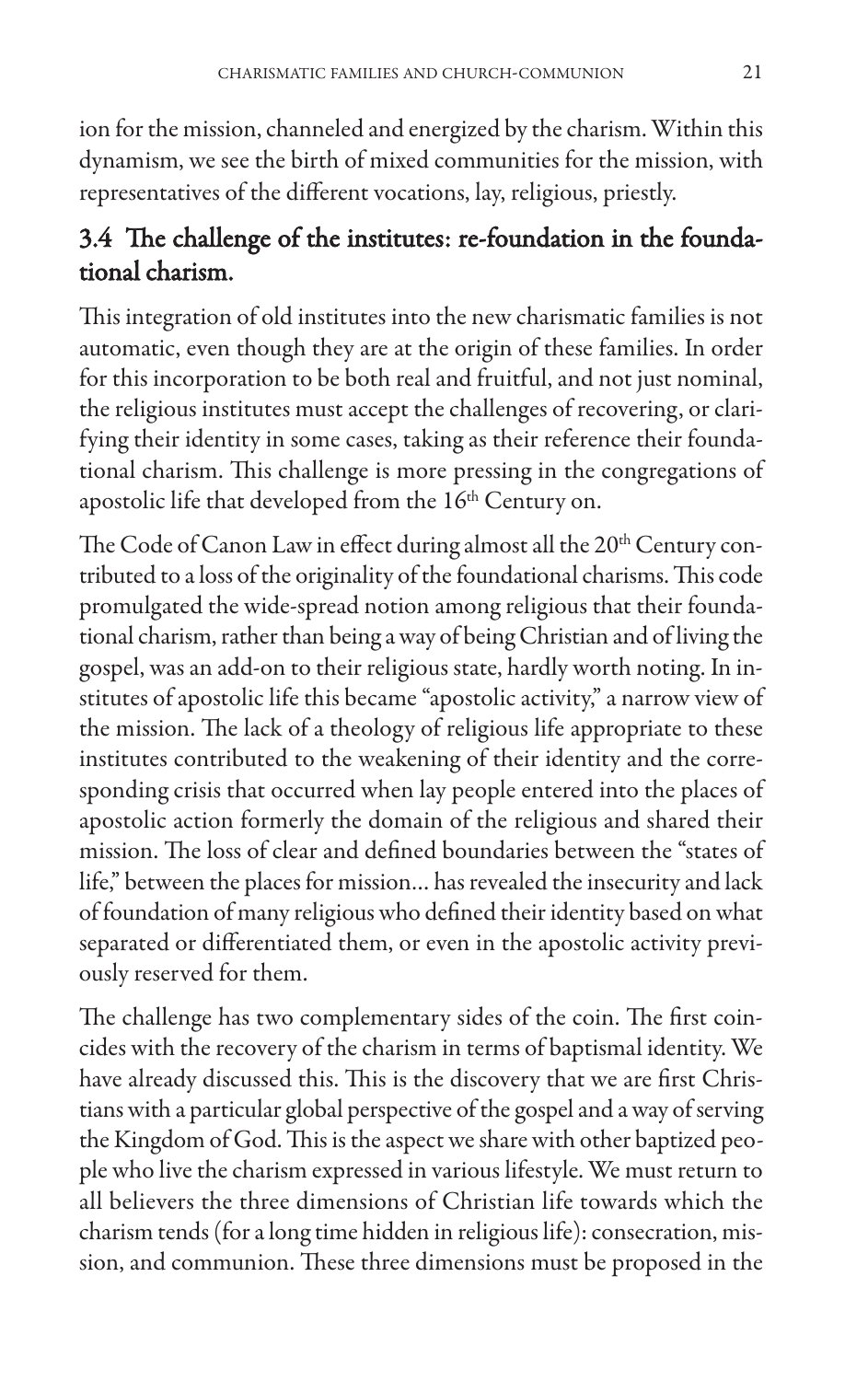light of the foundational charism to the whole charismatic family before any one group or institution within it can assume them in its particular existential program.

The other side of the coin consists in discovering and affirming the charism as the origin and root of consecrated life for the religious in this institution. It is the particular vocation to a community and institutional program for living through which people integrate themselves into religious or consecrated life. Living this program constitutes them as "experts in communion", and "spiritual guides" at the service of Christian people and above all, makes them signs and prophets of the very charism that unites them to so many other people.

Accepting this challenge (conversion to the charism in the double-faceted way we have just seen) changes the attitude of the religious and of the institutes:

- From a reactive attitude, one of resignation, frustration or defensiveness when faced with the threat of being displaced from the central position in evangelization or seeing their identity absorbed by the laity…
- To a proactive attitude of joyfully valuing their charism and knowing how to make the first step toward assuming the place and function that corresponds to them and, from that place, promoting communion of the whole body or charismatic family in service of a common mission.

The challenge that comes with it means that the religious institutes assume the commitment to be the guarantor of the charism in their respective charismatic families, without being able to lay exclusive claim to it. The religious institute or institutes that received the charism directly through their founders continue to be the original wellspring where one goes to slake one's thirst for the charism. We must not confuse the well with the water: and the water can seek other outlets to the surface. But the institute will always be responsible for offering its well and a guarantee of the authenticity of the charism, and the members of the charismatic family, not just the religious, can demand an accounting of their responsibility.

#### 3.5 New wineskins for new wine.

There is still pending work to be done. Even though we have begun we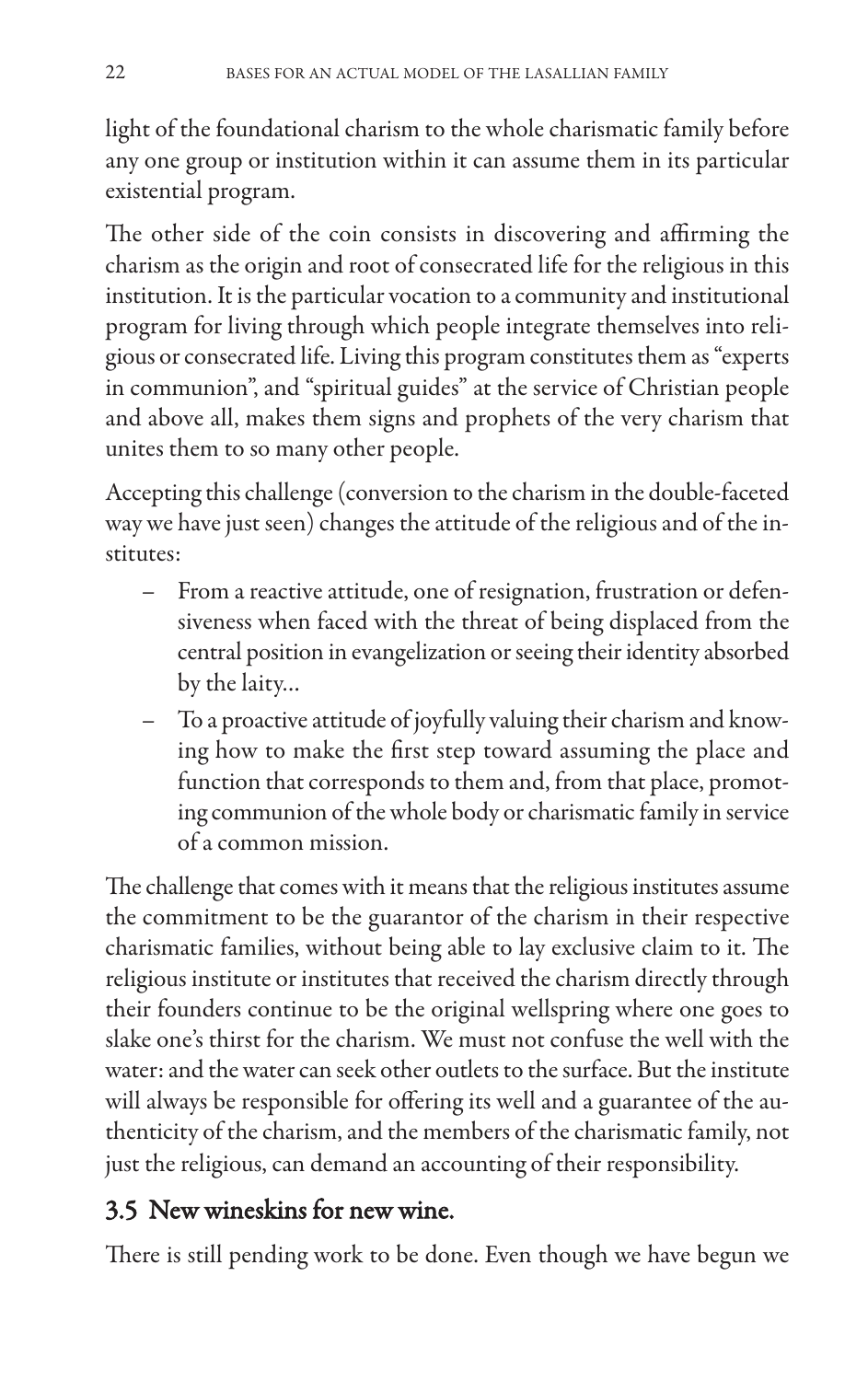must put in place new structures for communion and animation that allow us to develop the relationships between the laity and religious, as well as that between the diverse groups and institutions that make up the new charismatic families. It is important because it is a means the powerfully conditions the progress and quality of these relationships as well as the acceptance of co-responsibility in creative fidelity to the charism.

In the post-conciliar era that we are analyzing, this relationship began by taking advantage of the structures that already existed in orders and congregations for example, chapters (provincial and general chapters, councils…etc.). Some lay people are nominally invited by the religious to participate in them, but these structures are frequently subjected to canonical regulations that impede the full participation of the laity. That is, they make use of old wineskins or traditional structures of religious life to incorporate new wine, these new relationships between lay and religious. The risks were foreseen in the gospel. This situation is necessarily provisional.

The next step consisted in the setting up of new structures: assemblies, councils, work commissions that gathered religious and lay together in equality of voice and vote. The error that often happened was to apply the schema and method of the previous structures to the new. The success was in the valuing and promoting the capacity to see reality with new eyes, to discern the calls of the charism and the invitations of the Spirit with new sensitivity. To do this, the organization of said structures must facilitate interpersonal encounter, mutual listening, and shared discernment.

The change of vocabulary is significant also, even though the new terminology does not always correspond to new realities. The term *"third order"*, that designated the lay people associated with some religious order or congregation has practically fallen into disuse. It was replaced first of all by *secular or lay order*, and later on by *lay communities or fraternities*, or also by *lay movement*. What is more important is that the change of name normally goes along with the change of relationships between the lay persons and the religious, as we have described.

The new terms being used to designate the process indicate, within a certain variety, the coincidence in the principal lines of the evolution. The term *family* is, without doubt, the one most employed to designate the overarching reach of groups, communities and institutions that partici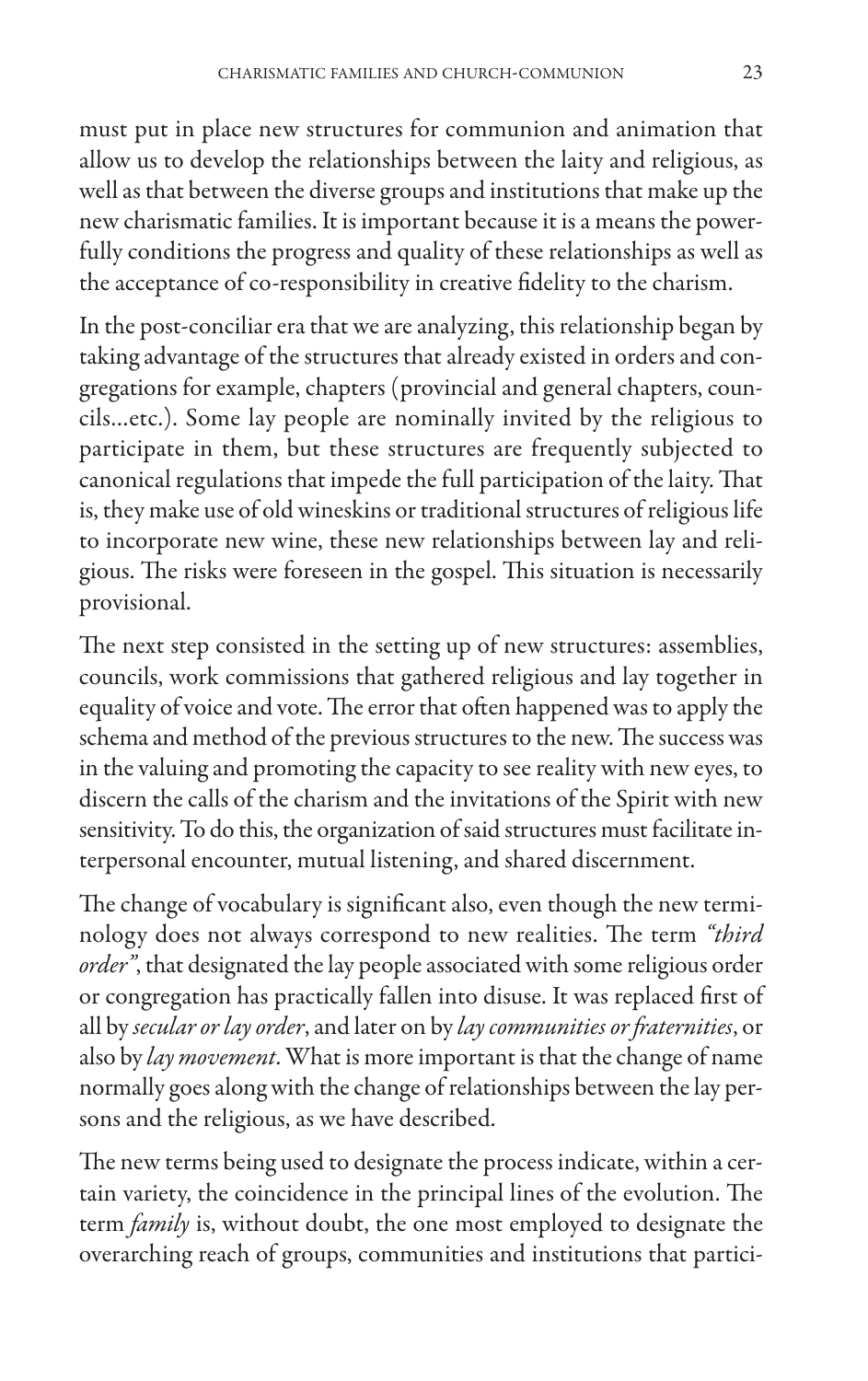pate in the same foundational charism. But the terms *society or fraternity* are also being used with the same meaning and, at times, simultaneously with *family*. In some cases the classic term order is utilized as equivalent to or nearly the same as that of *family*.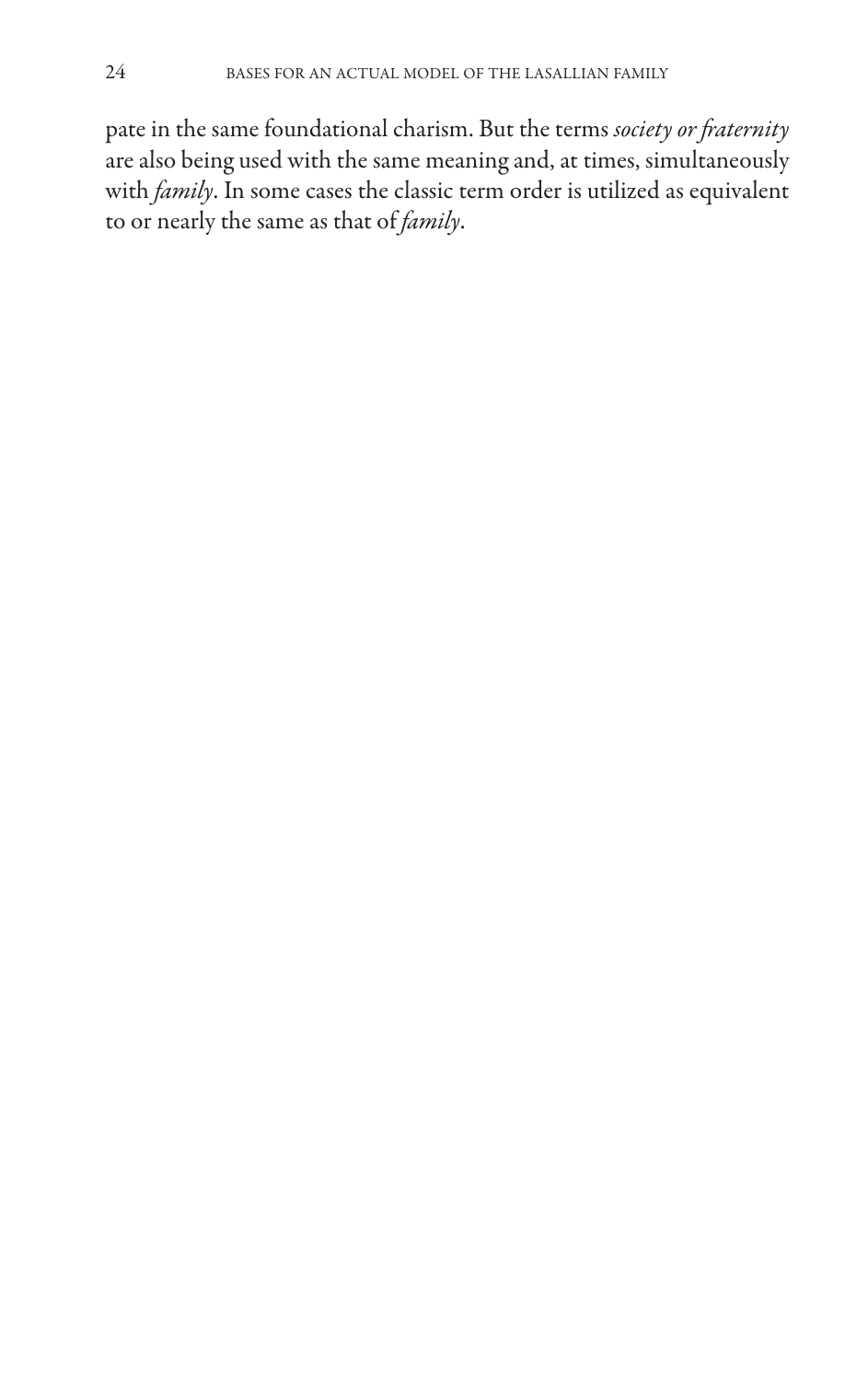### **II. Ecclesiology of Communion, the theological basis of the new Charismatic Families**

#### **1. THE CHURCH OF VATICAN II, 40 YEARS IN SEARCH OF ITS IDENTITY**

In order to comprehend the internal dynamism that has been creating the ecosystem that nourishes the new charismatic or evangelical family it behoves us to allude to the awareness or image that the Church has acquired of itself in this time of the symbolic 40 years following the Council: it has been a regular pilgrimage through which, in the several Synods and all the ecclesial reflection, the Church has been clarifying its identity.

In *Lumen gentium* the Church described the initial nucleus of this identity, rediscovered as the People of God, leaving behind that other description as *Society of Faithful Christians*… The posterior development has become more explicit as *"Communion of Communities"*, where it is the Community that gives origin to the Institution; where relationships come before organization; where basic and fundamental equality among everyone, supersedes the differences arising from positions and ministries; where the common call to holiness comes before vocational specificities...

In this ecclesiology of communion the schema of dichotomy that had previously defined the Church, such as *"hierarchy - laity"*and *"religious — non religious"* have increasing fallen into disuse, as well as the trinomial *"clergy — religious — laity"*, all those terms that put an emphasis on what is different from what is basically common. And another binomial is being strengthened, one that is more representative of this ecclesiology of communion: *"community - ministries and charisms"*, where unity is anterior and is fundamental to the distinction. We underscore both the common Christian condition and the free and varied initiative of the Spirit, which raises the variety of ministries and charisms for our common utility in the Church. It is a design, which, therefore, values differences, but in a complementary way, which sees them as being, subordinated to unity.

Let us see how this change of mentality has come about: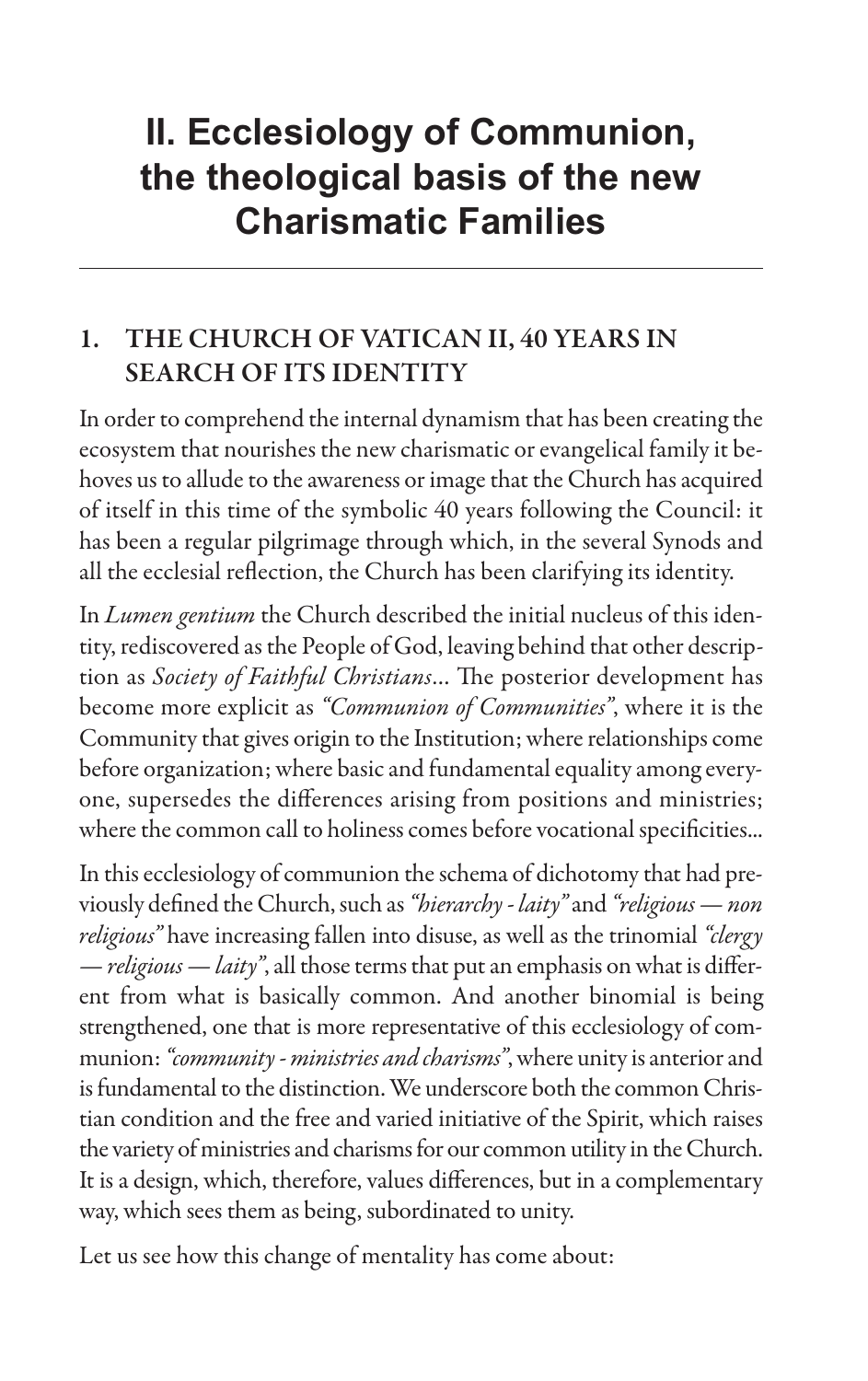#### 1.1 The two core concepts of the Ecclesiology of Communion.

Mission and communion are two concepts that should be viewed simultaneously if you want to understand their significance in the Church framework, and if you want to understand the meaning of the new charismatic families in that light.

*Mission and communion* are the two axes of Christian faith; they allow us to understand, or rather, they introduce us to the identity or the mystery of the Church. Church reflection over the course of the 40 years since Vatican II has been a spiral deepening, starting from these two axes, mission and communion, in order to make plain the identity of the Church and her faithful. *"Only from inside the Church's mystery of communion is the 'identity' of the lay faithful made known"*(ChL 8.6), just as all of us faithful, who make up the Church.

Ten years after Vatican Council II, Pope Paul VI, in his document *Evangelii Nuntiandi*, developed a synthesis of the identity of the Church around the concept of evangelization. He presented the Church as a community that strives to be evangelizer and evangelized at the same time:

*The task of evangelizing all people constitutes the essential mission of the Church... Evangelizing is in fact the grace and vocation proper to the Church, her deepest identity. She exists in order to evangelize*. (EN 14)

The identity of the Church is forged in the dynamism established between these two poles: *evangelizing* and *being evangelized* (EN 15.5). Within that dynamism all the members of the Church are included.

- *The Church is born of the evangelizing activity of Jesus and the Twelve. …*
- *Having been born consequently out of being sent, the Church in her turn is sent by Jesus. … And it is above all His mission and His condition of being an evangelizer that she is called upon to continue. …*
- *The Church is an evangelizer, but she begins by being evangelized herself. …*
- *Having been sent and evangelized, the Church herself sends out evangelizers. …* (EN 15)

#### 1.2 The Mystery of Church - Communion.

Thirteen years after *Evangelii Nuntiandi*, the document *Christifideles*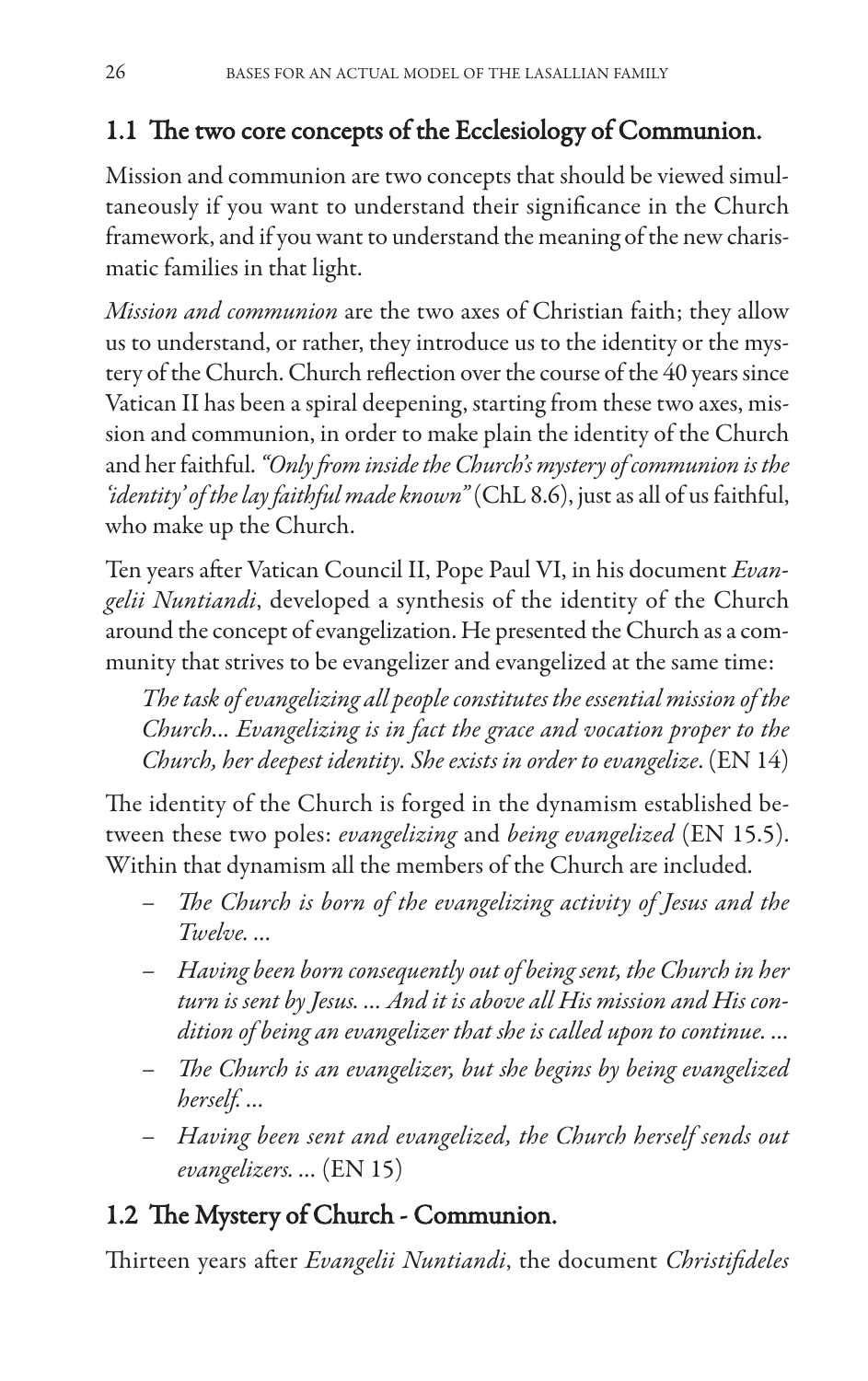*Laici* (1988) articulated for us a synthesis of the identity of the Church with greater depth and clarity.

The "mystery of the Church", that is to say, its most profound identity, now had a name: *Church - ommunion*, that is identical to the central nucleus of evangelization: "*The reality of the Church as Communion is*, then, the integrating aspect, indeed *the central content of the "mystery"*, or rather, the divine plan for the salvation of humanity." (ChL 19.4)

And that tension of *"evangelizing and being evangelized"*, of which Paul VI speaks in *Evangelii Nuntiandi*, becomes specific in the dynamism established between *mission and communion*, but it is an intimate relationship where one cannot exist without the other, and where one becomes the other reciprocally: "Communion and mission are profoundly connected with each other, they interpenetrate and mutually imply each other, to the point that *communion represents both the source and the fruit of mission: communion gives rise to mission and mission is accomplished in communion*." (ChL 32.4)

Communion and mission form together the vital ambit which joins the faithful as one and is dependent on all:

*All the members of the People of God – clergy, men and women religious, the lay faithful – are laborers in the vineyard. At one and the same time they all are the goal and subjects of Church communion as well as of participation in the mission of salvation. Every one of us possessing charisms and ministries, diverse yet complementary, works in the one and same vineyard of the Lord.* (ChL 55.1).

In this *ecosystem* of Church-Communion, all and each of the components live in relation to the others, without losing their specificity, which is a richness for the entire body. The text that follows is fundamental as the expression of the new relational dynamism, and it would not have been possible to write it in the ecclesiology that preceded Vatican Council II:

*In Church Communion the states of life by being ordered one to the other are thus bound together among themselves. They all share in a deeply basic meaning: that of being the manner of living out the commonly shared Christian dignity and the universal call to holiness in the perfection of love. They are different yet complementary, in the sense that each of them has a basic and unmistakable character which sets each apart,*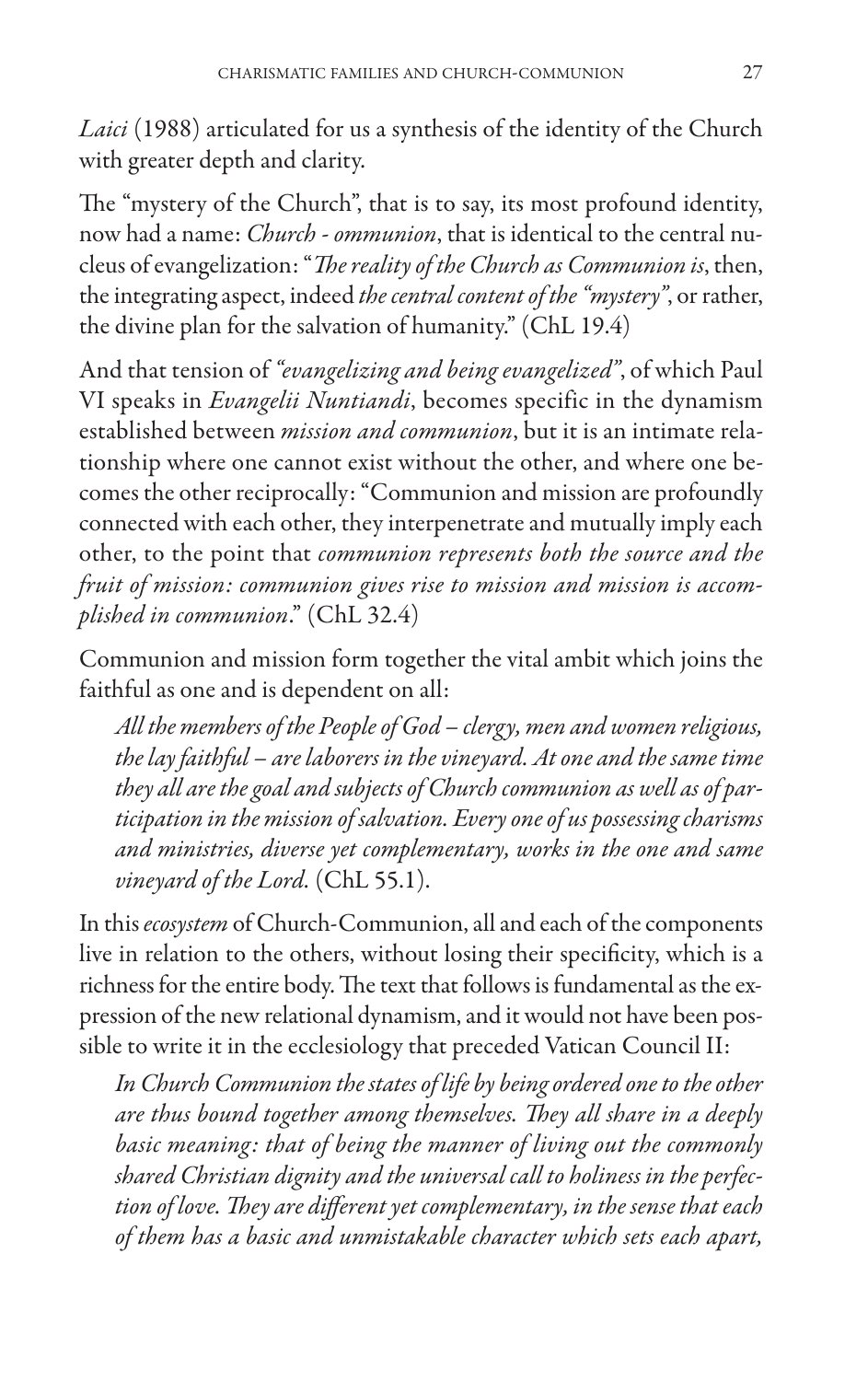*while at the same time each of them is seen in relation to the other and placed at each other's service*. (Christifideles Laici 55.3)

#### 1.3 The Spirituality of Communion.

The reflection that followed with the Synods around the different states of life in the Church has deepened the mystery of Church Communion.

*"Vita Consecrata"* (1996) added the concept of the *"spirituality of communion"*: "The sense of ecclesial communion, developing into a spirituality of communion, promotes a way of thinking, speaking and acting which enables the Church to grow in depth and extension." (VC 46)

The document, *Novo Millennio Ineunte* in which John Paul II welcomed the new millennium, developed this concept, putting it forward as *"an educational principle in all places wherever people and Christians are formed, wherever altar ministers, consecrated persons, those who work in pastoral ministry are trained, wherever families and communities are built up."* (NMI 43). This spirituality is like the blood that runs through the veins of the whole body of the Church in order to reach all its members.

- *A spirituality of communion indicates above all the heart's contemplation of the mystery of the Trinity dwelling in us, and whose light we must also be able to see shining on the face of the brothers and sisters around us.*
- *A spirituality of communion also means an ability to think of our brothers and sisters in faith within the profound unity of the Mystical Body, and therefore as 'those who are a part of me' ...*
- *A spirituality of communion implies also the ability to see what is positive in others, to welcome it and prize it as a gift from God...*
- *A spirituality of communion means, finally, to know how to 'make room' for our brothers and sisters, bearing 'each other's burdens' (Gal 6.2). …"* (NMI, 43)

#### **2. COMMUNION FOR THE MISSION.**

#### 2.1 Collaboration with everyone, in a broad sense of mission.

In this ecclesial consciousness that we have been referring to, we perceive a series of concentric circles which, from the outside in, point out the greatest intensification of mission and communion. The largest circle in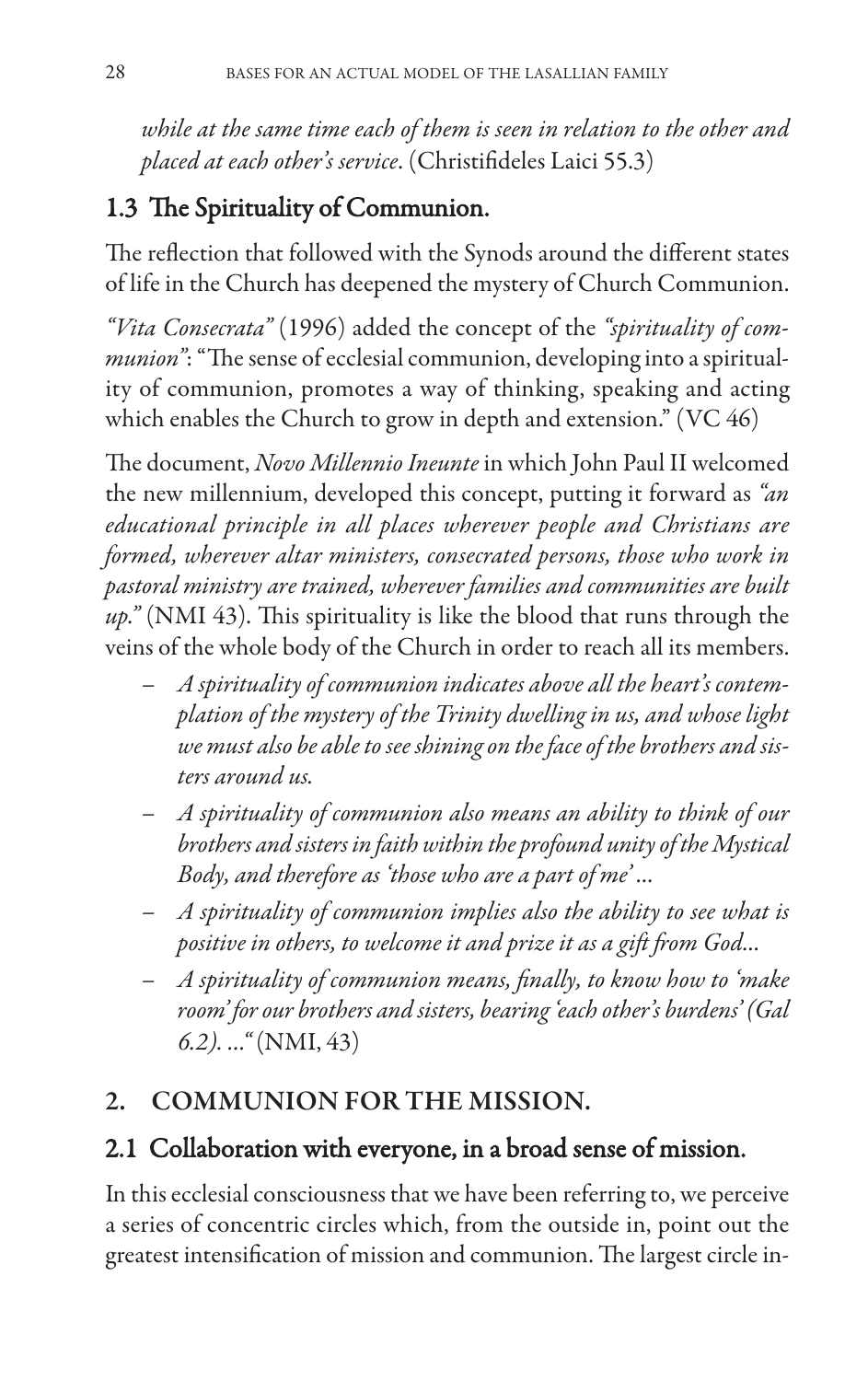cludes all of humanity, based on the recognition of the universality of salvation and the presence of the seeds of the Word (Vatican II, Ad Gentes 11,2; 15,1) that are found in every culture: *"Since God the Father is the origin and purpose of all men, we are all called to be brothers. Therefore, if we have been summoned to the same destiny, human and divine, we can and we should work together without violence and deceit in order to build up the world in genuine peace."* (Vatican II, *Gaudium et Spes* 92.5).

It is clear that in the background of this first circle there is a broad concept of salvation brought out by the Council itself, that includes the same amplitude in the communion and consequent collaboration: *"For the human person deserves to be preserved; human society deserves to be renewed. Hence the focal point of our total presentation will be man himself, whole and entire, body and soul, heart and conscience, mind and will..."* (Vatican II, *Gaudium et Spes* 3).

So then, the dependence of mission and communion have here its first practical application, the first framework of understanding in the universalist spirit of *Gaudium et Spes*(cf. pp. 77.90-93): the working together of all men and women of good will to build a more just world, a more fraternal world, one that is in greater solidarity.

#### 2.2 Evangelization, a task for all believers.

In the inner circle we arrive at a level which is more explicitly Christian, one that defines the mission as *the work of evangelization*, in the more global sense: a *process* whose ultimate stage is the explicit proclamation and the full adhesion to the Good News of the love of God revealed in Jesus Christ through the Holy Spirit (cf. EN 17ss). The Church identifies with this work in such a manner that she comes to recognize it as *"her deepest identity"* (EN 14). And John Paul II says: *"Such a mission has the purpose of making everyone know and live the 'new' communion that the Son of God made man introduced into the history of the world"*(ChL 32,4).

The whole Christian People are seen to be the protagonists in the mission and not an elite as religious and priests might have been, nor, as it was affirmed before the Council, the Hierarchy, which used to "delegate" or have others participate...

But not only "The People", in the corporate sense; each Christian in particular must become a *witness to the light*. Each believer has the re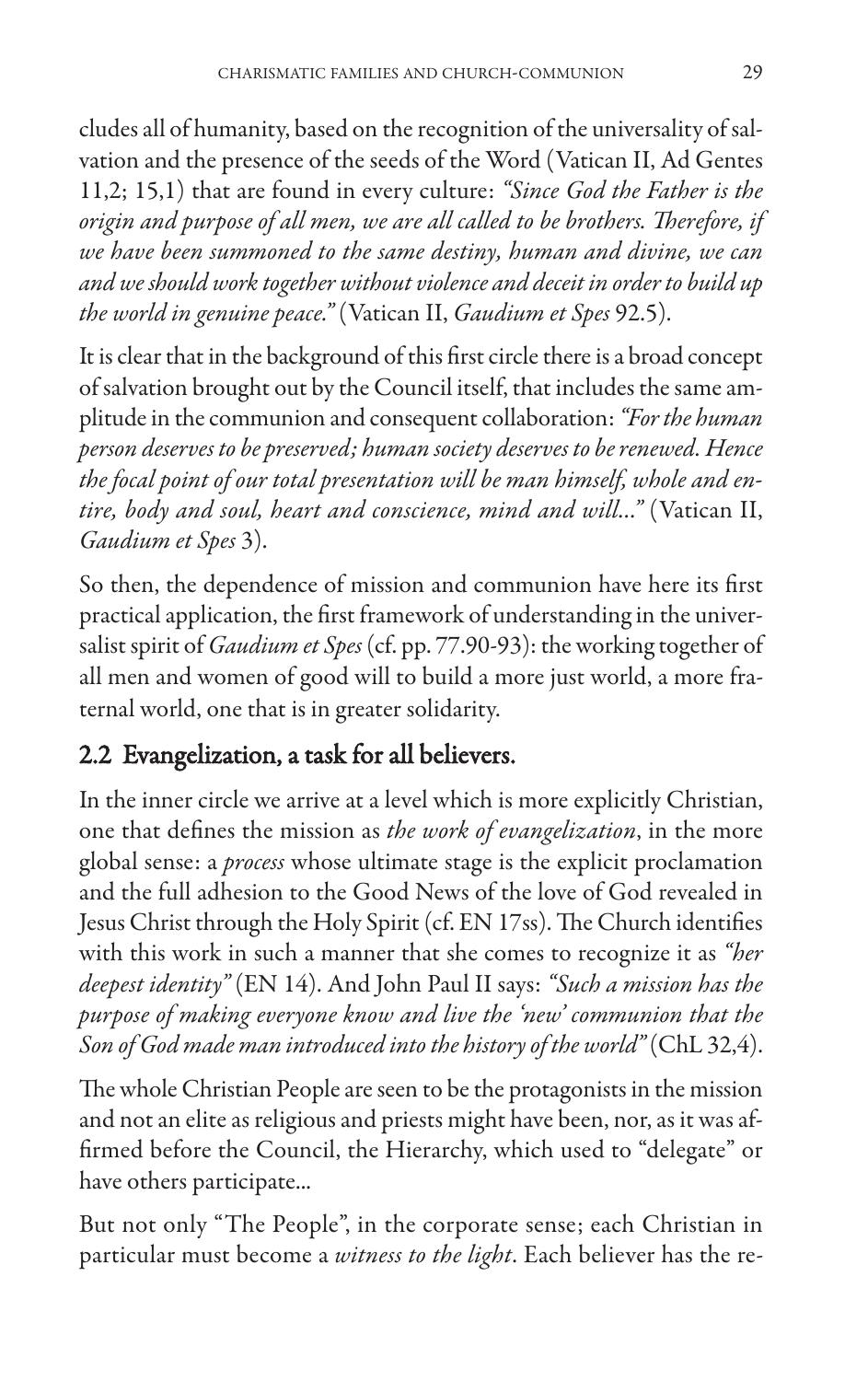sponsibility to be an evangelizer, even if only by the witness of his or her life:

*"The mission affects all Christians"* (*Redemptoris Missio*, 2). *"Above all the Gospel must be proclaimed by witness. ... All Christians are called to this witness, and in this way they can be real evangelizers."* (EN 21).

The ecclesial mission is the work of each and every one, and in no case can it be limited to the work of an individual: *"Evangelization is for no one an individual and isolated act; it is one that is deeply ecclesial."* (EN 60.2).

The mission fans out into multiple forms, with an enormous variety of services and ministries, but it will always be *the unique mission of the Church*:

*In the Church there is a diversity of ministry but a oneness of mission* (Vatican II, *Apostolicam Actuositatem*, 2.3).

And this ecclesial mission, the very same developed in communion, produces communion in such a way that between evangelization and ecclesial community a reciprocal relation of cause-effect is established: "Through evangelization the Church is built up into a *community of faith*..." (ChL 33.4). It is not an indirect consequence. It is precisely its objective: "This re-evangelization... its purpose is the *formation of mature ecclesial communities*..." (ChL 34.9). Now it is no longer the members of a community who feel themselves impelled to evangelize, but whoever acquires the consciousness of being an evangelizer feels that he must be one urged by a community of faith, and the individual must, therefore, become part of a community.

#### 2.3 The Laity break into the work of evangelization.

The leading role of the laity in the life of the Church began in many cases as an ancillary help to the action of men and women religious and priests; then, as the numbers of these decreased, they became almost the embarrassing replacement, seen to be as even "the lesser evil"; little by little they realized that what they were doing was not replacing anyone, but they were simply acting as protagonists in what was proper to them in the Church. What they were missing was what religious and priests always had: *formation*. Formation in order to be aware of what they already carried within themselves; formation to know their possibilities and their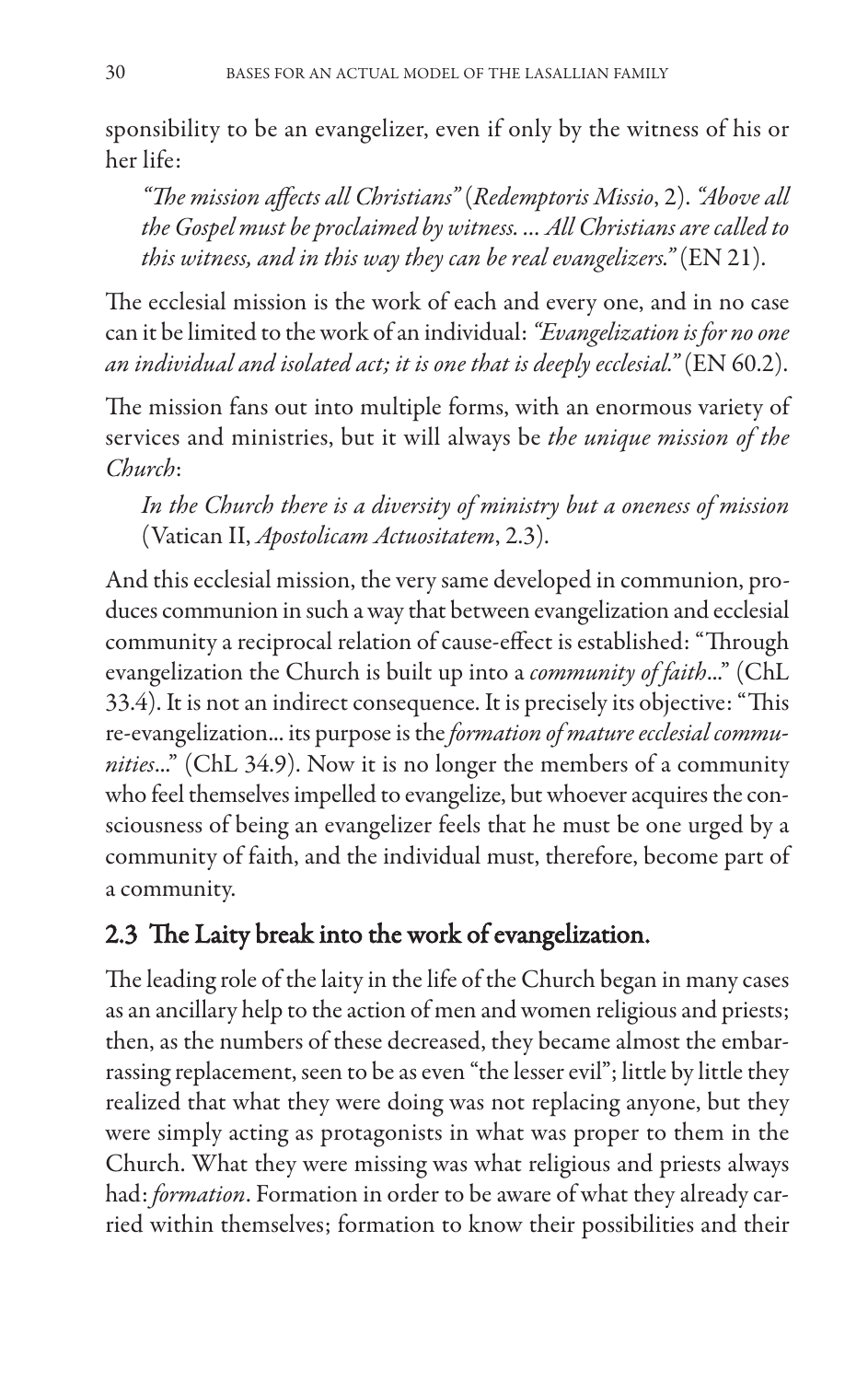duties as believers; formation to discover their identity and what they could contribute from that identity, complementing the other ecclesial identities.

*"The fundamental objective of the formation of the lay faithful is an everclearer discovery of one's vocation and the ever-greater willingness to live it so as to fulfil one's mission."* (ChL 58,1).

And that is the responsibility of those who possess formation and the means to impart it. In the field of Catholic education: *"What is needed is to prepare the lay faithful to dedicate themselves to the work of rearing their children as a true and proper part of Church mission"* (ChL 62.2).

The Council had affirmed the bases: *"The lay apostolate is a participation in the salvific mission of the Church itself. Through their baptism and confirmation all are commissioned to that apostolate by the Lord Himself."* (*Lumen gentium* 33). Then came the Synods like that of 1974, on *Evangelization*, or that of 1987, on *the vocation and the mission of the laity in the Church and in the world*, which developed and clarified the message of the Council: *"The lay faithful, precisely because they are members of the Church, have the vocation and mission of proclaiming the Gospel: they are prepared for this work by the sacraments of Christian initiation and by the gifts of the Holy Spirit."* (ChL 33,1)

The reference to the common source is the starting point of a dynamism present in the interior of each Christian, that manifests itself in each one in a different way, always for the common good (cf. 1 Cor 12,7). It is, then, an element both personalizing and creator of community:

*Being "members" of the Church takes nothing away from the fact that each Christian as an individual is "unique and irrepeatable". On the contrary, this belonging guarantees and fosters the profound sense of that uniqueness and irrepeatability, in so far as these very qualities are the source of variety and richness for the whole Church. Therefore, God calls the individual in Jesus Christ, each one personally by name. In this sense, the Lord's words "You go into my vineyard too", directed to the Church as a whole, come specially addressed to each member individually. Because of each member's unique and irrepeatable character, that is, one's identity and actions as a person, each individual is placed at the service of the growth of the ecclesial community.* (ChL 28,2)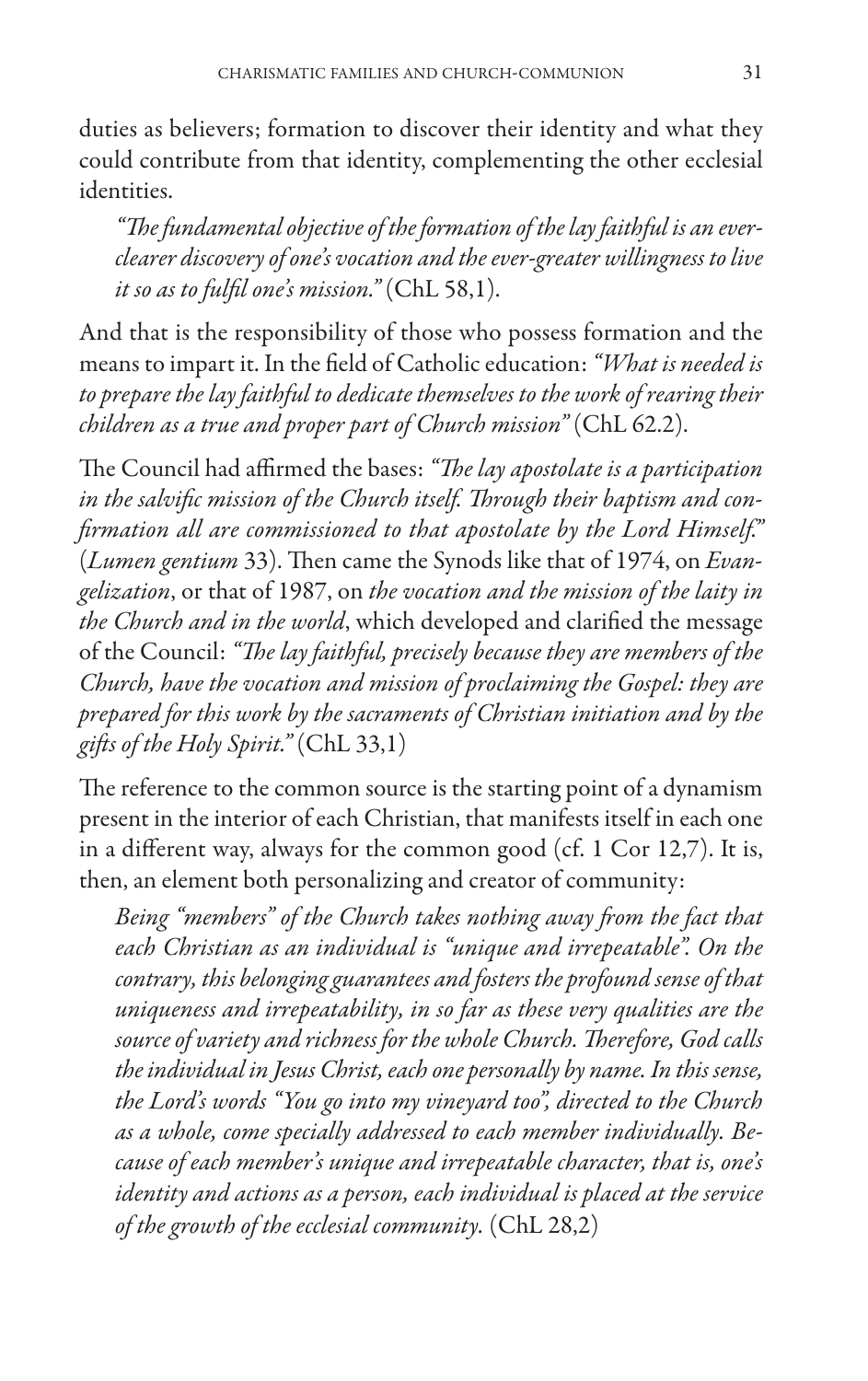#### 2.4 Unity, even before diversity.

One consequence of the recovery of unity has been an enriching decanting of characteristics that had been considered "exclusive" for one or for others, and which were only *meaning ful* for some with regard to the whole.

The result of this transfer has been in many cases spectacular: elements traditionally used to indicate what "distinguished" the Religious from the Secular, like community life and dedication to the apostolate, but also consecration and evangelical radicality, are being taken on, without complications, by groups of seculars when they recognize the demands that are implicit in the Sacraments of Initiation. In another form, of course, but not necessarily "diluted"; after the first trial runs in which frequently the external aspects of the Religious Life were copied - that is, the Religious Life was taken as *model* - they went on to another phase of creativity and originality in which the Religious Life is a sign that suggests, so as to find the modalities needed to live the mission, the community, the reference to God, the evangelical radicality, etc., from what is proper to the Lay Person: based on the condition of being secular and lay.

And these characteristics that were so reserved to the Secular, frequently undervalued and even considered to be "hardly Christian matters", only "left to them"—it now turns out that they are being taken up again by the Church as traits that are valuable for each and every one of the groups that compose it: *secularity*, that denotes a manner of being in the world and *laicity* which speaks of a way of being in the Church.

*Secularity*, "being in the world", the immediate consequence of the Incarnation, leads to being situated in the world, recognizing the values that are proper to creation, to humanity, to historical evolution, and to cultures; at the same time it is dedicated to the transformation of the world, to its evangelization, within human structures. It is the commitment to the world in order to convert it to the Kingdom of God.

Secularity allows us to rise above the division between the sphere of the sacred and the profane sphere. At the very least it permits us to identify "holy spheres" simply as the signs that recall the presence of God and his Kingdom in the profane spheres. The equivalency between what is "sacred" and "the presence of God" as opposed to the "profane" and the "absence of God" fades away.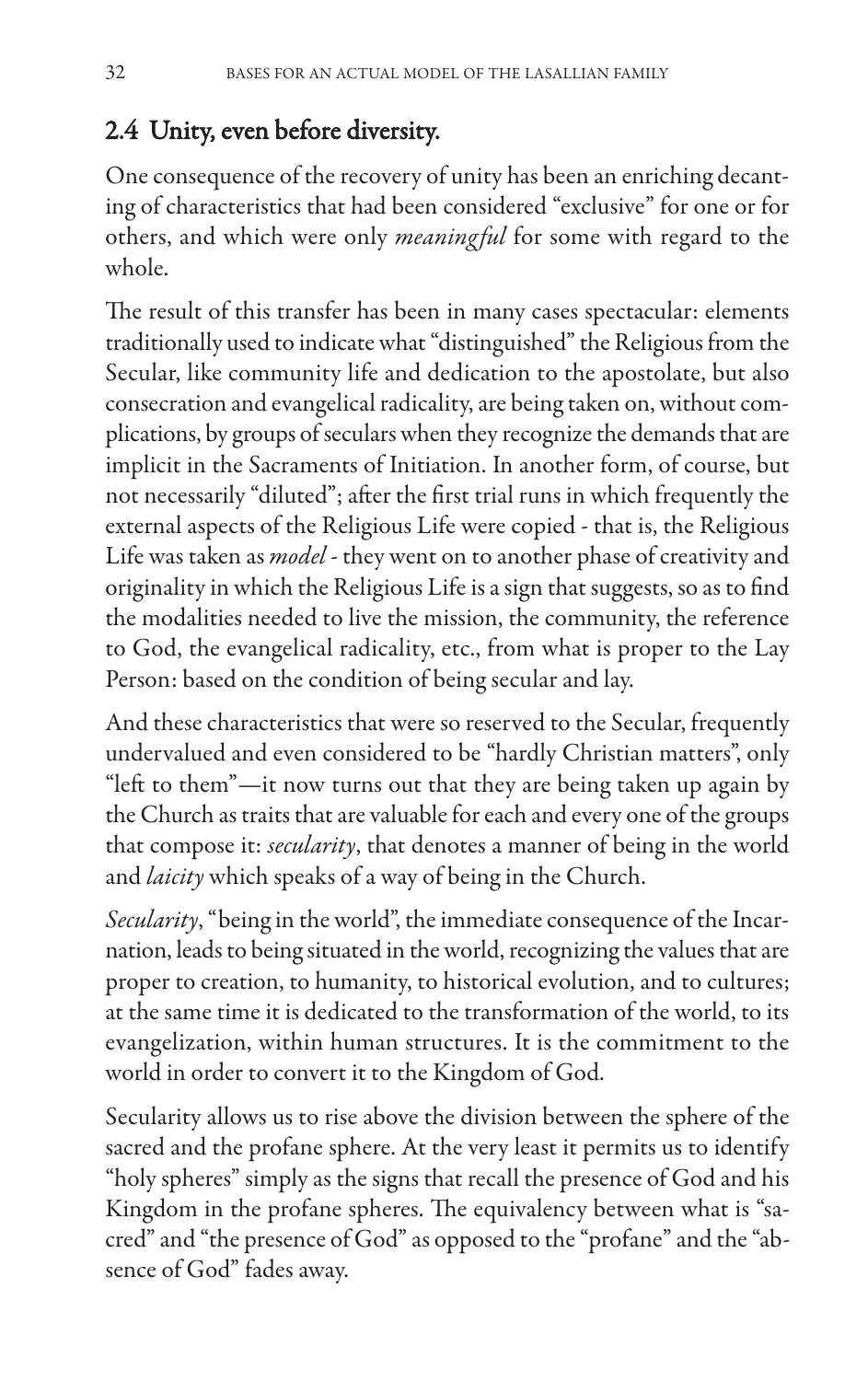On overcoming that division the classical designation between agents and spheres (sacred and profane) likewise is canceled out. All the baptized are co-responsible agents in the process of mediation that brings salvation closer to history. And in this joint projection toward the world in order to carry out the common mission there will be no exclusive territories but rather a blending of ministries and services, in harmony with the gifts and charisms of each one.

*Laicity* is like the internal visage of secularity. It is the way of being that is manifested in a person, in a group of persons, when he or she is conscious of his dignity and responsibility as a human person, that are not bestowed upon him by any other person. The believer—the community of believers—lives this identity by faith, which is none other than the growth of awareness upon reflecting that both dignity and responsibility have their origin in the fact of having been created by God, redeemed by Christ and indwelt by the Spirit. "Only *from inside the Church's mystery of communion is the "identity" of the lay faithful made known*, and their fundamental dignity revealed. Only within the context of this dignity can their vocation and mission in the Church and in the world be defined". (*Christifideles Laici* 8.6)

This "transfer of characteristics" is mirrored in the existence, or better said, the co-existence, of the various ecclesial groups. A new relation is entered into thanks to the *common basis* found and the *complementarity* that appears as of benefit to both and, especially, for the common purpose:

*Encounter and collaboration among religious men, religious women, and lay faithful are seen as an example of ecclesial communion and, at the same time, they strengthen apostolic energies for the evangelization of the world. Appropriate contact between the values characteristic of the lay vocation, such as a more concrete perception of the life of the world, culture, politics, economy, etc., and the values characteristic of religious life, such as the radicality of the following of Christ, the contemplative and eschatological dimension of Christian existence, etc., can become a fruitful exchange of gifts between the lay faithful and religious communities*. (Congregation for Institutes of Consecrated Life: *Fraternal Life in Community*, n.70. Rome 1994).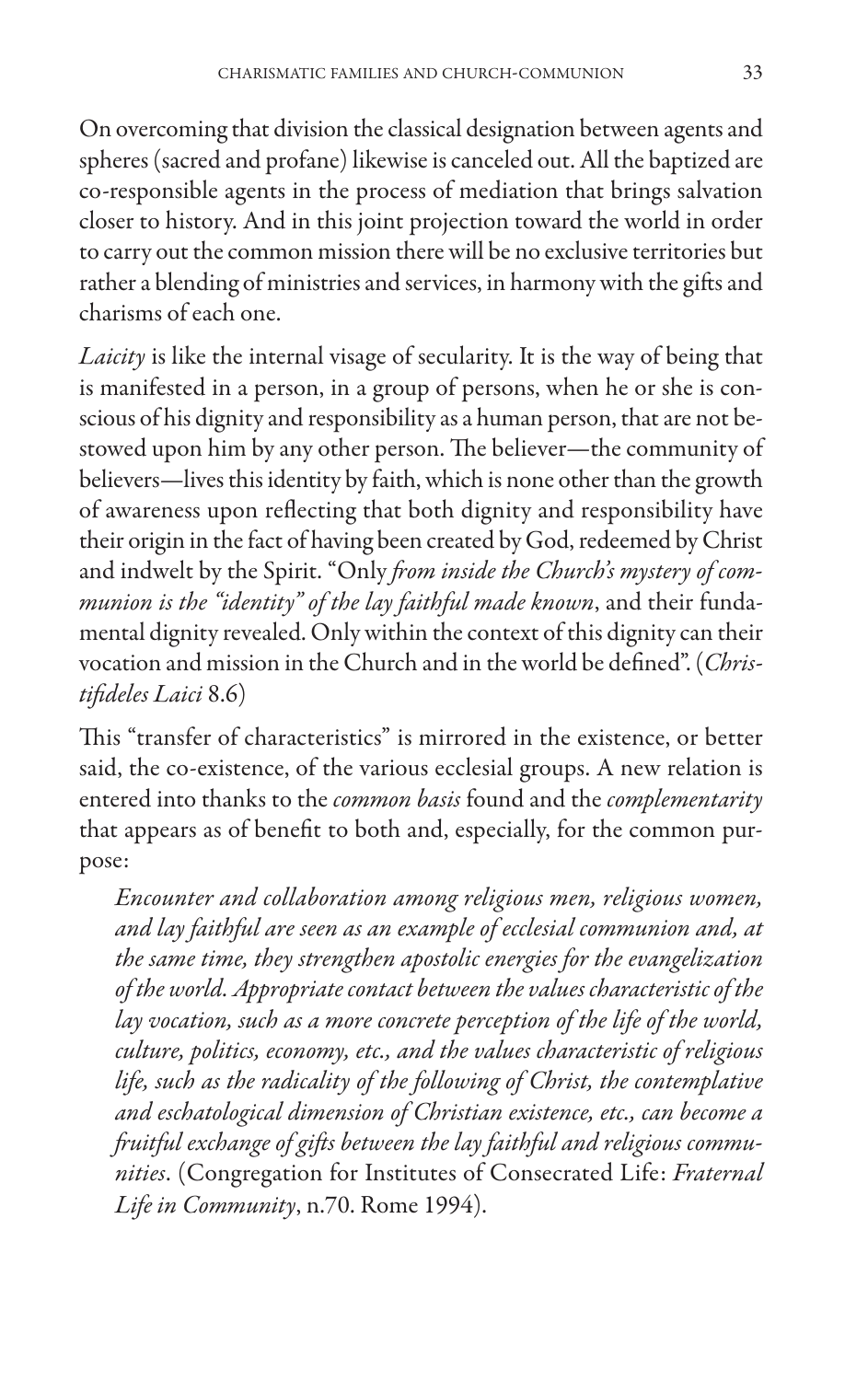#### **3. SHARING THE MISSION THROUGH THE SAME CHARISM.**

For some years now the expression *"shared mission"* has been used in ecclesial circles and, more specifically, in what relates to religious congregations. By the term they want to point out that context of inter-relationship between the different ecclesial identities involved with the mission, indicating by this means its central motivation, which is none other than what justifies the existence of the Church itself: the mission. The mission goes before all else, the mission is what convokes us, by which we are united in the Church; it is what inspired the different congregations, and it is that which today is motivating the creation of the new charismatic and evangelical families. If today we can speak of a new form of *communion*, of new relations between those who make up the Church, it is, definitively, because a new reference to the mission has been established by those same components of the Church (or, if you prefer, because the Church has acquired a new level of consciousness respect to the mission).

#### 3.1 Sharing a particular mission in the Church.

The mission or evangelization is of such breadth that no one can entirely take in its scope *"in all its richness, complexity and dynamism"* (EN 17): it is everything that refers to the coming of the Kingdom of God to men, from the freedom from enslavements of all sorts, passing through the cultural purification, the growth of values, the proclamation of Jesus Christ and his message, the catechesis, until finally reaching the celebration of the faith in the sacraments and the contemplation of the Kingdom in prayer...

And now we must speak of the mission in a more particular and reduced sense: the mission that each Christian has, that each Christian community possesses, in that *small little acre in the Vineyard of the Lord* that He has entrusted to each one of us to cultivate, and for which we are especially responsible.

We cannot forget that our participation in the Church and in its mission of evangelization is not an anonymous one nor is it indiscriminate but it is fully personalized. Each person must discover his or her place in the common mission starting from one's own gifts and qualities but also by the cries one should perceive of the necessities of the world and of the Church (cf. ChL 28.2).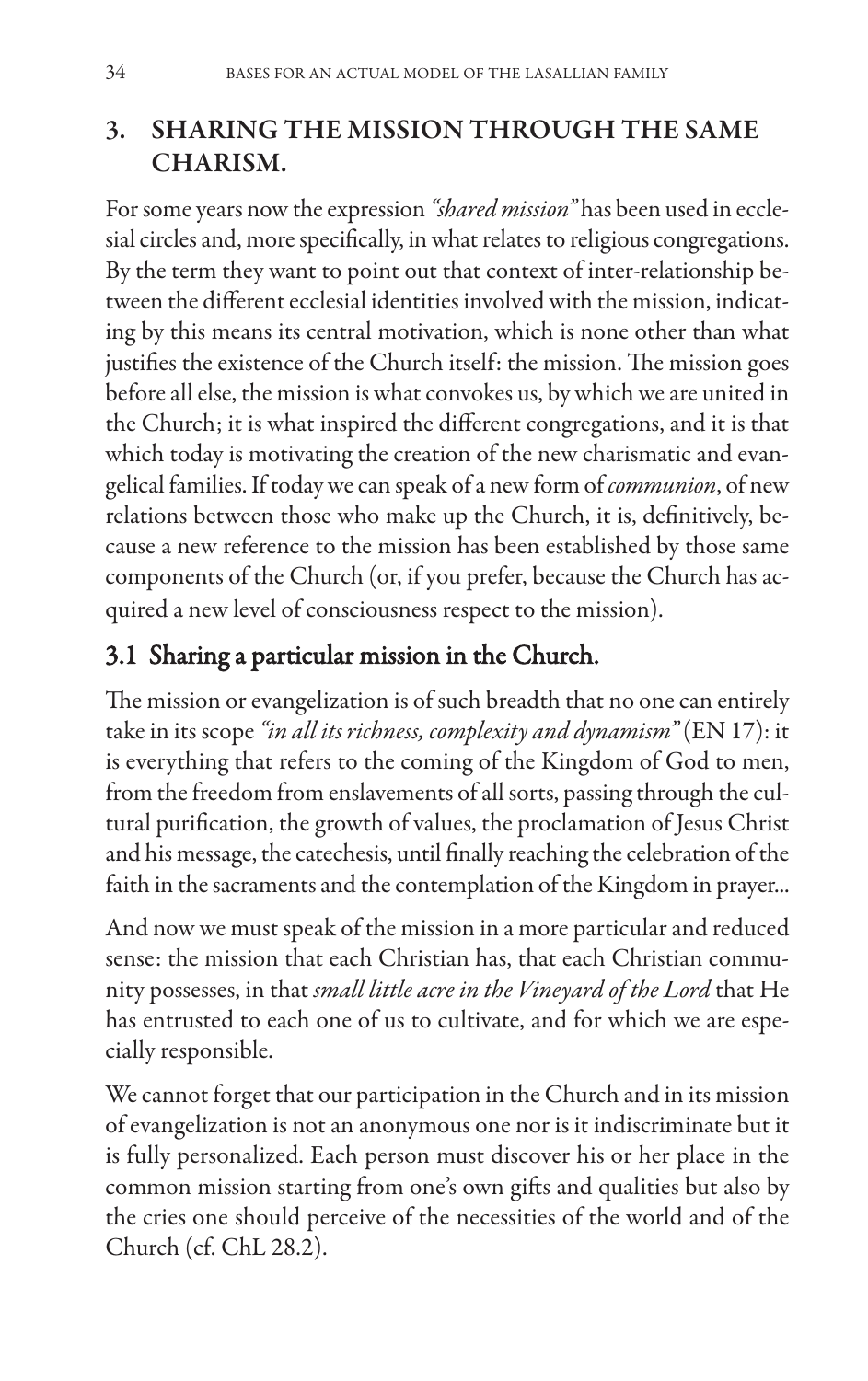What we have just described for each particular Christian can also be affirmed with regards to a "social subject": a group, a community, an association, a movement, a charismatic family… Concretely, we can refer to the mission of the Lasallian Family: if this has *a proper identity*in the Church it is because it has *a specific mission*, through which it contributes to the great total mission of the Church. And if it has a specific mission it is because the Church recognizes that it has *its own charism*.

#### 3.2 Charismatic dynamism.

We can now speak of the "charismatic community" or the "charismatic family" in the typically Pauline sense of the term: charism is a *dynamism* which runs through and gives impetus to the whole life of the community, both in each member as in the entirety.

In the language of the New Testament, *charism* is a *divine gift* granted to a person for the good of the community. In the final analysis, there is but one "Charism" given to men, and that is the Holy Spirit. Its presence in us is manifested as a great force, a dynamism which is bringing about the Kingdom of God among men and women.

When we speak of "charisms", lower case, in the Christian sense, we are referring to the diverse forms which that dynamism of the Spirit acquires in each one of us (cf. 1Cor 12).

The charisms are granted to *all* because the Holy Spirit works in all of us (cf. 1Cor 12.6). Vatican Council II affirms: *"From the acceptance of these charisms, including those which are more elementary, there arise for each believer the right and duty to use them in the Church and in the world for the good of men and the building up of the Church."* (*Apostolicam Actuositatem* 3)

#### 3.3 Our particular "charisms".

"Whether they be exceptional and great or simple and ordinary, the charisms are *graces of the Holy Spirit that have*, directly or indirectly, *a usefulness for the ecclesial community*, ordered as they are to the building up of the Church, to the well-being of humanity and to the needs of the world" (ChL 24).

*The natural aptitudes* of a person are converted into *charisms* when that person, moved by the Spirit, places them at the service of the community.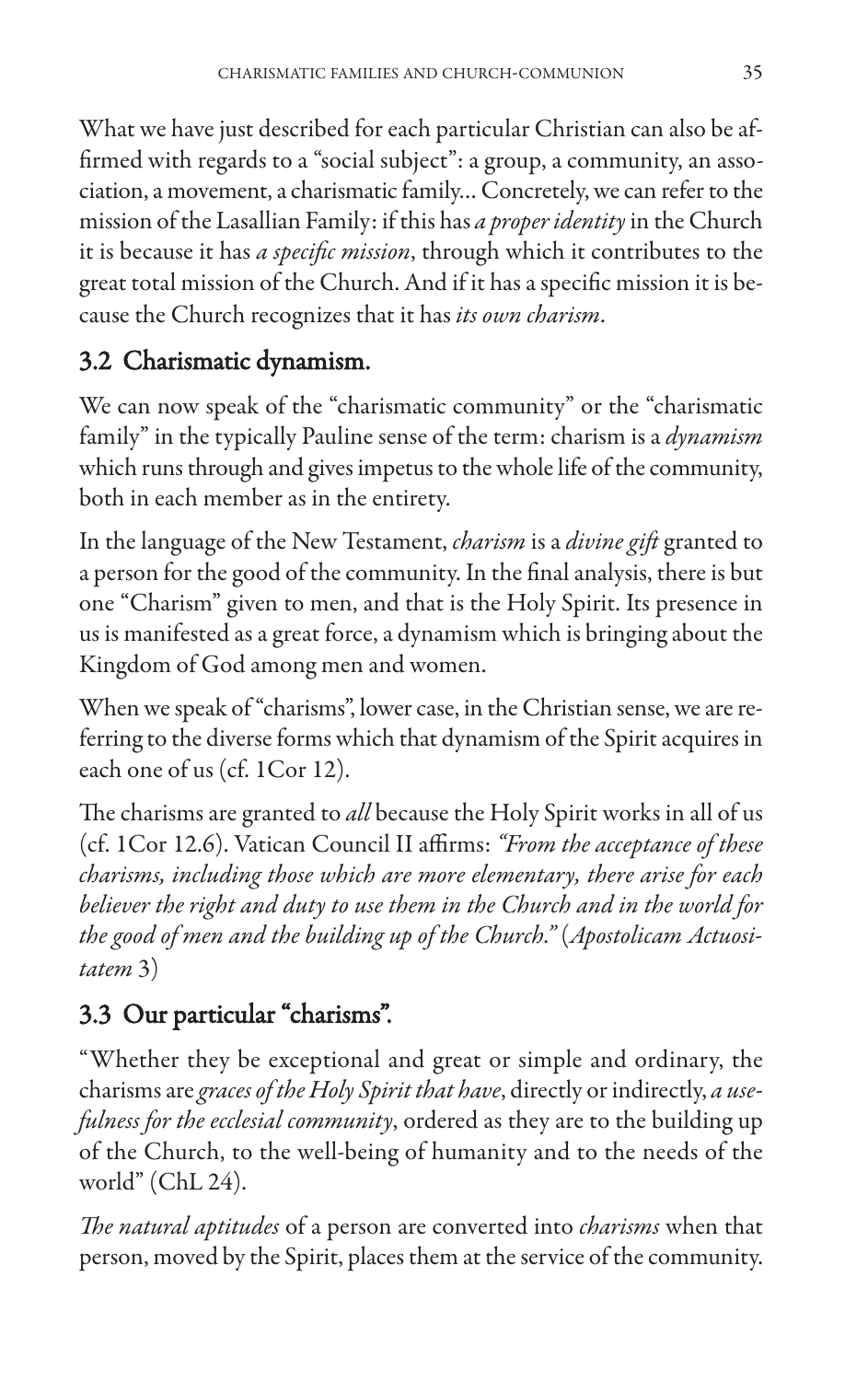The action of the Spirit perfects, fine tunes, the natural ability as it separates it from selfish interests and, at times, attains *abilities that are totally new*. So, we find cases of persons, culturally and intellectually average, with an extraordinarily keen *charism of counsel or discernment* as proof that the Spirit has no need of depending on human wisdom (cf. 1 Cor  $2,4-5)$ .

Both the marital state and the celibate life can be lived as normal situations or "states of life", but they may also be transformed into charisms: in a different form in each one of these two states, the person can aspire to the *perfection of love*and to the *service of the Community and of the Kingdom of God*. The Spirit is the giver to the one and to the other. Each must be faithful to the charism received. The community, the charismatic family will have to appreciate, discern and encourage the personal charisms, and assist in discovering those qualities, talents and spiritual gifts… which every person, through the urging of the Spirit, can put at the service of the community and of its mission.

### 3.4 The foundational charism, the charism of the family.

*"The fact that the charisms of founders and foundresses, having been born of the Spirit for the good of all, must once again be placed at the centre of the Church, open to communion and participation by all the People of God, is being increasingly discovered."* (Congregation for Institutes of Consecrated Life and Societies of Apostolic Life, *Starting afresh from Christ*, 31. Rome 2002).

"Founding" a new way in the Church is, without a doubt, a gift or charism of the Spirit. The way opened up by the Founder or the Foundress is the origin of the charismatic family often developed at the birth of a religious congregation. His or her charism is the bond of union among all those who compose the family: *"These charisms are given to individual person, and can even be shared by other in such ways as to continue in time a precious and effective heritage, serving as a source of particular spiritual affinity among persons."* (ChL 24.3). But it cannot be simply a bond of affection or of devotion for, as we have already said, the charism is a gift for the mission.

The action of the Spirit maintains and updates the charism. The foundational charism allows us to discover the mission, as it had with the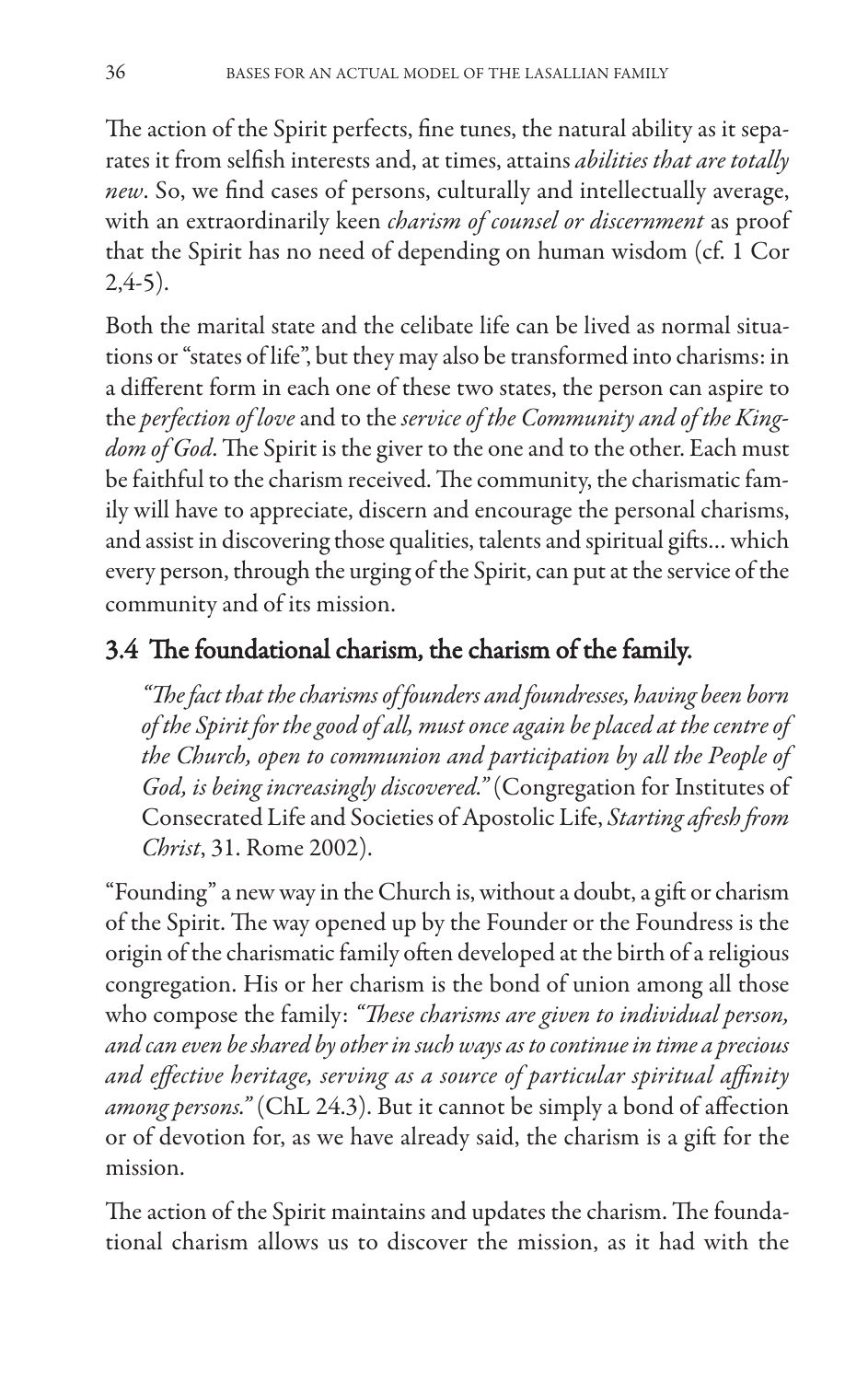Founder or Foundress: it causes us to be attentive to *an external reality*. For example, in the case of de La Salle, the situation of the needs of children and youth was patent. But there is always *an interior attitude* present: the contemplation of the salvific plan of God, Who makes us to be his instruments.

The action of the Spirit causes us to feel *deeply touched* before that reality and impels us to *find it to be* like a call from God.

The charism bestirs us to look for concrete answers: the religious institution has been an historical answer. But the charism is still alive and impels religious men and women and other Christians to actualize the response in the context of the "shared mission" that fits the Church of today, "Communion of communities", ministerial in its identity:

*The participation of the laity often brings unexpected and rich insights into certain aspects of the charism, leading to a more spiritual interpretation of it and helping to draw from it directions for new activities in the apostolate. In whatever activity or ministry they are involved, consecrated persons should remember that before all else they must be expert guides in the spiritual life, and in this perspective they should cultivate "the most precious gift: the spirit". For their part, the laity should offer Religious families the invaluable contribution of their "being in the world" and their specific service.* (*Vita Consecrata* 55.2).

The institutional charism appears, in this form, like an element that promotes those effects among all who share in the mission of the charismatic family:

- *It brings coherency* insofar as it combines the diverse identities religious, seculars, priests - for the same mission: (in our case, *the human and Christian education of youth, especially of the poor*).
- *It differentiates*, insofar as it brings out specific lifestyles and particular gifts, even though all of them, in one way or another, are at the service of the one mission. Each one of those identities is seen as valuable and promoted, exactly in that aspect in which it stands out and makes it different from the others, and thus it makes the common mission that much richer, with the contributions of all.
- It stimulates, in the sense that each member of the community pushes forward to discover the diverse gifts that the Lord has be-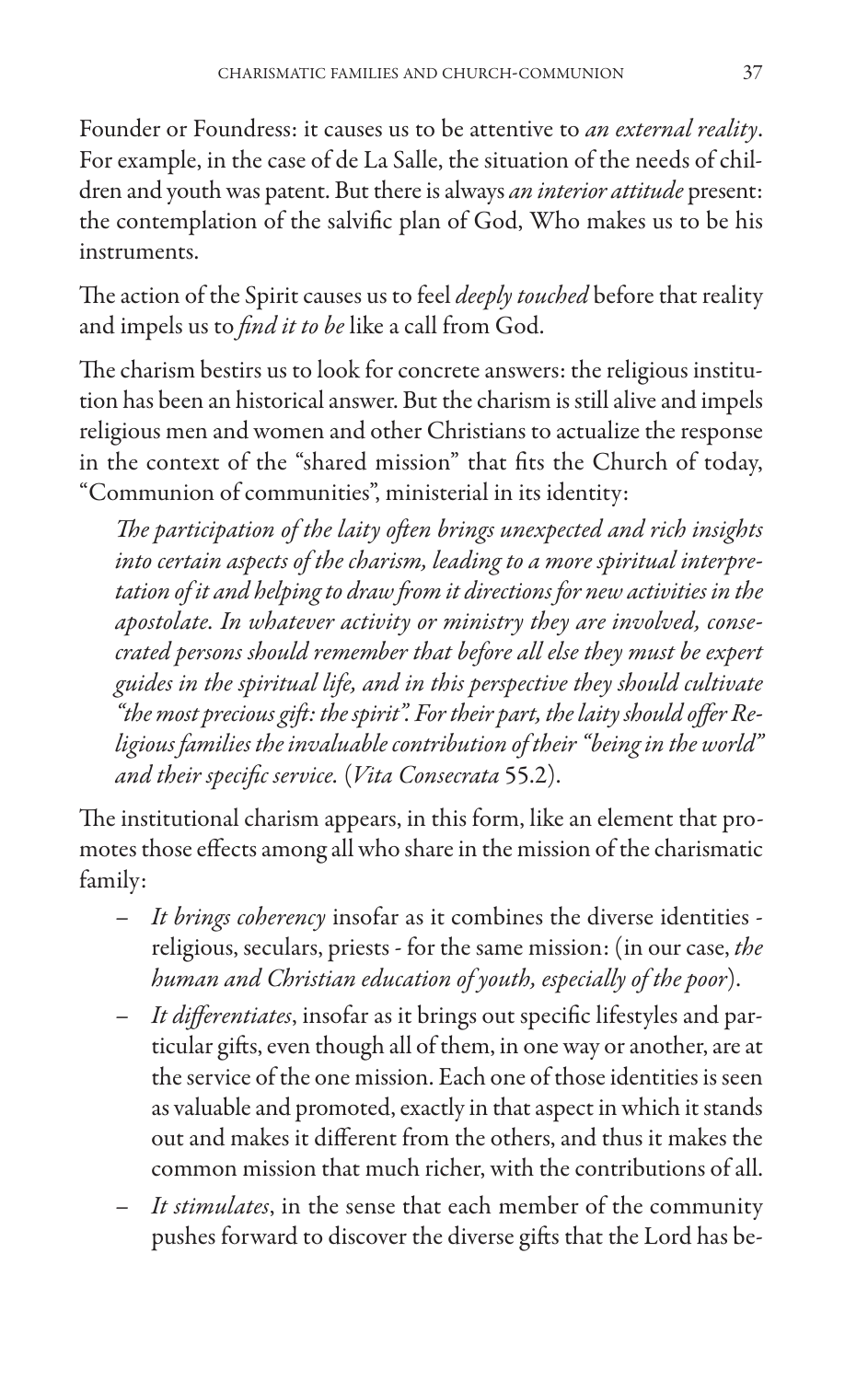stowed "for the mission", in order to give with them witness of the love of God: life, the education received, personal preparation, such and such qualities and talents, the ability to give with generosity…; or special gifts like the "discernment of spirits", or the celibate life for the Kingdom (cfr. Mt 19,12), or knowing how to make a marriage a "joint project" for the commitment...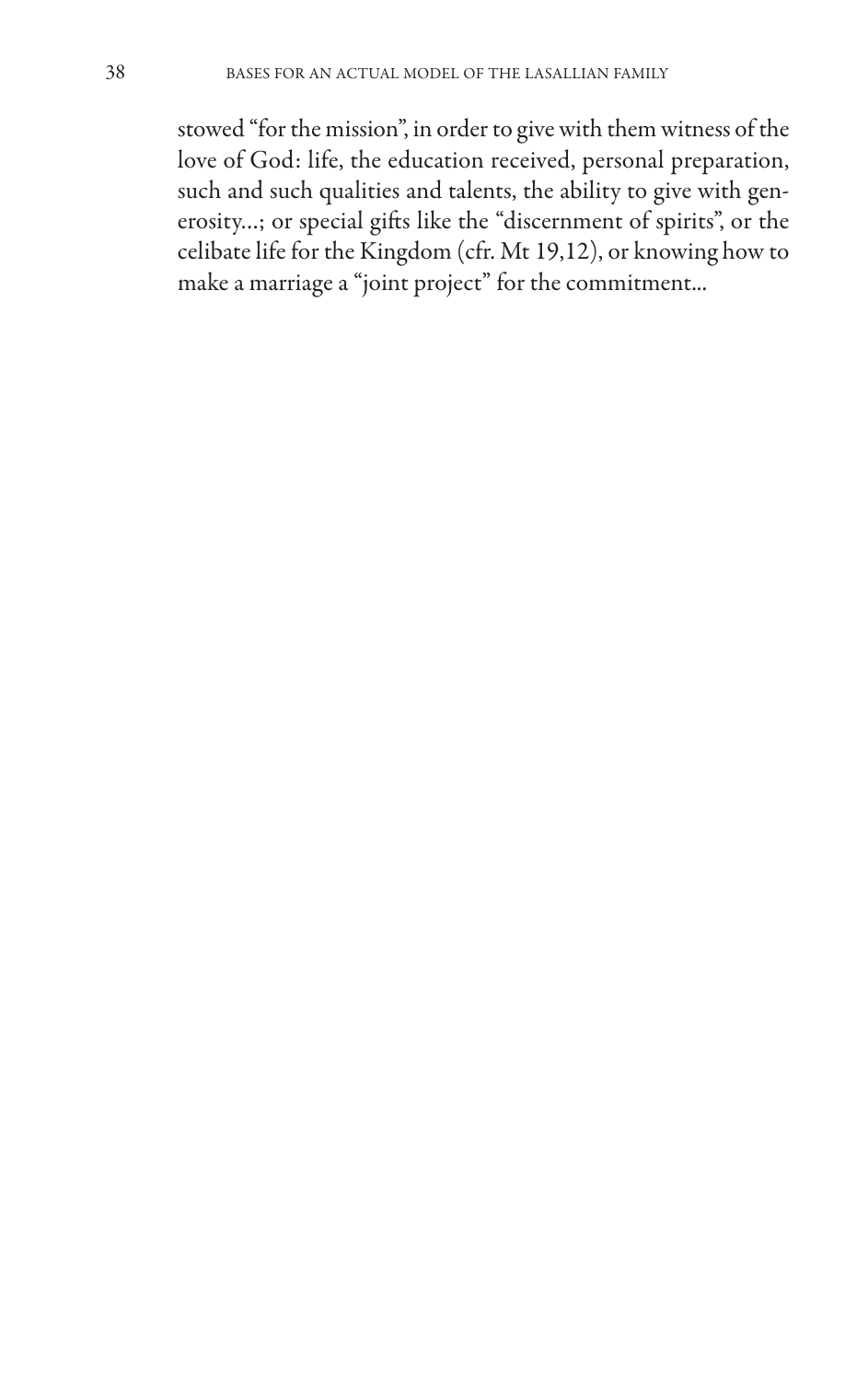# **2nd Part**

# **The Lasallian Family: a shared charism**

Today's movement of participation in the Lasallian charism and, along with that, of formation in the Lasallian Family, is included and encounters its meaning in the ecclesial context described in chapter 1, and its theological foundation in the ecclesiology of communion, whose essential traits we saw in chapter 2.

Within this framework, the Lasallian Family develops its proper ecclesial identity, starting with the foundational charism, which produces a dynamism of association that today is spreading throughout the Lasallian Family. The construction of the Lasallian Family must take place around this charismatic core, rediscovering it and strengthening it as point of reference for all who form part of this Family. The reflection made by the Institute of the Brothers of the Christian Schools in these recent decades through its General Chapters has placed our steps more steadfastly along this path.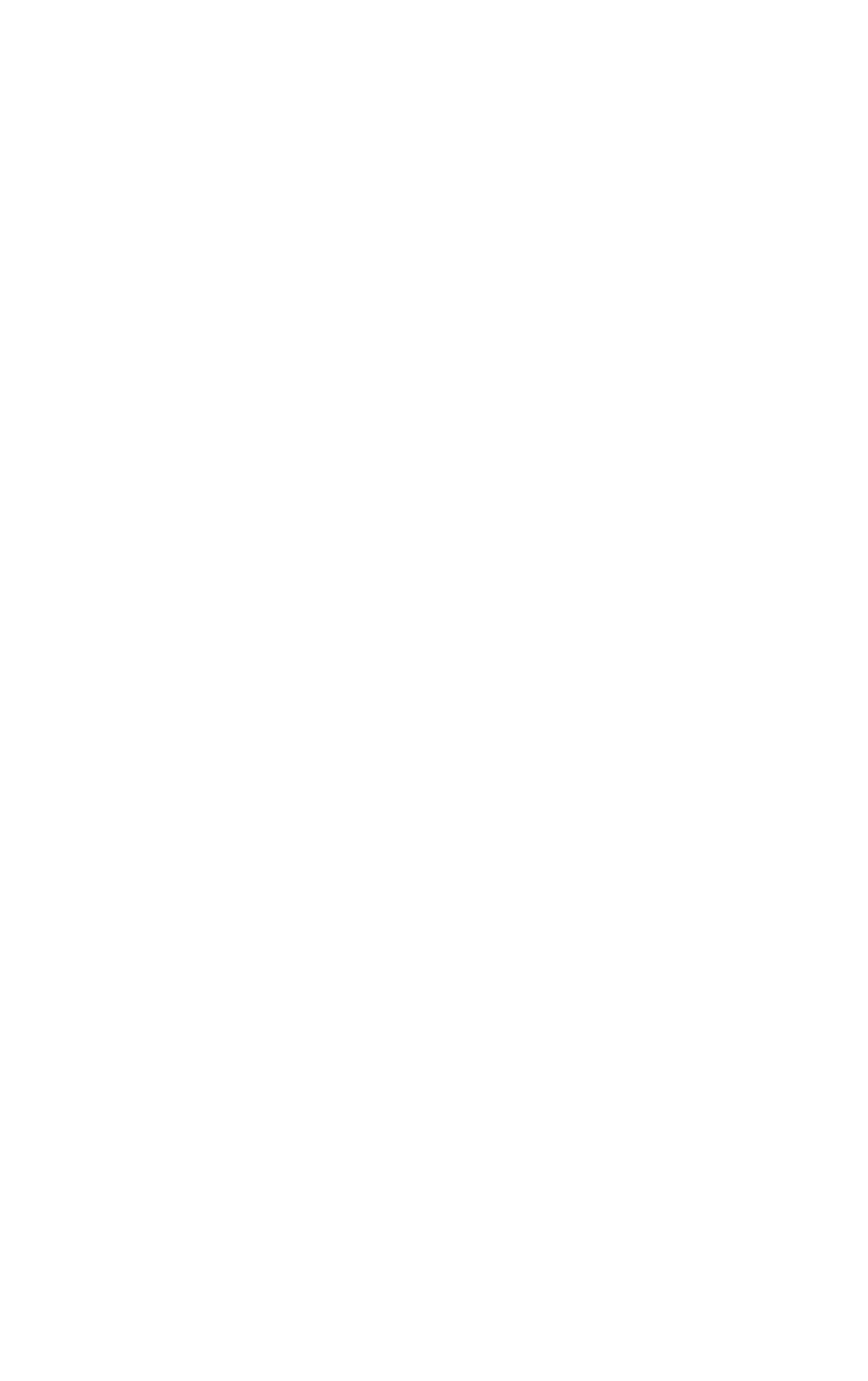# **III. The Lasallian Family, its road toward maturity**

The last forty years of Lasallian history have seen the gestation, the birth and the first steps of this small creature, the Lasallian Family, belonging to the new ecclesial ecosystem. The Lasallian charism ceases being identified exclusively with the vocation of the Brother and begins to incarnate itself in various states and ways of life through which it shares the Lasallian mission.

Let us see how this fabric came about in the light of the most decisive Lasallian happenings of these last 40 years.

#### **1. RECOGNITION OF THE POSITIVE ROLE OF THE LAY PEOPLE.**

The 39<sup>th</sup> General Chapter (1966-1967) overcame the lack of trust or simple resignation which up to that time existed with regard to the participation of the lay educators in the educational works of the Institute. From being seen as "a lesser evil" (General Chapter of 1946) it comes to be seen in a positive light. The *Declaration of the Brother in the World of Today*, the principal document of the 39<sup>th</sup> General Chapter, established the bases to proceed along this path of communion and participation in the Lasallian charism on the part of the lay secular educators, even though the practical applications that it proposed were still very timid (cf. nº 46,3).

The following chapters continued widening the horizon until we reached the vision of the 43rd General Chapter in the year 2000 which affirmed the road taken, adding: *"We have heard of numerous successful examples in various places, of our partners and Associates assuming leadership roles and contributing to the vitality of the Lasallian mission"* (Circular 447, p. 13), and the consequence that it foresees: *"It is time, therefore, for the Institute, strengthened by these successful examples and sustained by these promptings of the Spirit, to formalise this participation to a greater extent and recognise it both in principle and in fact"* (p. 13). More notable is the observation that it makes about the role of women in the Lasallian mission, well aware that the Chapter of 1946 had forbidden their presence in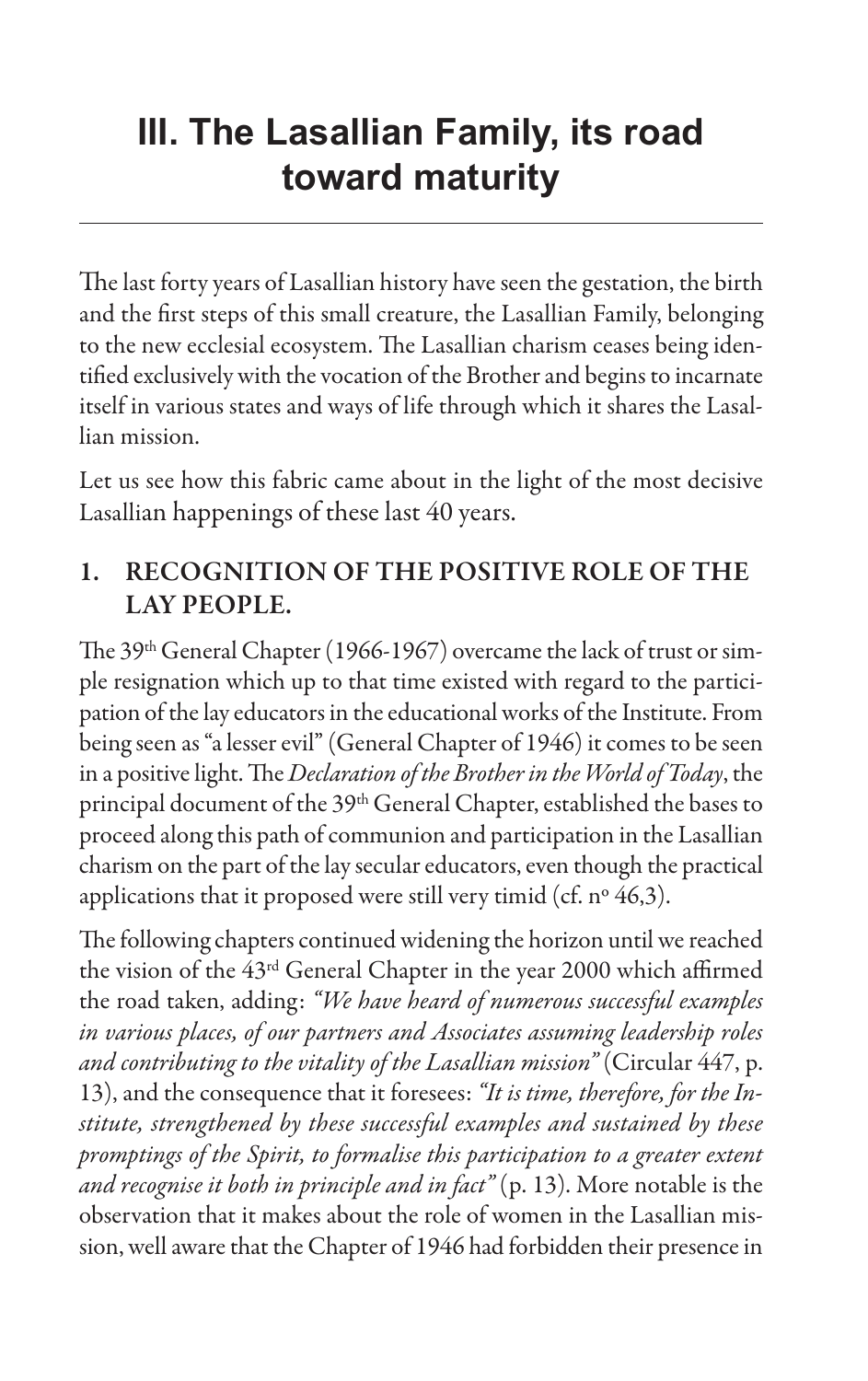the Lasallian School: *"We are glad to see that more women are now involved in the Lasallian mission, and are playing a more significant part in it"* (p. 22).

The 44th General Chapter (2007) no longer restricts the role of lay persons. It addresses the Brothers, urging them to take up the new ecclesial context as a challenge, to integrate themselves into it and to discover the specific role they should play within it. The very identity of the Brother is significantly affected by the new type of participation of lay persons in the Lasallian charism:

*Since the General Chapter of 1966-67 until the present day, the ecclesial and Lasallian context in which the Brothers are situated has changed substantially, thereby challenging us to adopt a new kind of presence: to live out and develop association for the educational service of the poor with men and women who participate in the Lasallian charism, spirituality and mission.*

*This new ecclesial and Lasallian context challenges us, as Brothers, to live association for the educational service of the poor in a way that is open and integrated with our Lasallian partners, especially with those who wish to associate themselves with us, and to ask ourselves about the specific role that we, as consecrated persons, should accomplish to support the work of everyone in the Lasallian mission*. (Circular 455, 3, 2.1)

#### **2. CONSCIOUSNESS RAISING AND OFFICIAL PROCLAMATION.**

The  $40<sup>th</sup>$  General Chapter (1976) bore witness to the official commitment of some lay people with the Lasallian mission: these were the first members of the *Signum Fidei*. And that was the sign that something new was coming to birth in a broader context. The General Chapter became aware of it, described it in a document and invited the Brothers to become more familiar with all the members of the educational community, *"the different degrees of belonging to what is called 'the Lasallian family'"* (Circular 403, Proposition n. 6).

The 41<sup>st</sup> General Chapter (1986) addressed itself, now "officially", to the whole Lasallian Family with a message from the Chapter itself and which it directed the General Council (proposition nº 6) to compose a letter which was published on February 2, 1989. The Chapter specified in its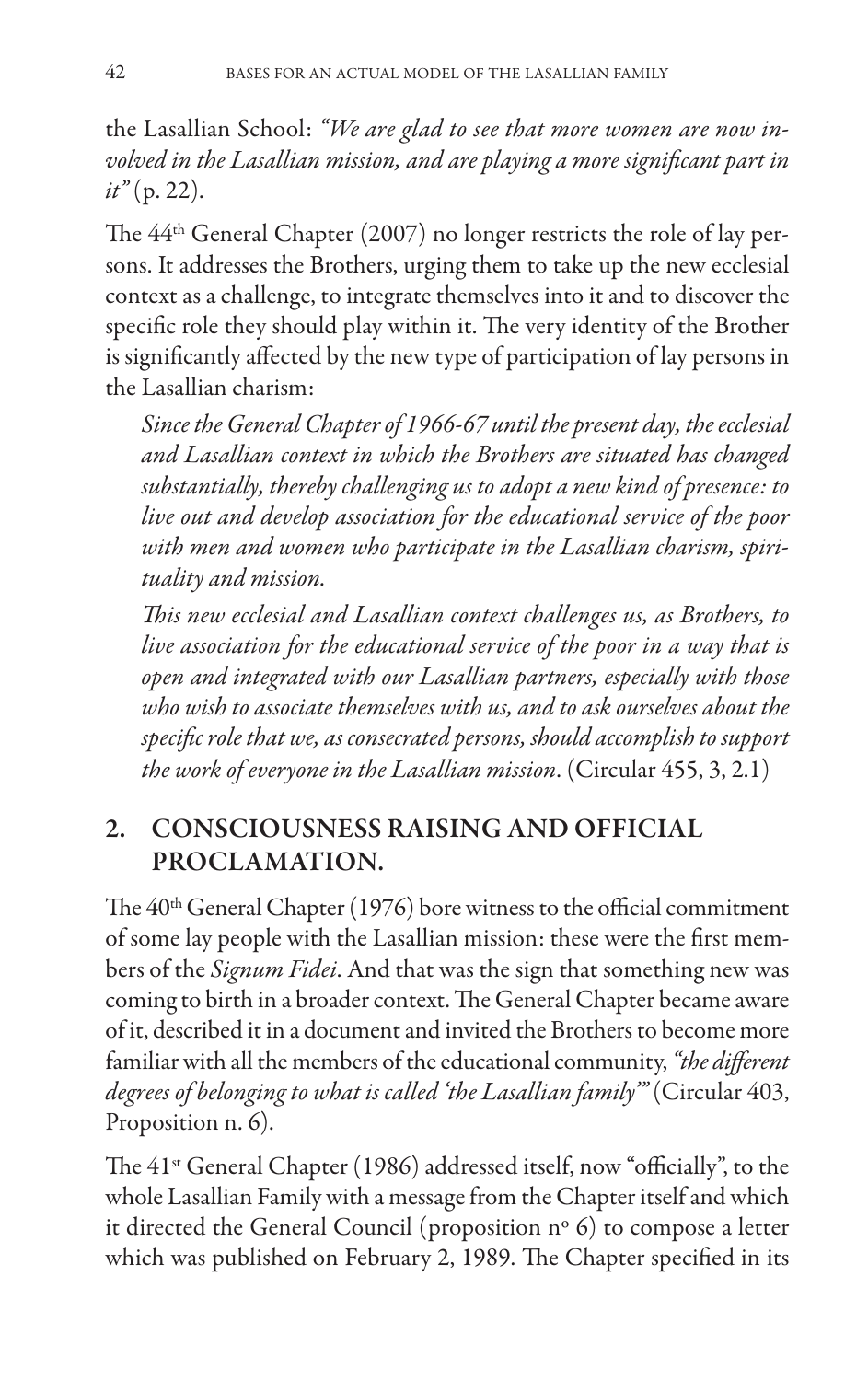message: *"When we speak of the LASALLIAN FAMILY we refer to that body of persons who make up those movements and groups all of which have been forming according to the spiritual and pedagogical experience of St. John Baptist De La Salle"*. And affirms: *"The Brothers' communities* (not the Brothers individually) *constitute the 'heart', as it were, of this Lasallian experience, like a 'faithful memory' of the Lasallian Spirit"*. The Chapter went on to name very diverse groups which, according to it, constituted the Lasallian Family, identifying the Lasallian work of education as its principal bond of union and, not always, with Lasallian spirituality.

The Letter to the Lasallian Family listed this enumeration and description of groups that included the *"Communities of the Lasallian Sisters"* (even without naming the concrete Institutes), which, curiously, had been forgotten by the Chapter in its message. The Letter was addressed as well to the Lasallians of other religious denominations, distinct from the Christian faiths and it explicitly considered them to be *"as members of our Lasallian Family, members with their own specific spirituality"*.

Notice the two-fold concern which was maintained from the beginning, or more exactly, the tension between two poles that accompanied the entire development of the Lasallian Family:

a) Making the Lasallian Family to be an overall "tent" or "umbrella" which could gather in all those who feel identified with the educational legacy of John Baptist de La Salle.

b) Avoiding the fuzziness or the "it's all good" inclusions. To the contrary, there are levels of gradations of greater or lesser participation in the Lasallian Family. For that purpose processes were established that would permit the deepening of Lasallian identity, becoming more and more committed to the mission, living the spirituality, developing the communion, etc.

#### **3. THE WORK OF FIRMING UP THE FOUNDA-TIONS.**

The present Rule of the Brothers, approved in the General Chapter of 1986, makes a single explicit allusion to the Lasallian Family, and only in order to invite every community of Brothers to warmly welcome "the members of the Lasallian Family" (nº 64). There are several more signifi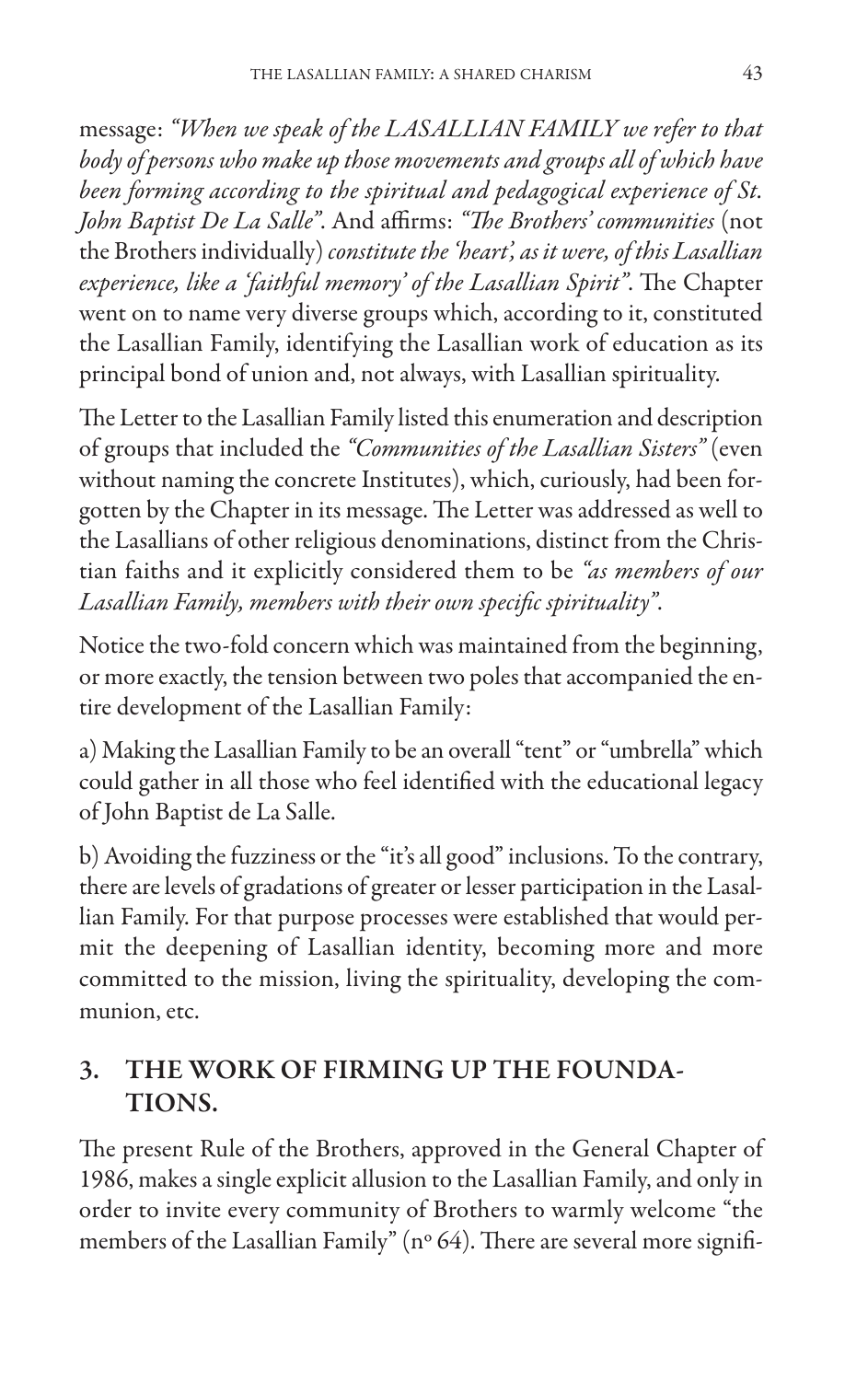cant references to sharing the mission and to the spirituality (nos. 17 & 17c) with lay educators. Nevertheless, and this is the most important point, the Rule furnishes us with the *cornerstone* upon which we are able to build the Lasallian Family along the lines of Church-Communion. It does this in two articles, 20 and 146.

It all begins with the declaration, expressed in number 20, that the Lasallian charism belongs to the Church (*"The Spirit of God has given to the Church, in the person of St. John Baptist de La Salle, a charism"…*), and this charism *"even today inspires the Brothers and a great number of other educators"*. It indirectly affirms then, that the Institute is not the sole proprietor nor even the single beneficiary of that charism, which can be found in persons other than the Brothers.

Article 146 confirms and broadens these foundations of the Lasallian Family:

- Above all, it recalls the theological principle already set done in number 20, that it is the Church which is the principal depository and beneficiary of the gifts that will be shared: *"The spiritual gifts which the Church has received in St. John Baptist de La Salle go far beyond the confines of the Institute which he founded"*. Properly speaking, we can no longer say that it is the Institute that can share or not those gifts that comprise the Lasallian charism, for they belong to the treasury of the Church. It is the Spirit Who calls one group or others to participate in those gifts in the way that He judges convenient.
- It goes on to draw the first consequence that deeply implicates the Institute on recognizing that the Lasallian movements, those that we will call the "Lasallian Family" are a grace of God and a source of vitality for the Institute itself: *"The Institute sees the existence of the various Lasallian movements as a grace from God renewing its own vitality."* This cannot be said unless the own Institute is felt to be integrated and involved in the whole picture. The Institute recognizes the vital importance on it and it is not a question of "take it or leave it" as we may please, for it is God Himself who calls upon us.
- The previous affirmation is established as the *active principle* leading the Institute to fully engage in association with lay Lasallians, and here the Rule enunciates briefly another facet of what we have called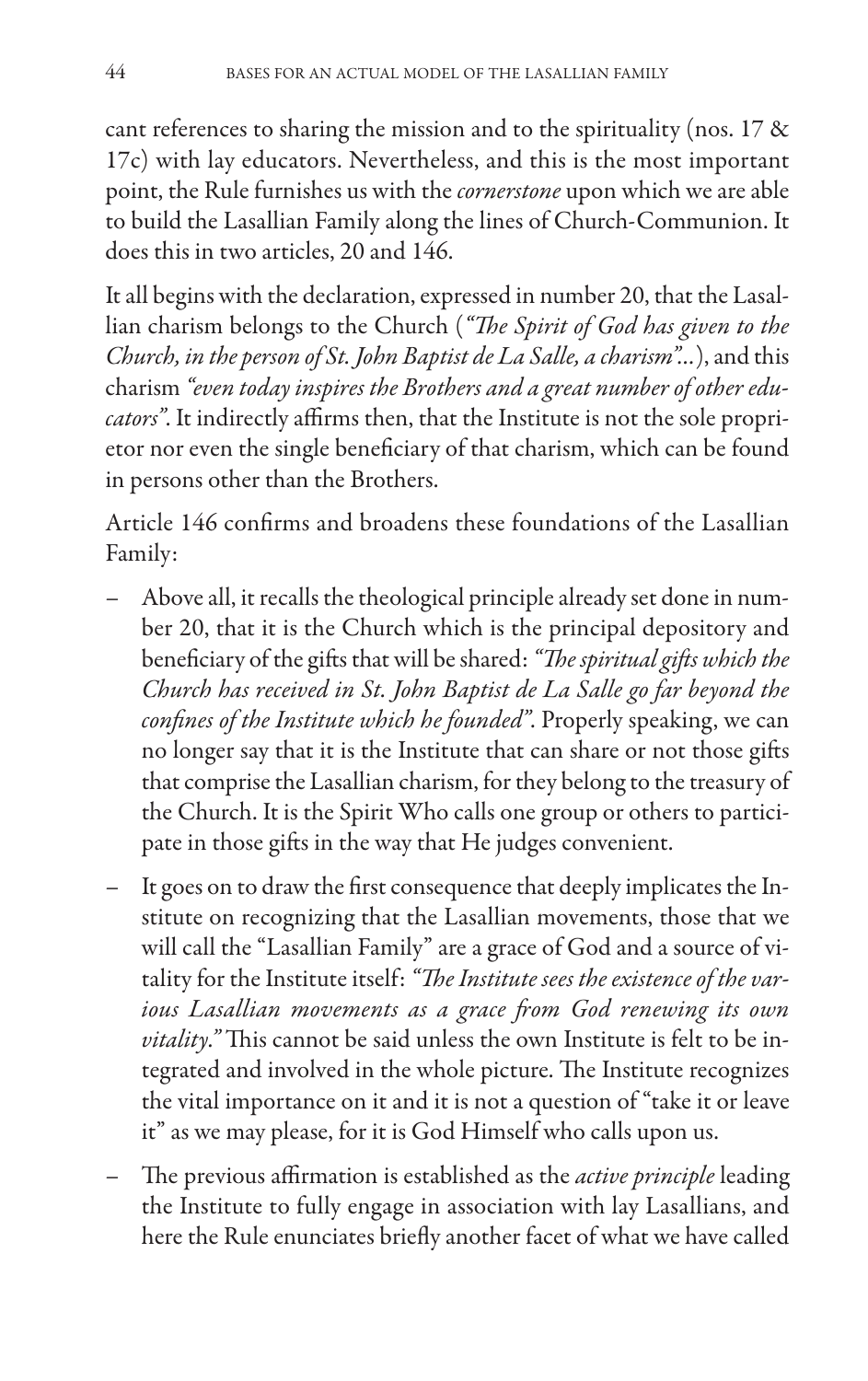the *cornerstone* of the Lasallian Family: the Lasallian charism can be for lay people, as it is for the Brothers, a way of living the Gospel, or of striving for evangelical perfection: *"The Institute can associate with itself lay people who want to lead the life of perfection that the Gospel demands, by living according to the spirit of the Institute and by participating in its mission."*That is to say, the Lasallian charism provides diverse ways of living the Christian life in an integral manner and not simply in *ways of participating in the mission*.

Let us observe here that the language that the Rule utilizes and which we still encounter in the acts of the General Chapter of 2000 is not completely accurate, for after recognizing that the charism does not belong to it exclusively, it goes on speaking of the participation on the lay people in the spirit and the mission *of the Institute* (cf nº 17); that is, the Institute continues as the center around which all turns; it still does not treat of the spirit of the Lasallian Family or of the Lasallian charism, or the mission of the Church in which the Institute takes part with the other Lasallians.

– Finally, in that same article 146, what will be the essential criterion for the organization of the Lasallian Family is set down and brings with it an element of tension and vitality between two poles: the *autonomy*(which the Institute ought to facilitate) of the Lasallian movements and of the lay persons associated respect to the Institute, and at the same time the responsibility of the Institute in *creating the appropriate bonds* and of being the guarantor of *the authenticity of its Lasallian character*. Based on this criterion, the communion in the interior of the Lasallian Family acquires a specific character that should be the object of programming and effective structures.

Read now from the perspective of 2007 these two articles, 20 and 146 of the Rule, give us the impression that this *cornerstone* has still to be firmly cemented in and recognized as the essential point of reference for the construction of the Lasallian Family. It needs to be the objective of a much more systematic development in the coming years if we want to give consistency to the Lasallian Family in the context of Church-Communion. Numerous questions await clear answers and they come across as a challenge for the process that occupies us:

– What are those Lasallian "spiritual gifts" given to the Church that go beyond the limits of the FSC Institute? How are so many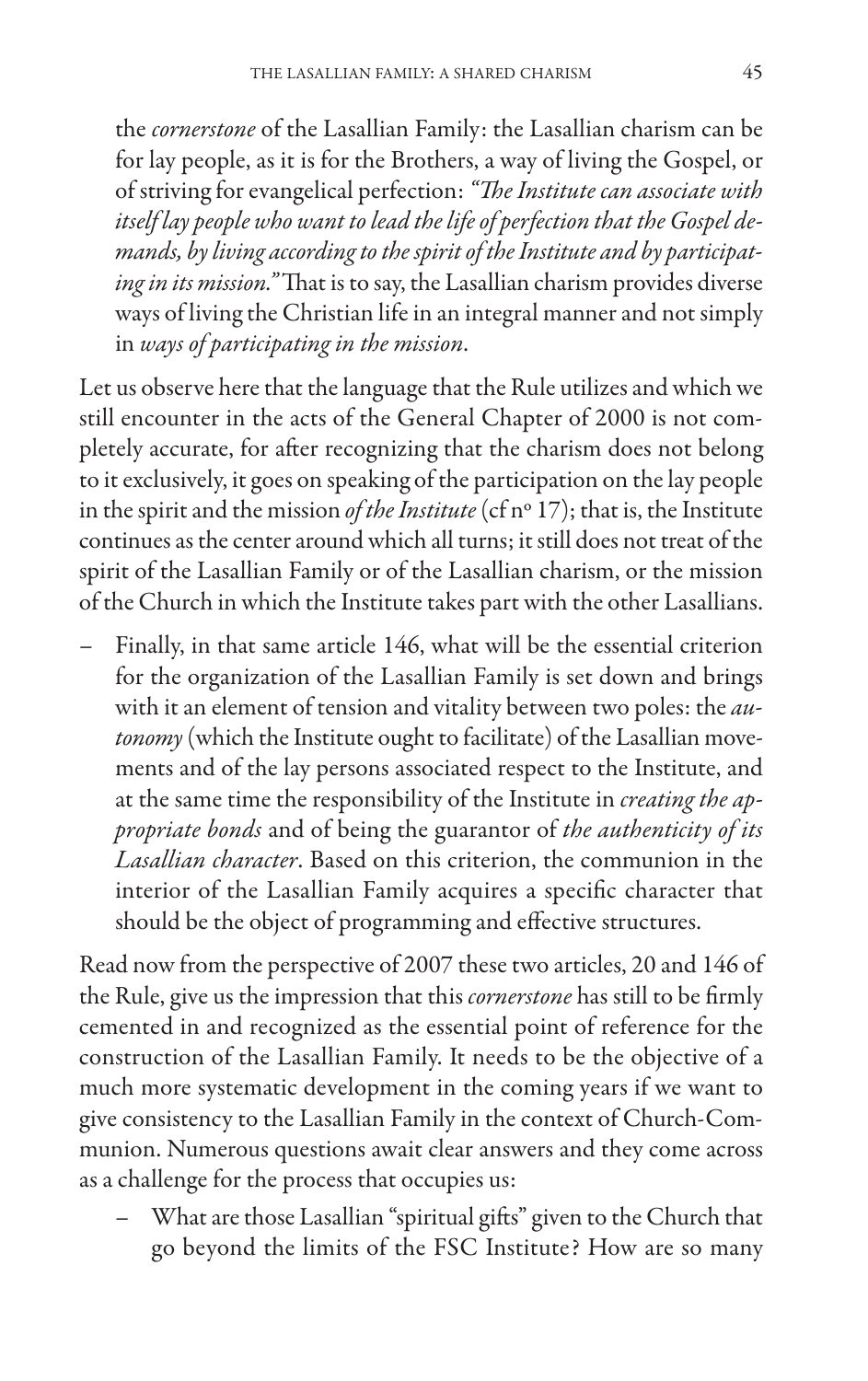charismatic gifts that for so much time seemed to be reserved to the Brother now extended to the whole Lasallian Family? (See, for example those which the Rule attributes to the Brother in articles 20 and 21).

- In what way the Lasallian Family renews the vitality of the FSC Institute and what must be done so that the Institute receives that vitality? How must the FSC Institute be inserted in the interior of the Lasallian Family in an active way, so that it may both give and receive vitality? How does the Brother encounter his own identity and the worth of his specific vocation within the Lasallian Family?
- What is the evangelical visage, or the evangelical life style that the Lasallian Family wishes to incarnate in the Church and, in which what is special for each Lasallian group or vocation will be seen?
- How can the Institute contribute to guarantee the authenticity of the Lasallian character in the different groups of the Lasallian Family? What is the prophetic role that is expected of the Brother in the Lasallian Family?

As we will see in the following sections, the reflection of the next General Chapters developed in essential accord with the principles already enunciated in the Rule and advanced in the responses to the questions above. But the task of firmly cementing the foundations of the Lasallian Family are far from being concluded.

#### **4. SHARED MISSION, IN THE CENTER OF THE LASALLIAN FAMILY.**

The expression "shared mission" appeared for the first time in the Rule approved by the General Chapter of 1986, with the heading of nº 17 that stated: *"The Brothers gladly associate lay persons with them in their educational mission"*. As we have observed, this mission still was not being couched in terms of the ecclesial mission that is shared in equality of rights by all Lasallians. That change of perspective will take time to become a reality.

The mindset is opening up little by little, in such a way that the mission comes to occupy the central place around which the entire Family comes together, its reason for being, until all its members are able to say, "our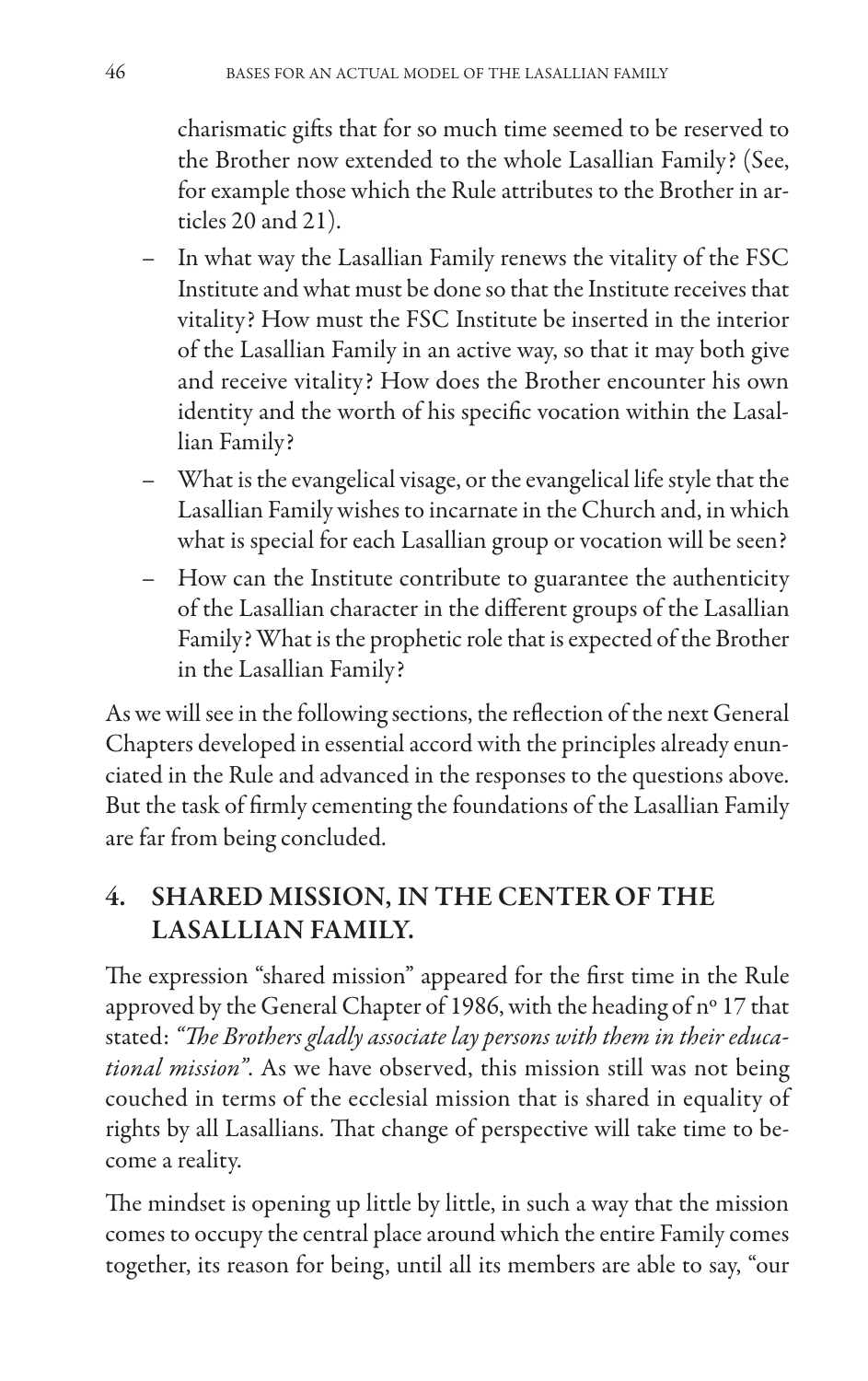mission". Brother John Johnston wrote in his Pastoral Letter to the Brothers as Superior General on January 1st, 1988:

*We accept that from now on our schools will not be "Brothers' schools", animated by the Brothers community with secondary collaboration of lay teachers, parents, students. They will be instead "Lasallian Schools", schools animated by Lasallian educative communities of faith "within which the apostolic activity of the Brothers' community takes place" (Rule 17a)*. (The Destiny of the Institut: Our Responsibility, p. 32).

The 42nd General Chapter (1993) amply developed the concept of "shared mission" and made it a priority for the Institute for the following seven years. It especially saw it to be *as a sign of the times, "an integral part of our vocation as religious lay persons"* (Circular 435, p. 43), and invite the Districts to strengthen the close relationship between the "Lasallian Family" and the shared mission, and to integrate them more en more (pp. 45 y 47).

With that new perspective the concept of the "Lasallian Family" was enriched:

*The expression "LASALLIAN FAMILY"designates all those who participate in the Lasallian educational enterprise, especially those who are moving toward a sharing of the spirit and the mission of St. John Baptist de La Salle. For that reason, by a process of initiation, formation and accompaniment, the Districts, will stimulate groups among the Lasallian partners that will make possible a greater commitment. (Circular 435, Proposition 3).*

Observe the blending between "all" and "especially"; and, to underscore that greater intensity, *"The Districts will stimulate groups…to a greater commitment, by a process of initiation…"*That is to say, this definition makes the Lasallian Family to be an *inclusive* concept for it takes in all those who, in one form or another, from the most superficial level to the most profound, participate in the *Lasallian educational project* (in itself also, an widely embracing concept which is not limited to the works or schools of the Institute of the Brothers). At the same time it supposes different grades of levels of belonging, as happens in every family. But it is not a static or invariable belonging but one dependent on a *process* that can advance a good deal or more slowly. The process of belonging to the Lasallian Family is developed by sharing the spirit and the mission of St. John Baptist de La Salle.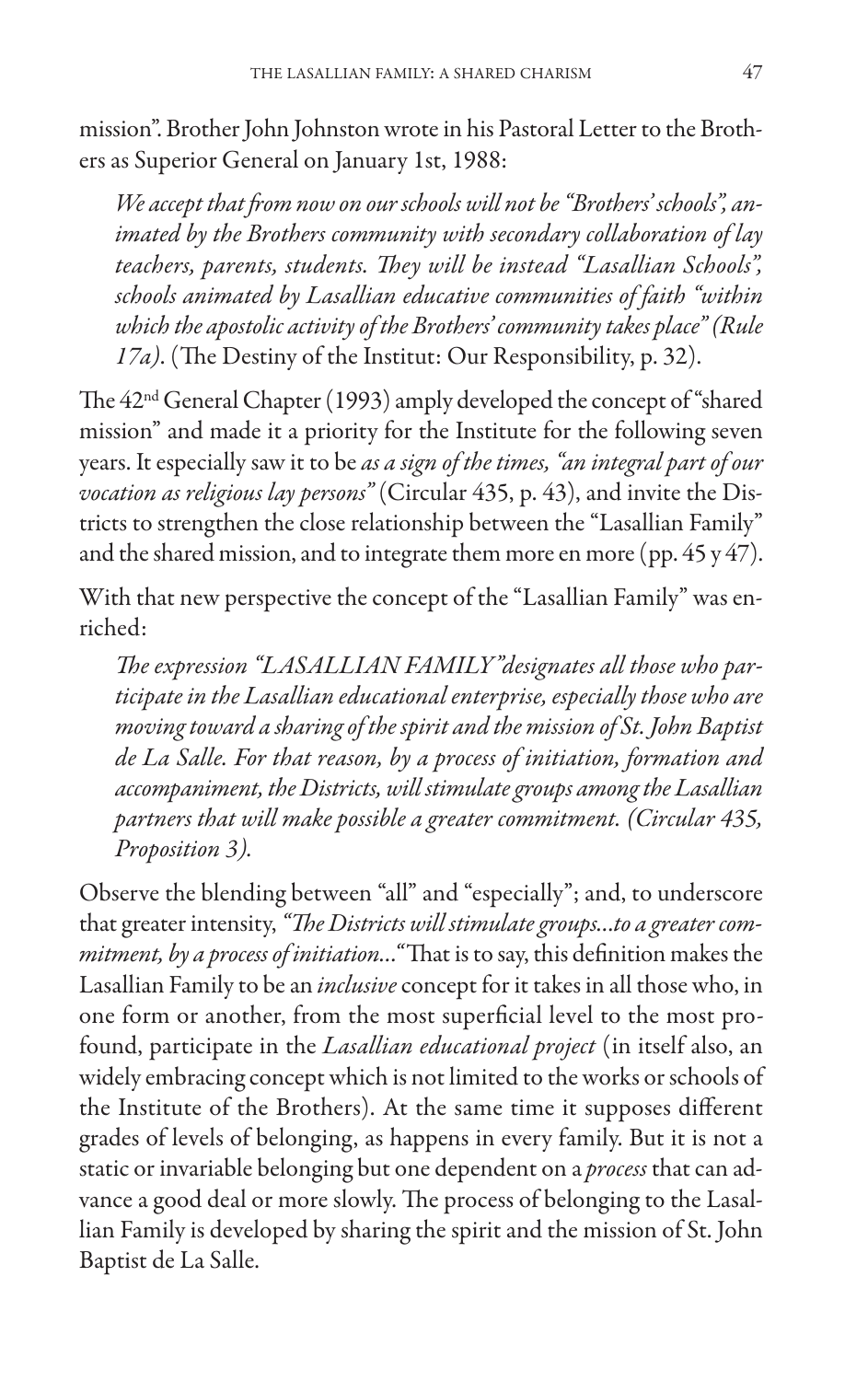One event that took place in 2006 was a qualitative leap in the collective awareness as regards the mission and the Lasallian charism. This event was the International Assembly, "Associated for the Lasallian Educational Mission," that had been prompted by the 43rd General Chapter (2000). Almost 160 representatives from the entire Lasallian Family participated in this Assembly and among them were the highest authorities of the FSC Institute and of other Lasallian religious institutes. All participated equally with voice and vote. During the discussions in the Assembly it was made abundantly clear that the Lasallian mission is *"our mission," "that God has entrusted today through the Church to the Lasallian Family"*(Main orientation, number 2). It was also made clear that the responsibility to continue the Lasallian charism in the Church belongs to the entire Lasallian Family and that this 2006 Assembly is representative of that family. The language used in the Assembly marked a shift from "the mission of the Institute in which lay Lasallians participate" to "our mission," the Lasallian mission, done in common by all those who participate in the Lasallian charism, although from different vocations and states of life. This language was accepted by the 44<sup>th</sup> General Chapter (2007) (cf. Circular 455, Topic 3, Introduction).

#### **5. THE DISTRICT, THE "FRAMEWORK OF REFER-ENCE".**

The 42nd General Chapter (1993) recognized the fact that the District was being accepted as *"the ambit ( framework) of the Lasallian Family"*(Circular 435, p. 45). This localization will be emphasized by the following General Chapter on affirming: "As Districts already exist, it is natural they should called upon to be the frame of reference for all forms of association already in place, or that are going to be adopted." (Circular 447, p.9).

This "localization" appears to be significant in order to provide an effective structure for the Lasallian Family, to ensure the fabric of relations that bring about belongingness and solidarity and, most definitively, communion for the mission.

## **6. THE LASALLIAN STORY AND THE POLE OF AS-SOCIATION.**

In 1997 the General Council published an important study that consid-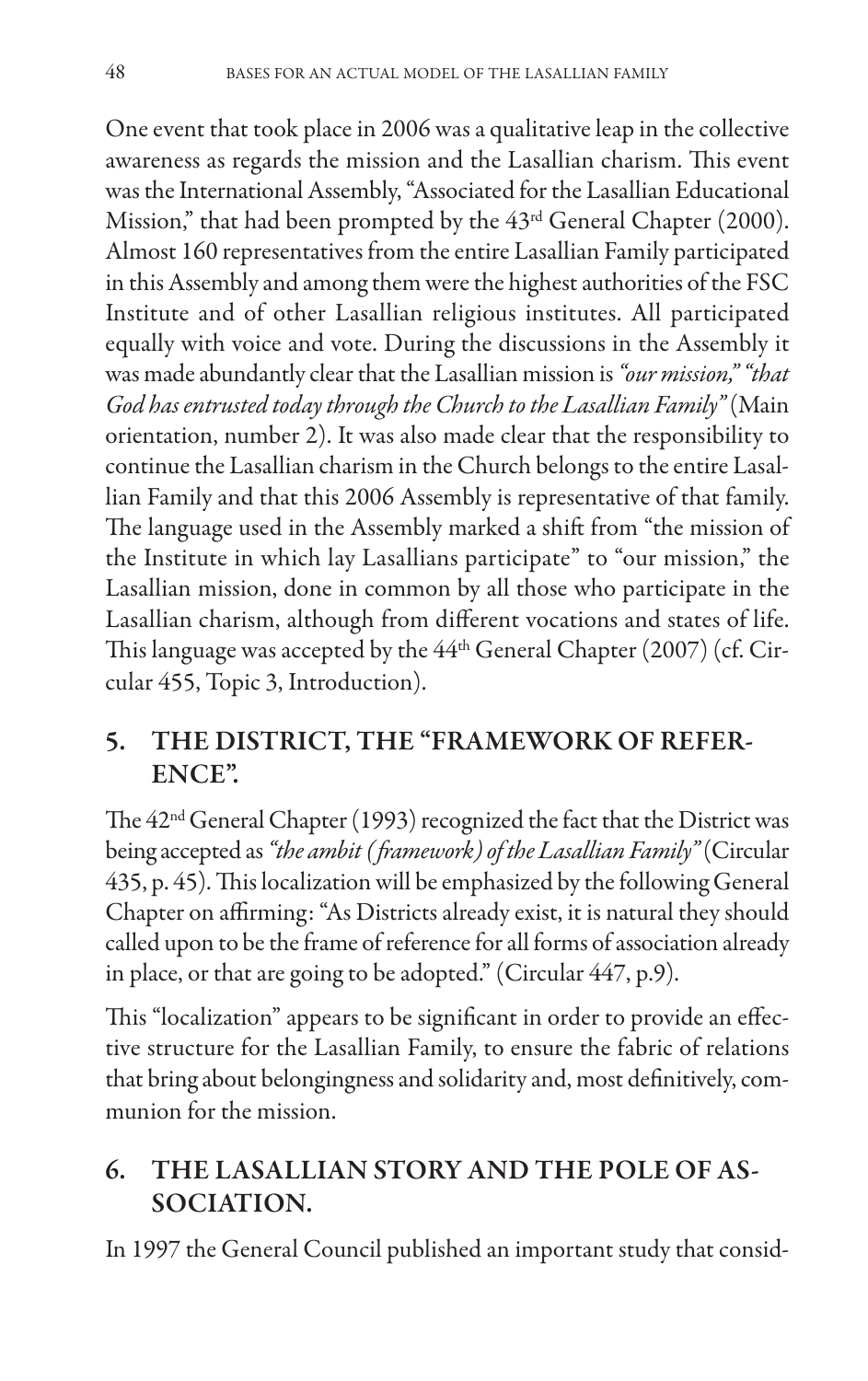ered how the new stage of the shared mission of Brothers/Lay People would be as it now formed a cohesive part of the whole Lasallian story. Its title: *"The Lasallian Mission of Human and Christian Education: A Shared Mission"*. The following passage allows us to see the manner in which this was developing:

*Association, such as it was lived by the Brothers, had a deep impact on the organization and functioning of their schools. It was a decisive factor in helping their cohesion, efficiency and creativity. Today, under new forms still to be invented, the same spirit of association should continue to inspire and give life to the Lasallian Schools where Lasallian partners are the great majority. The challenge now is for the Brothers and all other Lasallian educators to discover together in open dialogue how to found and promote in new foundations the associative dimensions of their commitment on behalf of the human and Christian education of the young, especially the poor* (3.31).

The great value of this document lies in the way in which it tells the whole story: it details the Lasallian narrative from the beginnings with the Founder and its continuity within the Church and society of today with the new forms. The unity of the narrative is brought about by the spirit of association, the pole of association.

The contribution of the 43rd General Chapter (2000) is situated in this narration, arising like the mature fruit of the process that preceded it and, at the same time, as the official commencement of a new stage. The fact that this theme was already assumed as the title of the Chapter was very significant: *Associated for the educational service of the poor as the Lasallian response to the challenges of the 21st century*. It seems to be the Lasallian response to the challenge launched by John Paul II to the whole Church in his Apostolic Letter *Novo Millennio Ineunte*, with which he greeted the new millennium: *"To make the Church the home and the school of communion: that is the great challenge facing us in the millennium which is now beginning …"* (NMI 43).

The Chapter interpreted our history in the light of the present moment, and reciprocally, it discovered the light that flows in both directions. It identified the crux where these came together and from which the consistency of our story springs: *"The foundation event which links the Institute today to its origins is that of June 6th 1694, when John Baptist de La*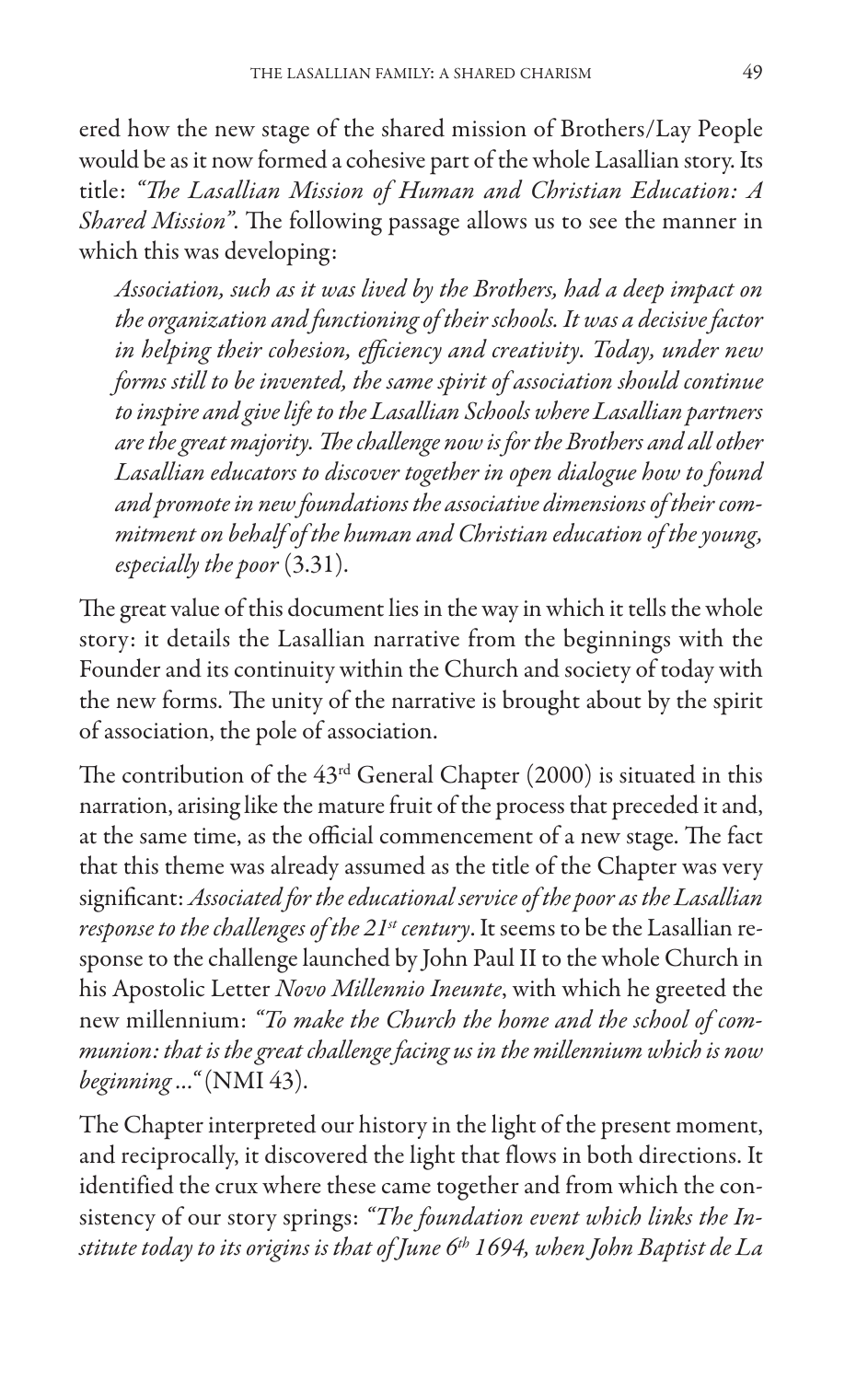*Salle and twelve of his followers came together to consecrate themselves for life, to the Christian education of poor boys"* (Circular 447, p. 2). And it sees this crux, or knot, as the inspiring force that comes right down to us: *"The original vow for the service of the poor, which associated the Founder with twelve Brothers in 1694, is the source of Lasallian associations of lay persons and religious who wish to be part of the Lasallian Mission. This is where new forms of association for the mission have their origin"* (p. 3).

And the awareness of that light that comes from the original times opens up to the new reality, the new force that is coming to us today from those who are becoming part of this history with new forms of living the same charism:

*The development of the Lasallian Mission requires the Institute to allow itself to be stimulated by the dynamism apparent among partners and associates, and to encourage and support collaboration among themselves and with the Brothers, so that all can deepen their own understanding of association, in the light of the observations made, the Lasallian charism and the present theology of the Church* (p. 3).

#### **7. LASALLIAN FAMILY - LASALLIAN ASSOCIATION.**

The 43rd General chapter (2000) has not spoken explicitly of the Lasallian Family. It has done so implicitly with all its reflection on Association. And in this manner has made the Lasallian Family its most important contribution from that time to the present by offering a typically charismatic reading of the Lasallian Family, a reading centered on the Lasallian charism and marked by the dynamisms that the charism awakens.

Let us not forget what are the charismatic families in the new Church of communion: each one of them is the result of communion for the ecclesial mission starting with the foundational charism of the family. Communion for the mission in the Lasallian sense holds a typical charismatic expression: it is the *association for the educational service of the poor* (an abbreviated expression for *"association for the human and Christian education to the young, especially the poor"* [cf. Rule 3], to which this must always be referred so as to not weaken its meaning).

Participation in the Lasallian Family should be animated by the associative commitment for the educational service to the poor. The Lasallian as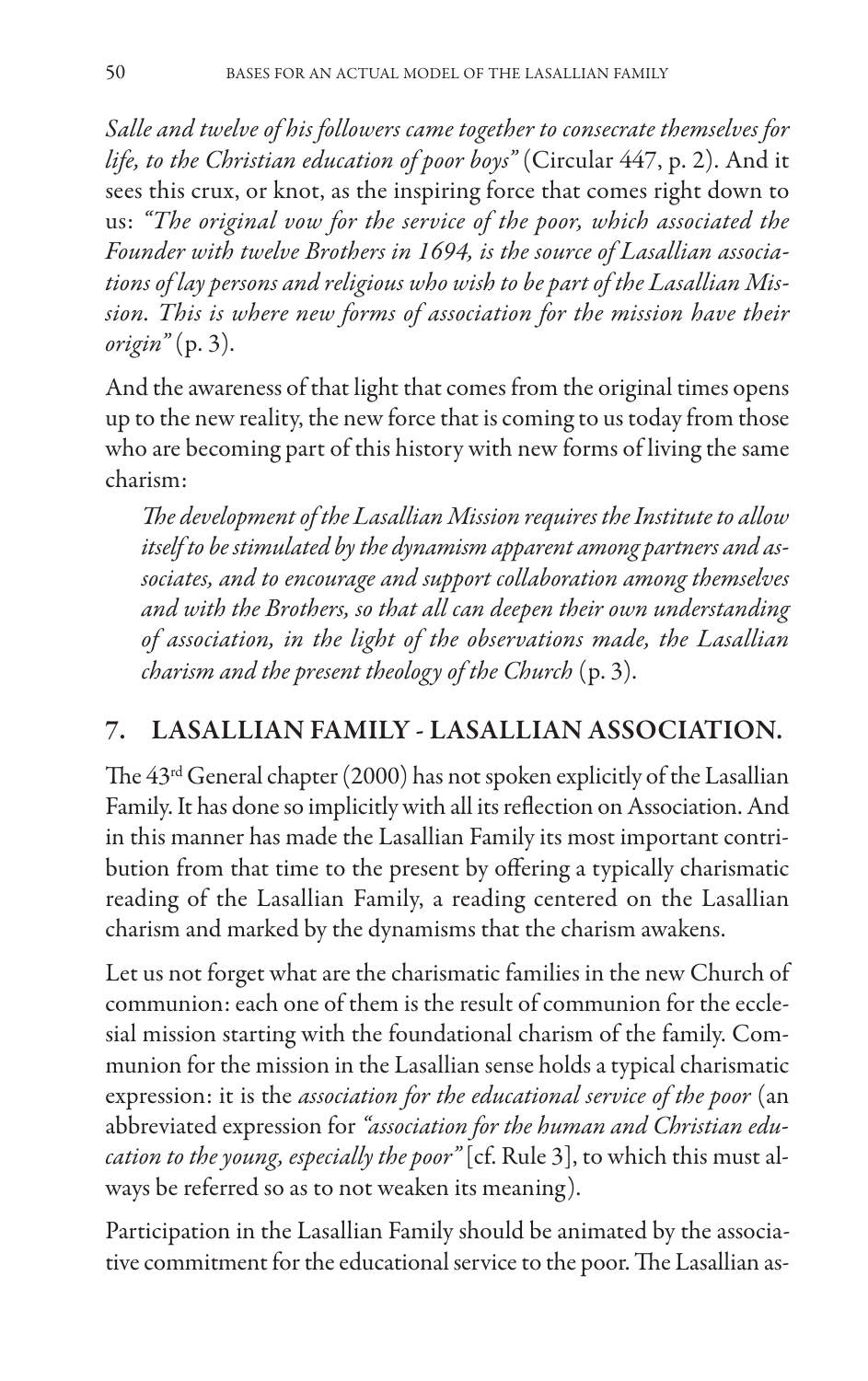sociates as a whole form the *stable nucleus* of the Lasallian Family which is essential for its survival and of the charism that is incarnated in it.

"Lasallian Family" is the structure that lends body to "Lasallian association for the educational service to the poor" in the context of Church-Communion. Its stable nucleus is a *communion of communities* associated among themselves for the Lasallian mission. Going beyond that stable nucleus, the "association for the educational service to the poor" is seen to be like the charismatic core of the entire Lasallian Family and the power of attraction that brings together the other groups and individual persons around the Lasallian mission at diverse levels and degrees of participation.

#### 7.1 The constitution of the "stable nucleus" of the Lasallian Family.

The reflection of the 43rd General Chapter contained in the official acts (Circular 447), apart from the explicit propositions approved by the Chapter, provides us with very valuable orientations to continue building upon the Lasallian Family, in this case for the constitution of its "stable nucleus".

The Chapter made reference to the "intentional groups", that is, *"when their members, in response to an interior call, come together voluntarily to practise some aspects of Lasallian life, each group choosing a particular type of life and the length of their members' commitment"*(p. 5) (we will soon see what those characteristics are), and recognized the actual existence of *"Intentional Lasallian groups"*: the Lasallian Institutes of consecrated life and some lay groups (among those, Signum Fidei), as well as persons who, in individual form, associate themselves through an intentional group, a community of Brothers, or a District, etc. (p. 5).

Further on it signaled the norm in order to constitute what we have come to call a "stable nucleus": *"Consequently, we recognise as being associated with the Lasallian mission all intentional groups and all persons who respond to an interior call by an educational commitment which has Lasallian characteristics, and which has been authenticated by a competent authority"* (p. 6).

Besides that "stable nucleus", the Chapter considered other Lasallian groups, of different types of structure, which are more or less close to the nucleus of *"intentional groups"* and who could even enter into that nu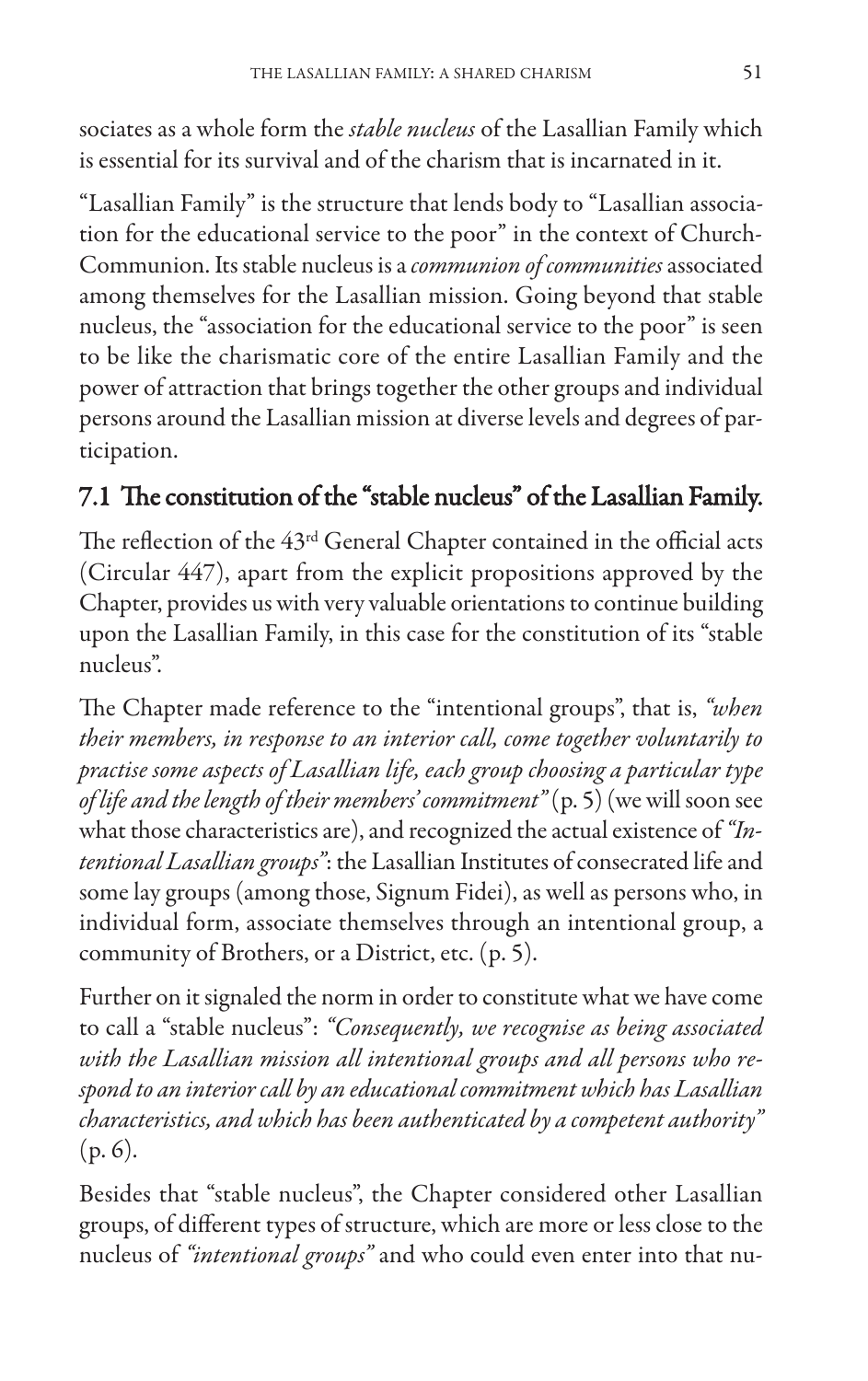cleus, if they choose to do so. There is an element that joins all those groups, although they have not adopted a juridical structure: *"They exist because their members have developed links and relationships, and have aAdopted projects, and have done so with explicit reference to the Lasallian charism which they share"* (p. 6). And the Circular names various groups as examples of that diversity: *"Lasallian teams, teams of educators and teachers, joining forces temporarily to respond to the specific needs encountered by young people in difficulty, Christian Lasallian communities, volunteers, Lasallian Youth, young people doing missionary work, former pupils, parents of students…"* (p. 6). It is a constellation of groups at whose center is the Lasallian mission. Entrance into the closest circles, in the ones that sustain and guarantee the mission, is done "intentionally", that is, by wanting to be associated with the Lasallian mission, but after having gone through a process during which a person gradually acquires the Lasallian identity.

### 7.2 The process of moving into the interior of the Lasallian Family.

The 43rd General Chapter has briefly described, but with exactitude, the journey that leads toward the interior of the Lasallian Family, which also bestows the Lasallian identity as a result. In synthesis we can express it like this: it is a process of communion for the mission, animated by the Lasallian charism and enlightened by the Lasallian spirituality.

*There are partners who have a long record of collaborating in the Lasallian Mission, and who feel a call to deepen the charism, spirituality and Lasallian communion in which they wish to participate. In particular, their lives are already marked by a number of distinctively Lasallian characteristics:*

- *a vocation inspired by the charism of Saint John Baptist de La Salle and his values;*
- *a life of faith which discovers God in everyday life understood in light of Scripture and, for persons of other religions, in the light of their own sacred texts;*
- *a community experience of some form or other suited to the identity of its members;*
- *a mission of some duration which associates persons with the educational service of the poor;*
- *an openness of mind which makes it possible to see beyond the individual and his immediate environment* (Circular 447, p. 4).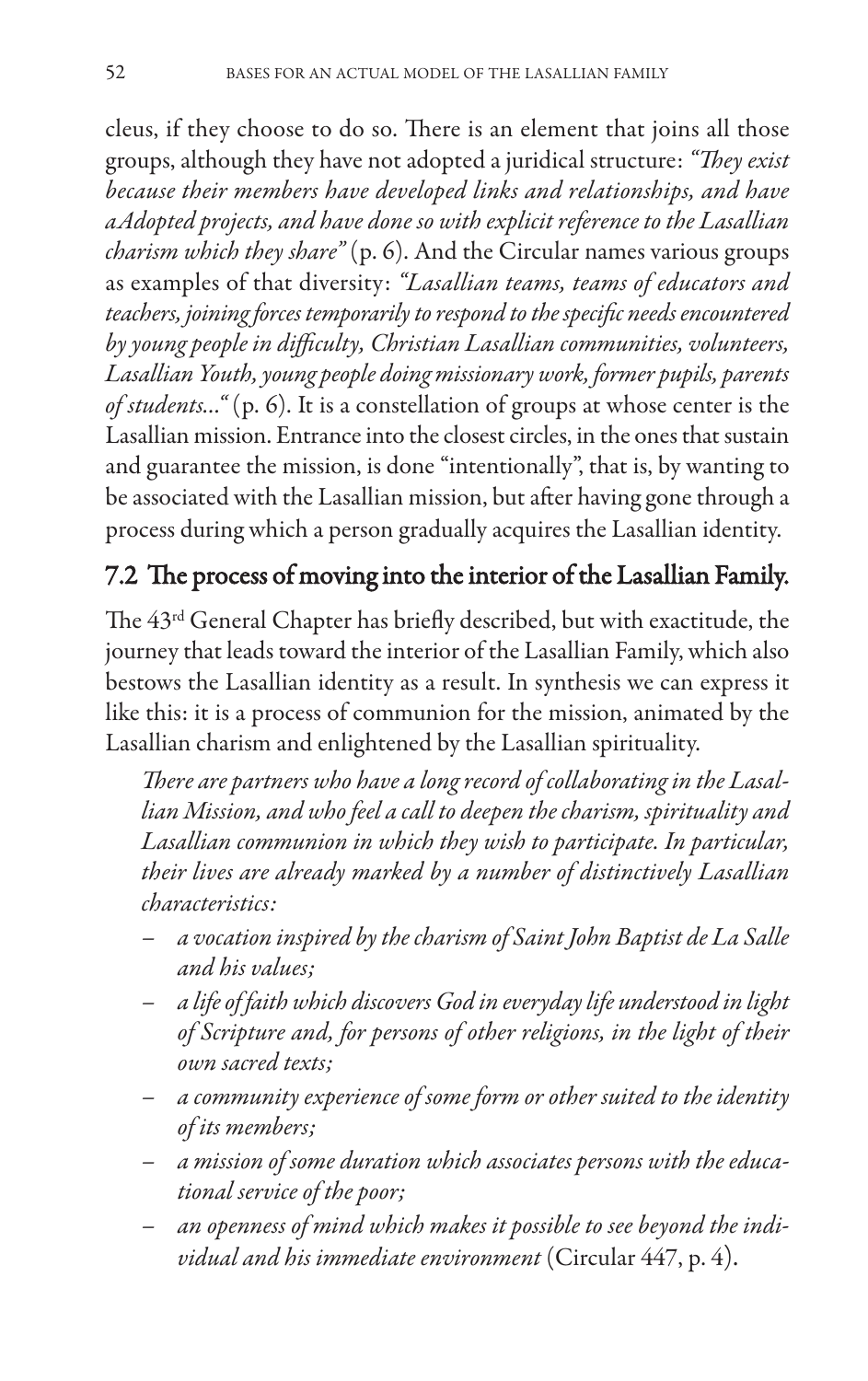#### **8. CHARISMATIC LINES OF FORCE FOR AN EVAN-GELICAL FAMILY.**

At the interior of the Lasallian Family the charism generates lines of force which radiate out from the center toward the outside:

- Firstly, from the groups and the persons that live this association most intensely, towards all those groups and persons that participate in it in a partial way or who are beneficiaries of the mission;
- In second place, those lines of force direct the whole Lasallian Family to be as a body a face of the Gospel for the Church and for society. It is the face of the Gospel that the Lasallian charism puts in evidence and which is traced out in the journey and the message written by the Founder.

Most likely this will be an aspect to be developed in the future: on one side, the identification of the features of that evangelical face that the whole Lasallian Family wishes to show to the Church and society; and on the other, to throw into relief the particularity of the distinct existential projects at the interior of the Lasallian Family.

Some recommendations of the 43<sup>rd</sup> General Chapter have already pointed out this sense:

*"That each Lasallian, each Lasallian group and each Lasallian programme of renewal for formation adopt the following guiding principles:*

- *FAITH sharing (this makes possible inter-religious and ecumenical dialogue),*
- *SERVICE of the poor through education,*
- *COMMUNITY building."* (Recommendation 9)

*"…all Lasallian establishments stress in their educational programmes the following characteristics which should identify them clearly as being ours:*

- *the sense of community and fraternity as a response to individualism and loss of identity;*
- *the fight against poverty and situations of injustice;*
- *education for justice and peace, tolerance and solidarity;*
- *formation of persons who are both just and free."*(Recommendation 11)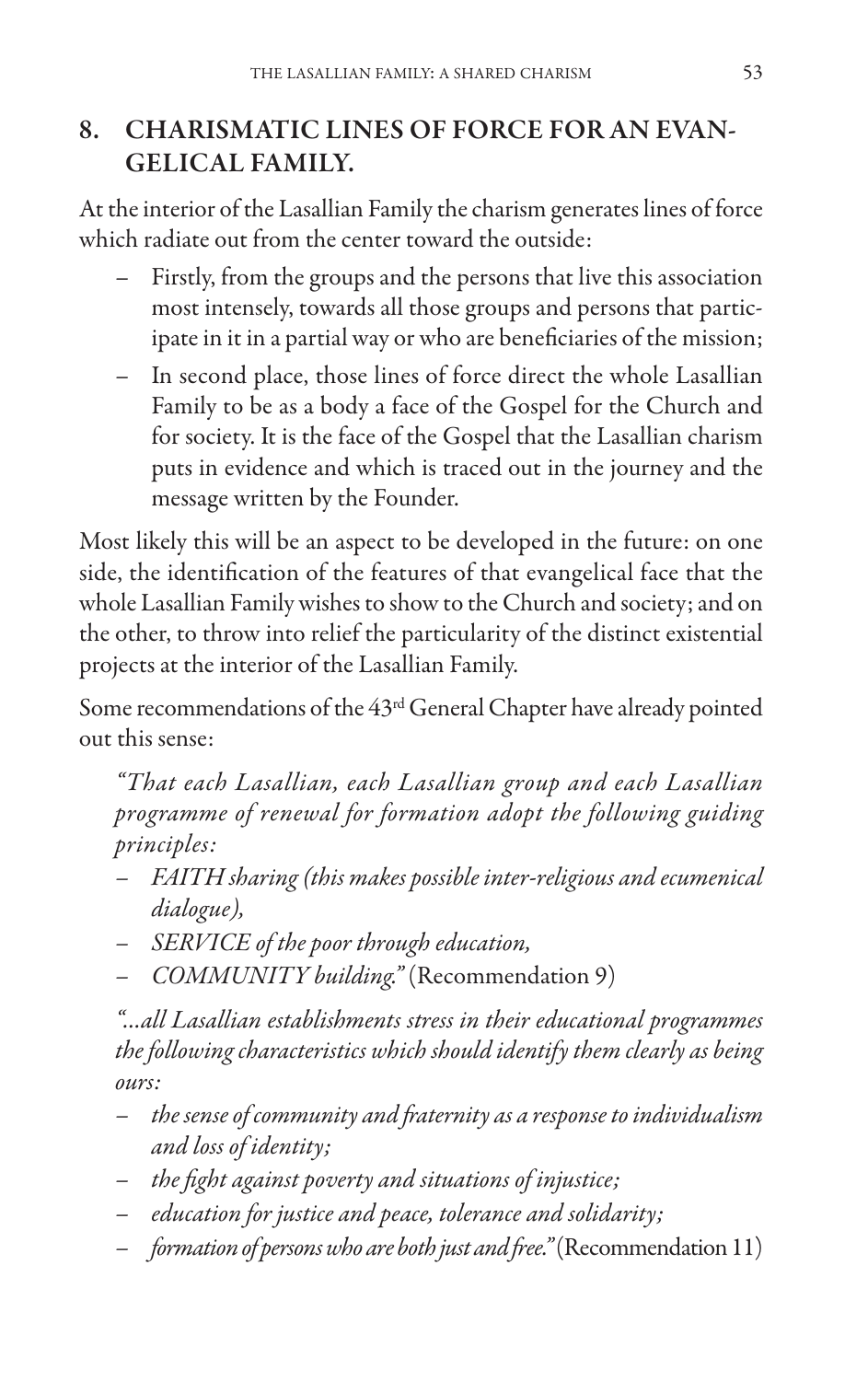For its part, the 2006 International Assembly brought a series of proposals to the attention of the entire Lasallian Family. These proposals carry within them these charismatic strong lines:

- The community dimension: the Assembly was aware that within this dimension lies our charismatic strength to serve the mission, and it is also the condition that we need to fulfill if we want to be a sign for the world. Therefore, the Assembly asks that there be diverse forms, creating community relational spaces within educational works, accompanying and making known the experiences of new communities, promoting adult communities as a reference point for young people, encouraging groups of young Lasallians to live the values of faith, fraternity, and service (cf. Main orientations, numbers 2, 4, 6).
- Association for mission, in which the original Lasallian charism is made manifest and expressed. Association is part of the community dimension, but it goes beyond the limits of space and time of a local community. Each associate, who may belong to a local community, personalizes this belonging in order to integrate it within a sense of belonging to the great community of Lasallian associates who serve the educational mission where they are needed. The Assembly requested that experiences in association be encouraged, as well as processes and life journeys that lead to association today, and it proposed new structures that represent all members of the Lasallian Family (cf. Main orientations 6, 7, 8).
- A special preference for the poor as the principal targets of the mission among children and young people. The Assembly recounted it this way to the whole Lasallian Family: "The vitality of our mission depends upon how we, who associate ourselves with one another, respond to the needs of the poor. We value the effort that Lasallians make to liberate the poor from their different forms of poverty and we ask everyone to consider service to the poor and the promotion of justice as the heart and the main source of strength of the Lasallian Mission in the world" (Main orientation, number 5). The Assembly asked for special sensitivity towards the poor and young people who are at risk, those who are in extreme situations and new circumstances of exclusion and marginalization. The Assembly asked for special creativity to pro-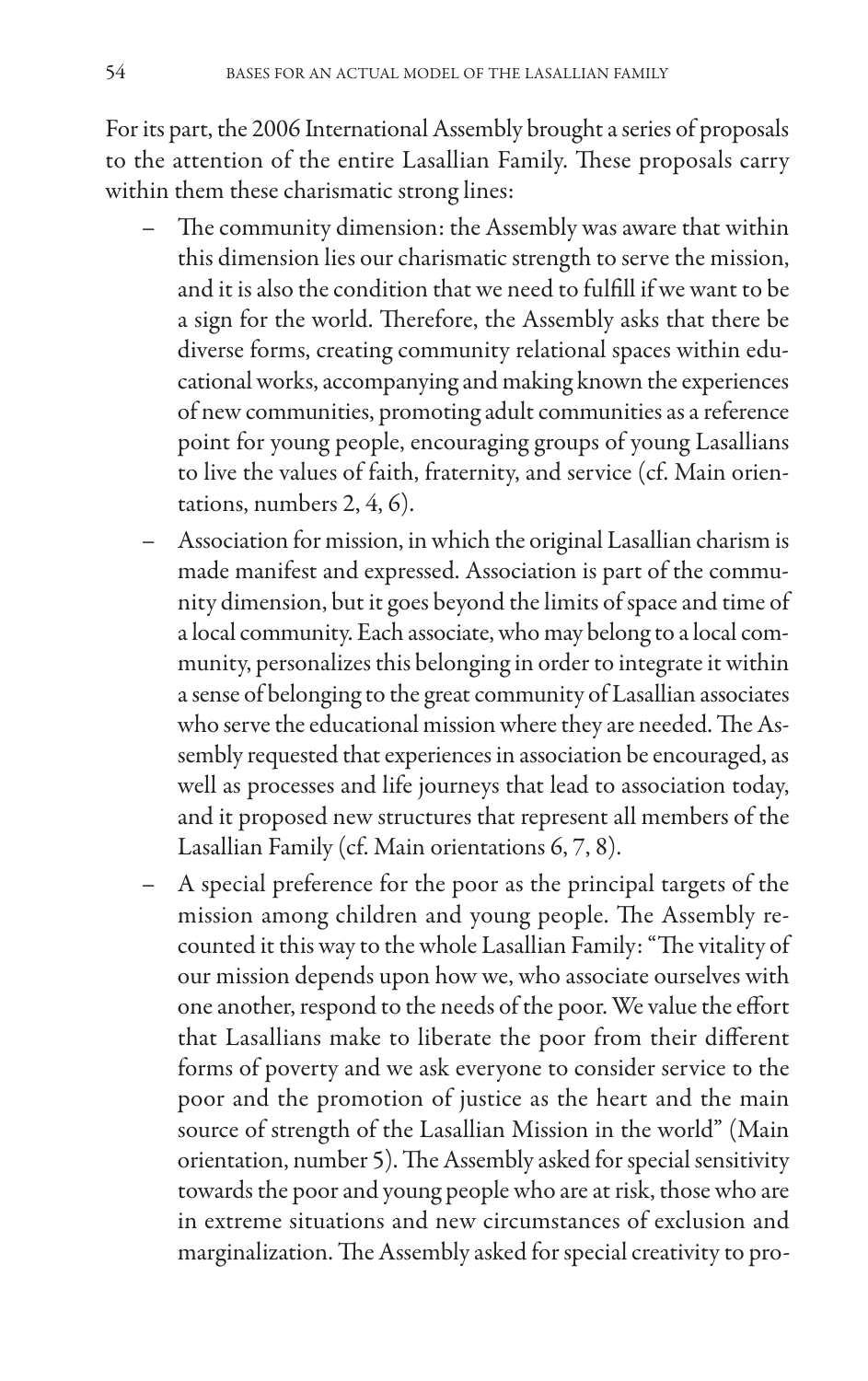duce integration and hope where there has only been marginalization (cf. Main orientations 1, 3, 5, 7).

The 44th General Chapter (2007) has now made explicit this awareness of representing together the face of the Gospel based on the Lasallian charism, and the fact that this charism goes beyond the limits of the institutional Church:

*The Lasallian charism has become a focal point for many believing educators who discover the worth of their mission through the journey and spirituality of John Baptist de La Salle and who together, in this way, offer to the Church and the world, a living witness of the Gospel.*

*We see with joy that educators of other religions or without religious affiliation find in this charism an important source of inspiration that motivates them in their educational work*. (Circular 455, 3, 2.2.1)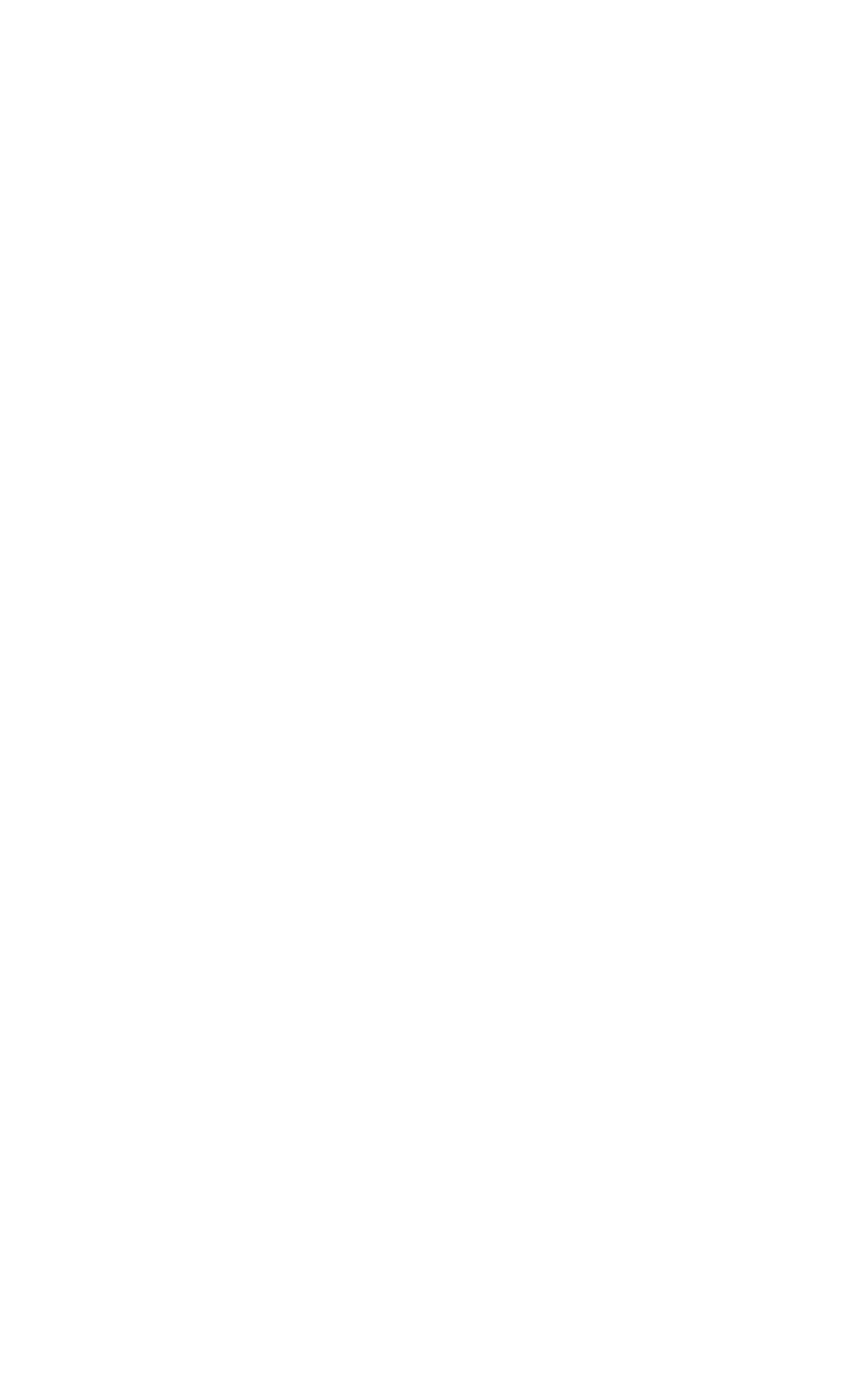# **IV. The Lasallian Charism, the central core of the Lasallian Family**

#### **1. A COMMON CHARISM FOR THE COLLECTIVE IDENTITY.**

At the 43rd General Chapter there was a notable preoccupation to clarify the *identity for the Lasallian mission* to foster a formation and a shared reflection on that theme, among the various Lasallians, both religious and lay. This clarification was seen like a condition in order to emphasize and impel the processes of development of the Lasallian association for the educational service to the poor. The first propositions and recommendations of the Chapter intended to deal with that preoccupation.

The construction of the Lasallian Family faces us with the challenge of determining exactly with sufficient clarity in what the Lasallian identity exists based on the Lasallian charism, an identity that can be incarnated in different forms of Christian life (and, perhaps, of other beliefs). What elements must be kept in mind as ones that are indispensable?

This challenge must be taken up in a two-fold direction:

– Within the Lasallian Family:

Recover the Lasallian charism in its Christian originality; more widely considered than in the form that it has historically been lived out (that of the Brother).

Recognize its essential core, outside of which one cannot speak of the Lasallian charism.

Help the members of the Lasallian Family to identify themselves deeply with this charism and to discover which particular emphases or particular forms of living it out they contribute as enrichment to the whole Lasallian Family.

– Outside the Lasallian Family:

Present the Lasallian charism before the Church in its unity and diversity of forms. On certain occasions, this presentation might require shades of a challenging nature. On other occasions, the presentation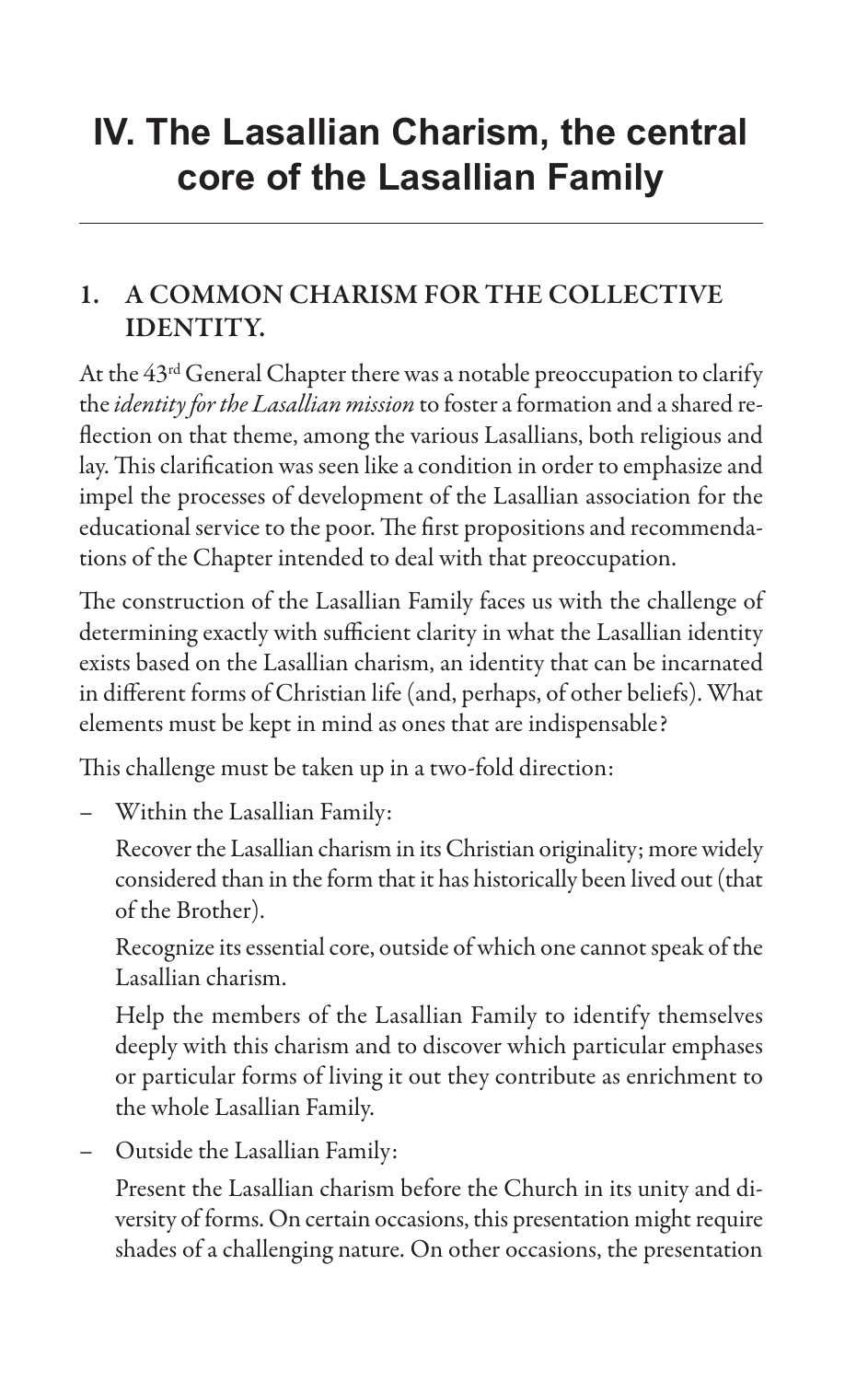might acquire a legal character vis-à-vis civil or ecclesiastical society, for example, taking charge of the educational orientation or direction of a school.

1. That which unites the members of the Lasallian Family is participation in the same charism, the Lasallian charism, and as a result, the reference to Saint John Baptist de La Salle, first depository of the foundational charism, master and guide for the whole Lasallian Family in the discerning and living out of the charism.

The Lasallian charism is a gift of the Spirit for service of the ecclesial mission and it brings with it an integral perspective or interpretation of Christian living. John Baptist de La Salle reads salvation history with this charismatic perspective and offers it to us in a comprehensive way in the Meditations for the Time of Retreat, and in a partial way in many of his other writings.

Charism is a strength, a way of looking at things, a certain sensitivity when confronted with requirements, which in our case are the educational requirements of the poor and of youth. We thus become responsible and aware of solutions to those need: and are able to choose the best of them for the particular requirement of the moment.

Our Lasallian charism helps us to discern that it is the poor and youth who are our special concern and when we educate others we still bear in mind that our main concern is the poor and youth. We are able to recognise various kinds of poverty, but it is economic poverty which is our main objective, because other kinds of poverty often have their origin in economic poverty.

The Lasallian charism constantly challenges us to convert each school or program of education into a project of evangelization in which the person of the student is the center of the process and where Jesus and his Gospel form the horizon that guides the process.

The Lasallian charism, thus understood, is a foil to whatever forms it can be lived out, whether it be the consecrated life (such as that of the Brother) or the lay life, and it is also a foil to whatever foundations have come after or will come, prompted by the same dynamism of the Lasallian charism, which encounters new forms of development in service of the educational mission of the poor.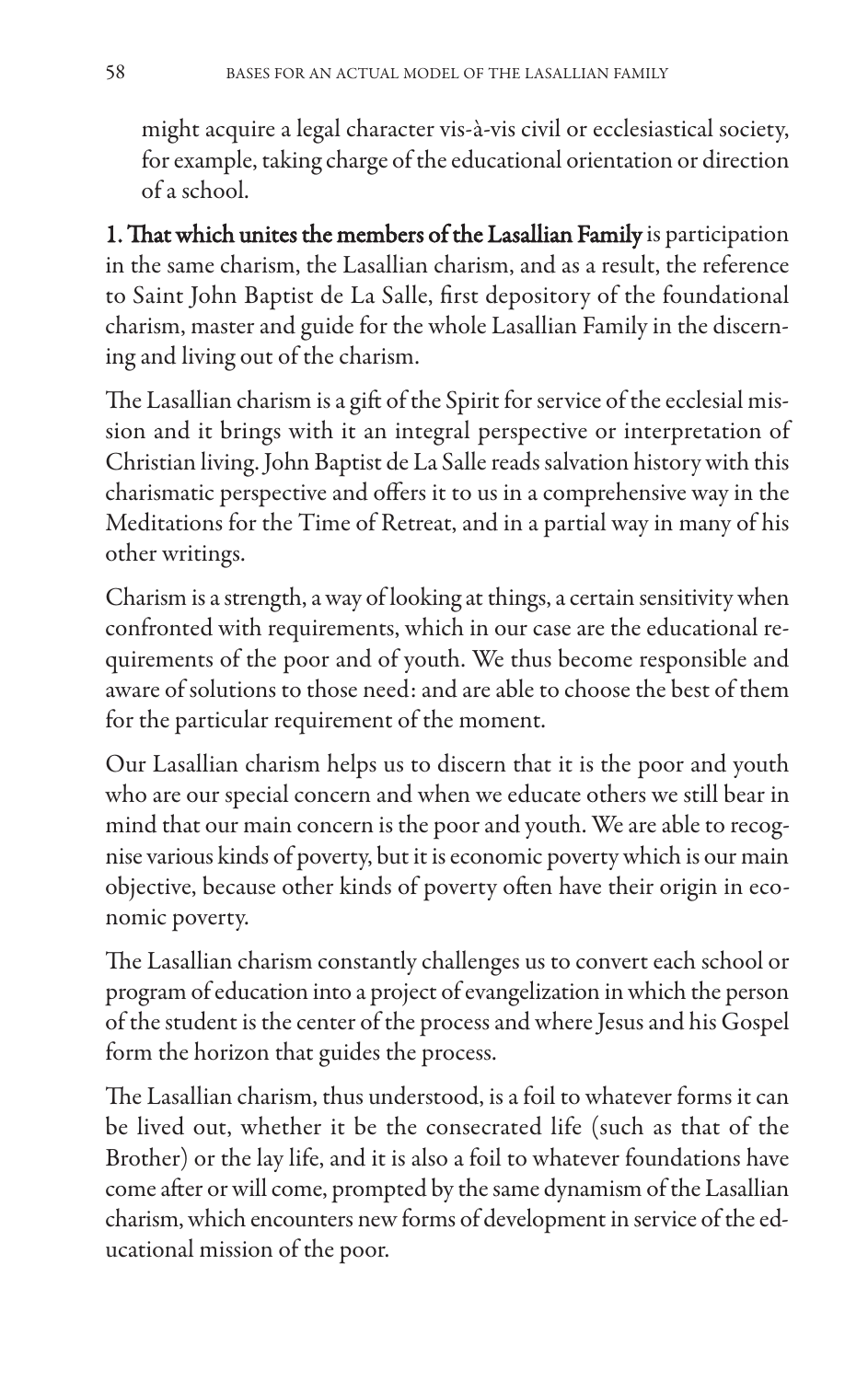#### 2. The Lasallian charism is a way of living communion for the mission.

The Lasallian Family is the universal expression of this communion for the mission in the Lasallian charism, and constitutes itself as a communion of communities.

The community appears as the most decisive and prophetic characteristic of the Lasallian charism: living the community as response to the mission of education the poor, the children and youth. The sign of the community is, probably, the best identifier of a Lasallian program. We are not speaking of "a type of community", but of a community dynamism which, first of all, creates bonds among the persons and, continuing on and simultaneously, is structured in diverse forms of community, according to the culture, the personal processes, the identities, etc., and according to the invitations that the Spirit is suggesting to us. The same dynamism produces communion between the diverse communities, giving rise to the district community, or to the various Lasallian institutions or to the Lasallian Family.

The communion of the Lasallian spirit characterizes itself as a lay fraternity. Other charismatic families emphasize the animating role of religious priests in the family ensemble. The Lasallian Family holds its lay character, or better, its lay fraternity, within its characteristic marks, which is not in opposition to the presence of priests within itself. No prior hierarchy or other type of dependency for sacramental reasons establishes itself, rather only that which underlines equal dignity, full fraternity.

The community is a gift of the Lasallian charism. It comes to us as a seed and it is up to us to make it germinate, grow and mature. We have to ensure this growth in a community setting with the mission in mind. We have to forge ever stronger links in the fraternity, links deeper than mere mutual empathy aimed at the mutual help of those in the group. Our Lasallian identity grows so long as we try to encourage this fraternity whose objective is the educational service of the poor, not only by drawing up efficient teaching programmes, but by being examples of the kind of person we want to educate, that is persons solidly fraternal, and in the final analysis, men and women who follow the teachings of Jesus.

3. In the center of the Lasallian Family is the mission, this piece of the ecclesial mission toward which the Lasallian charism draws us and which we are wont to define as "the human and Christian education of the young,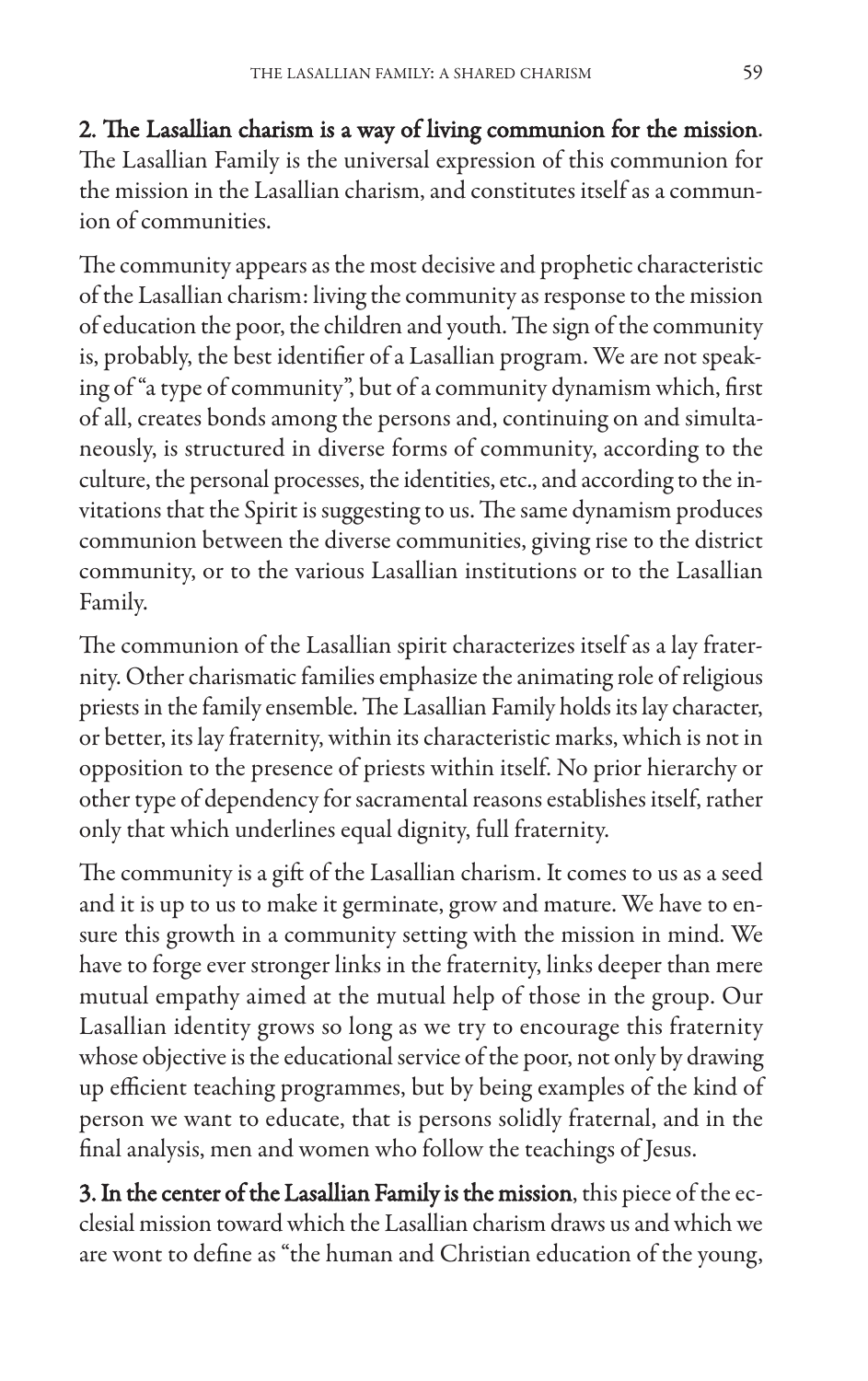especially of the poor." The Lasallian Family gathers itself around the mission and in order to give a better response to the mission.

The concern for attaining the highest objectives in the Lasallian educational mission, such as full evangelization and explicit catechesis, or commitment to those most in need, are not the exclusive matter of religious brothers or sisters, but rather of all those who participate to the fullest extent of the Lasallian charism.

We begin each step of the journey by enquiring about the needs of those we deal with, in other words the needs of real people. We are not satisfied with simply imparting knowledge and skills; these must be taught e context of community and the Gospel.

4. The Lasallian charism gives rise to a spirituality. This experience of the ebb and flow of regard for the God of Salvation and regard for the young we have to save, is known in Lasallian terminology as the "spirit of faith and of zeal".

On this journey of mission and contemplation we discover ourselves and realise the need of cultivating the spirit which makes sense of all we do and of all that we are. That is how the Lasallian spirituality evolves, a *spirituality of mediation*. We ourselves are links between the God who saves and the poor who need to be saved. And the need we have of finding reasonable answers for the poor, causes to have recourse to God for the gifts we need in cur mission.

Through it we discover the kind of community we have to form and the kind of education we have to impart as God's work and we recognise ourselves as representatives of Jesus Christ.

Spirituality is a search for meaning. The Founder outlined this spirituality with great objectivity when he pointed out that the word of God is our best guide to enlightening and rewarding our search.

### **2. THE VOW OF ASSOCIATION: A SIGN FOR THE COLLECTIVE IDENTITY.**

# 2.1 The re-encounter of the Brother with his original identity.

This present phenomenon of the association of lay persons around a charism which until recently was considered as belonging to religious is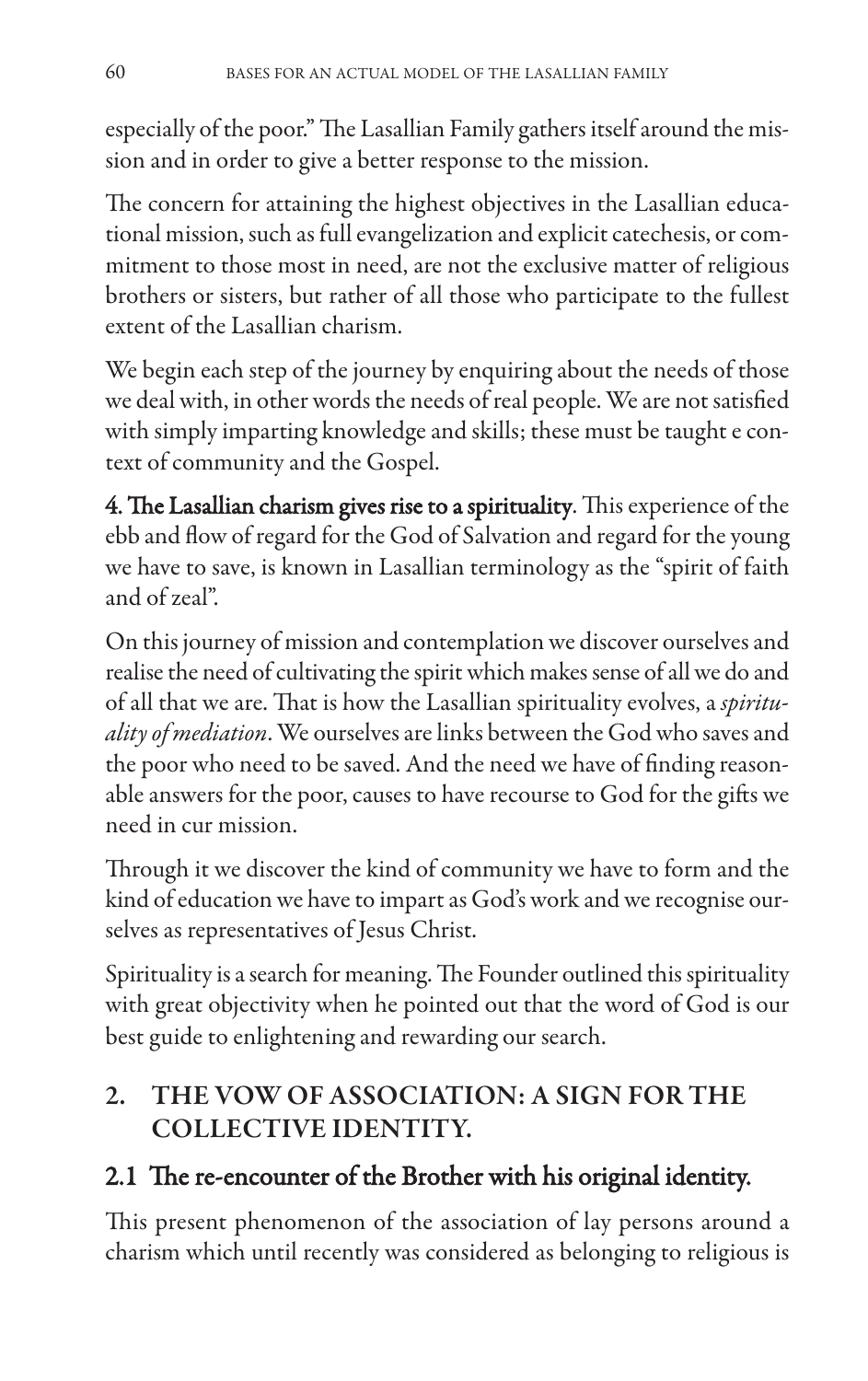not exclusive to the Lasallian world for we find it nowadays all over the ecclesial world and around many religious congregations. Of course, we have to stress that in the Lasallian world *associated* has a special flavour, its own emotive charge, or more exactly, represents the Lasallian charism itself. The Lasallian charismatic expression of communion for the mission is *the association for the educational service to the poor*, and is represented in the vow that bears the same name.

Associated for the mission is the most decisive experience in the Lasallian story, the experience which is in the deepest root of the Brothers of the Christian Schools and sustains their own identity. It is necessary to refer to it to be able to understand what we mean to say today by "association "in the context of the Lasallian Family.

The Brothers are today committed to recovering "association" as the central axis of their identity as Brothers, of their own consecrated life, as it was from 1694 onwards. Thanks to it they are a *brotherhood for the educational mission* and for that reason are sign, as community, for the entire Lasallian Family of the charism and identity that this family desires to incarnate for the Church. That challenge is identified with the renewed awareness of the meaning and importance of the Vow of Association in the consecration and identity of the Brother.

The recovery began to occur around 1966-67, with the 39<sup>th</sup> General Chapter, at the same time that, in a parallel manner, another awareness was beginning in the Institute of the Brothers: that lay persons could also participate in the Lasallian charism up to the point of associating with the Institute of the FSC for the Lasallian mission. The 40<sup>th</sup> General Chapter (1976) gave a great importance to this vow of association by means of a serious study of the origins. And the 41<sup>st</sup> General Chapter (1986) decided to take it up again and include it explicitly in the Formula of Vows and in the Rule with this expression: *Association for the educational service to the poor.*

The General Chapter of 2000 was the pinnacle of this double progression: at the same time as association is being openly proposed to lay persons, the Brother is invited to think about his own identity from the perspective of the vow of association. The event of 1694 was highlighted, the consecration of John Baptist de La Salle and twelve Brothers, by means of the vow of association for the educational service of the poor, as the axis around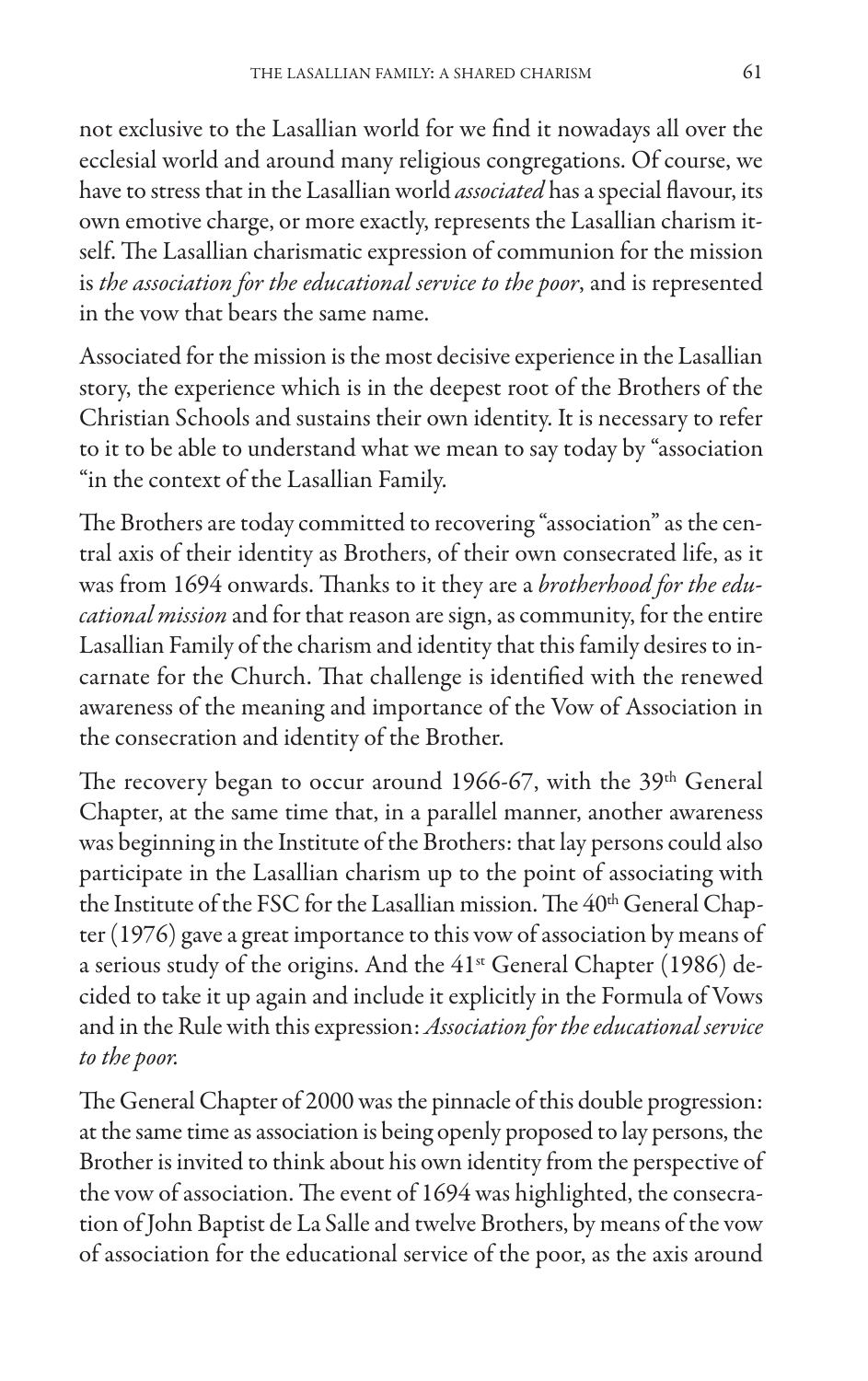which the entire Lasallian story revolves, including the new chapter which is beginning to be written.

Besides recovering the unity of our history, the 43rd General Chapter gave the key for the reordering of the parts of the totality, taking as a reference point the vow of association:

*The consecration of the Brother should be re-interpreted in terms of its evangelical character, and in the light of the specific vow of 'association for the educational service of the poor'* (Circular 447, page 51).

The only thing that was missing was to make explicit that recovery in the vow formula, a step which, in light of previous reading, seemed a purely logical one, and thus this was done in the 44th General Chapter (2007) (Cf. Circular 455, 3, 1.3.2).

*... Based on our foundational roots, we Brothers have, in the same way, rediscovered our consecrated identity in light of our vow of Association for the educational service of the poor and it is through it that we attempt to clarify our understanding of the other vows* (44th General Chapter, Circular 455, 3, Intr.).

With the perspective that we have today of our beginning and of the thinking of the Founder, with the light that comes to us from the current reflection within the Church on its own mystery and on the meaning of Religious Life, we can say that the vow of association, at the beginning and today, represents the Brother's identity, as well as the charism and the finality of the Institute.

*We, as Brothers, recover the inspiration and the original motivation of the vow of association for the educational service of the poor. We live our identity as consecrated people as a prophetic sign of the identity of the Church, a mystery of communion. The communion of the Brothers is source and fruit of the mission that we accomplish (cf. Christifideles laici 32.4). Aware of the meaning of our consecration, we offer ourselves to the whole Lasallian Family as examples of communion and spirituality in order to give a Gospel foundation to the whole mission of the Lasallian educators*. (Cf. Circular 455, 3, 1.2.1).

The immediate result of Lasallian consecration is a fraternity in which its members are fully available to build community and to implement its purpose, not only in the local environment but also universally. In a certain sense, consecration breaks the limitations of the community in space and time.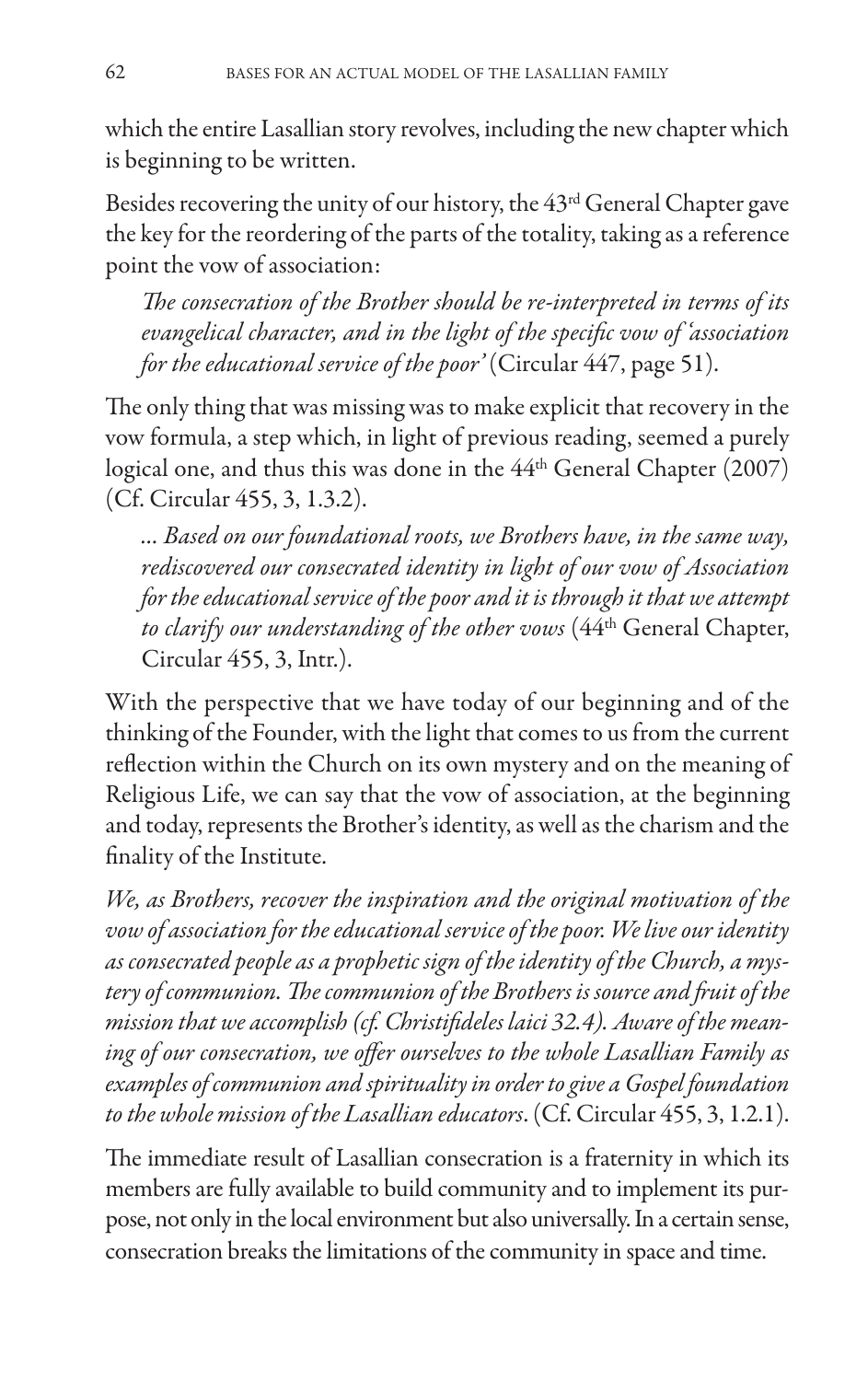#### 2.2 The Brothers in the Lasallian Family: sign and contribution.

What part should the Brothers play in the new Lasallian Association, with such a variety of identities feeling themselves united in the same charism? This is a question to be answered within a tension that is generated between these two poles:

- The first pole is the conscious affirmation of this experience: the Brothers overall and each community in particular, continue representing in a special way the Lasallian project begun by the Founder, since it is they who incarnate it in the form that is closest to that which John Baptist de La Salle set in motion.
- The second pole is generated as one becomes aware of the new Church reality in which the Brother ought to live his vocation, the new bonds of communion, the new way of sharing the mission of the Church, the living together with so many different identities that participate in the Lasallian charism.

Within this tension the Brothers discover the specific contribution which the Lasallian Family needs from them today, and which is shown in these three images which the recent Chapters have used: *heart, memory and guarantee* of the Lasallian charism. These are three functions which we Brothers must take on in a significant manner, even though other members of the Lasallian Family could take them on as well under different forms. In order to do this:

- The Brothers need to accept responsibility for communicating to the whole Lasallian Family the experience of their fraternity, and to promote within it the spirituality of communion, as the true blood which gives life to all those who associate to form this Family.
- They must leave behind the community closed in on itself and build a community which "exports" communion, integrates into communion and offers itself as a place for experiencing communion.
- They ought to be more attentive to the cry of the poor, turning to them with a clear preference and communicating this same sensitivity and urgency to other Lasallians.
- As a "living memory" of the Founder they have to situate themselves as the enlightening, and if necessary critical, conscience in the new structures of association.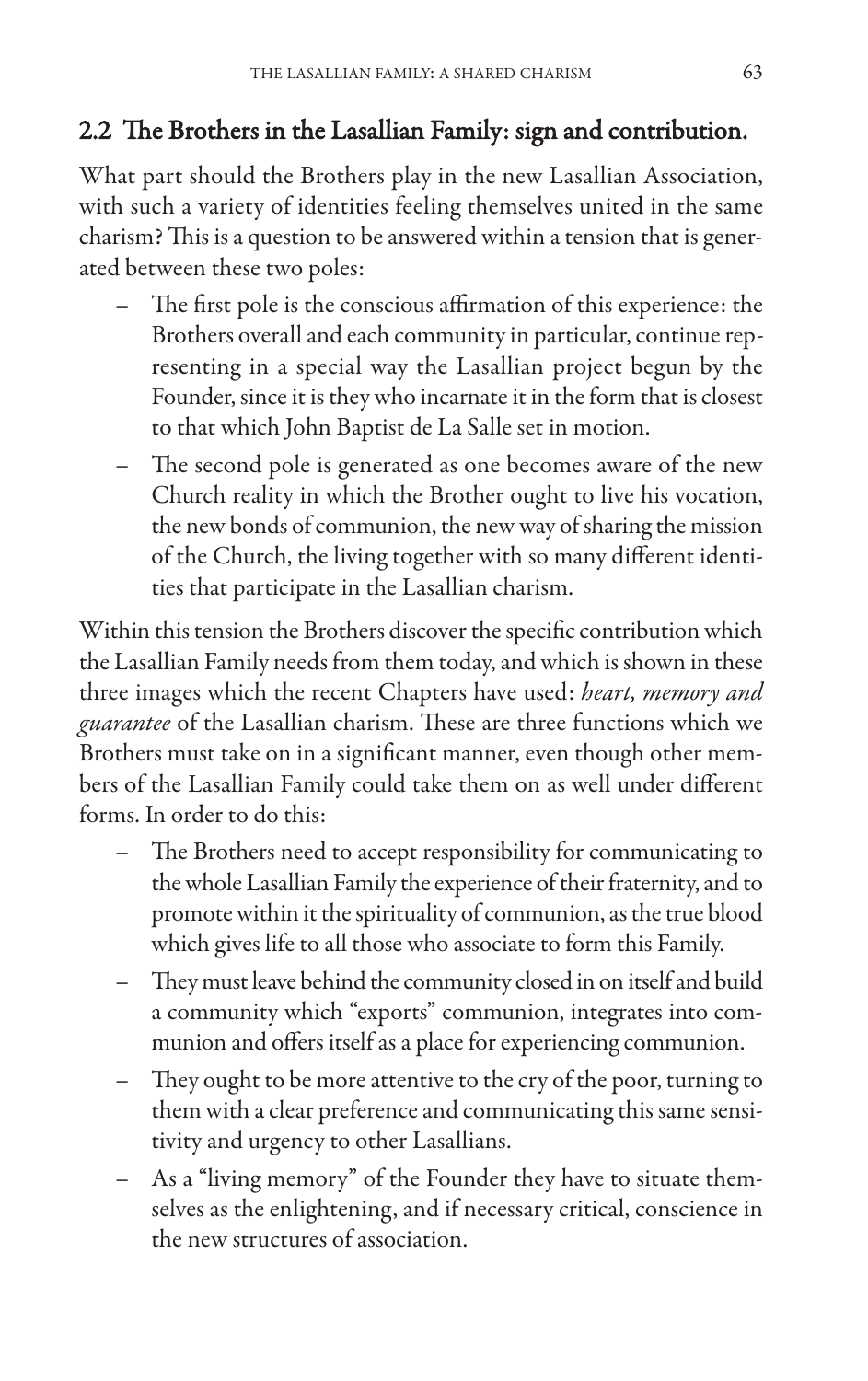- Above and beyond their educational activities with children and young people, they have to agree to become the mediators of the light which God has put in their hearts, with regard to the other educators with whom they share the Lasallian mission, to help them discover the meaning and value of their educational work.
- They need to change the mentality of being the main leaders in order to learn to be more in the same position as the other actors in the mission. They need to preoccupy themselves more with promoting and receiving the signs of the other Lasallians, giving an impetus to the new communities of Lasallians, sharing among the diverse Lasallian communities and, when the needs of the mission require it, participating in mixed communities.
- The Brothers make association the central axis of their identity and they live it as consecration. As a last resort it is this vital and global commitment which converts them, as a community, into guarantors of the Lasallian charism, and in the measure in which they live it with intensity they will be a sign which will attract many other persons to also reinforce, with their lives and their commitment, this project of ministerial fraternity for the Christian education of the poor.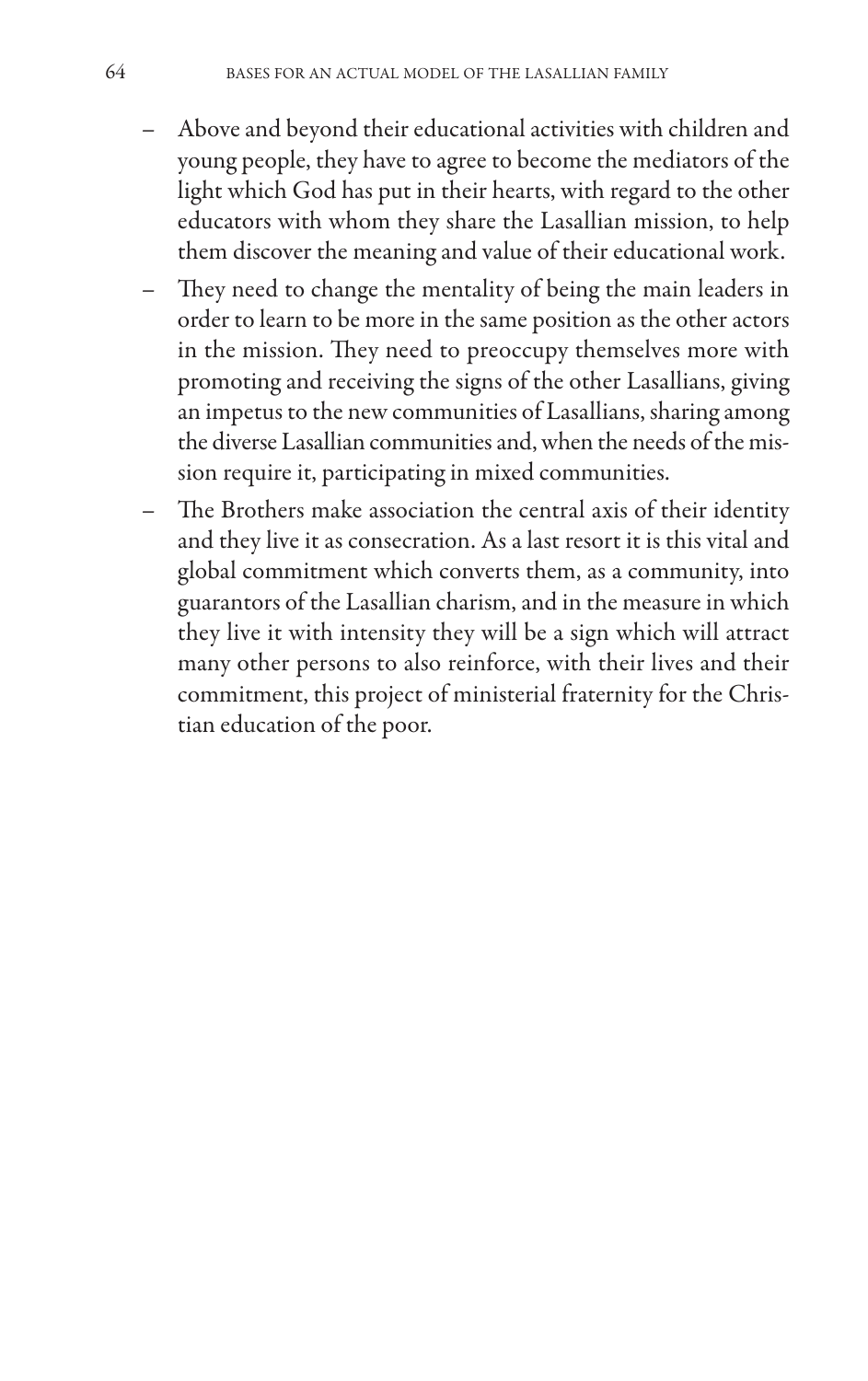# **3rd Part**

# **Organization and institutionalization of the Lasallian Family**

This is time of creation and experimentation. And we must assume the risks that go with those actions. The Lasallian Family is a new creature that is part of the Church-Communion and both its internal organization as well as its ecclesial function must be managed with new paradigms and new criteria of communion. And at the same time, minding the originality of our charism.

The Lasallian Family needs appropriate structures if it is to grow, exercise its mission and come to be recognized externally. However, only those structures that are useful should be put into place and not those that might impede growth, creativity and diversity within the communion. Neither will it be good policy to copy the structures proper to a religious institute (chapters, councils, etc.,) in order to reproduce them in this new organism that is the Lasallian Family.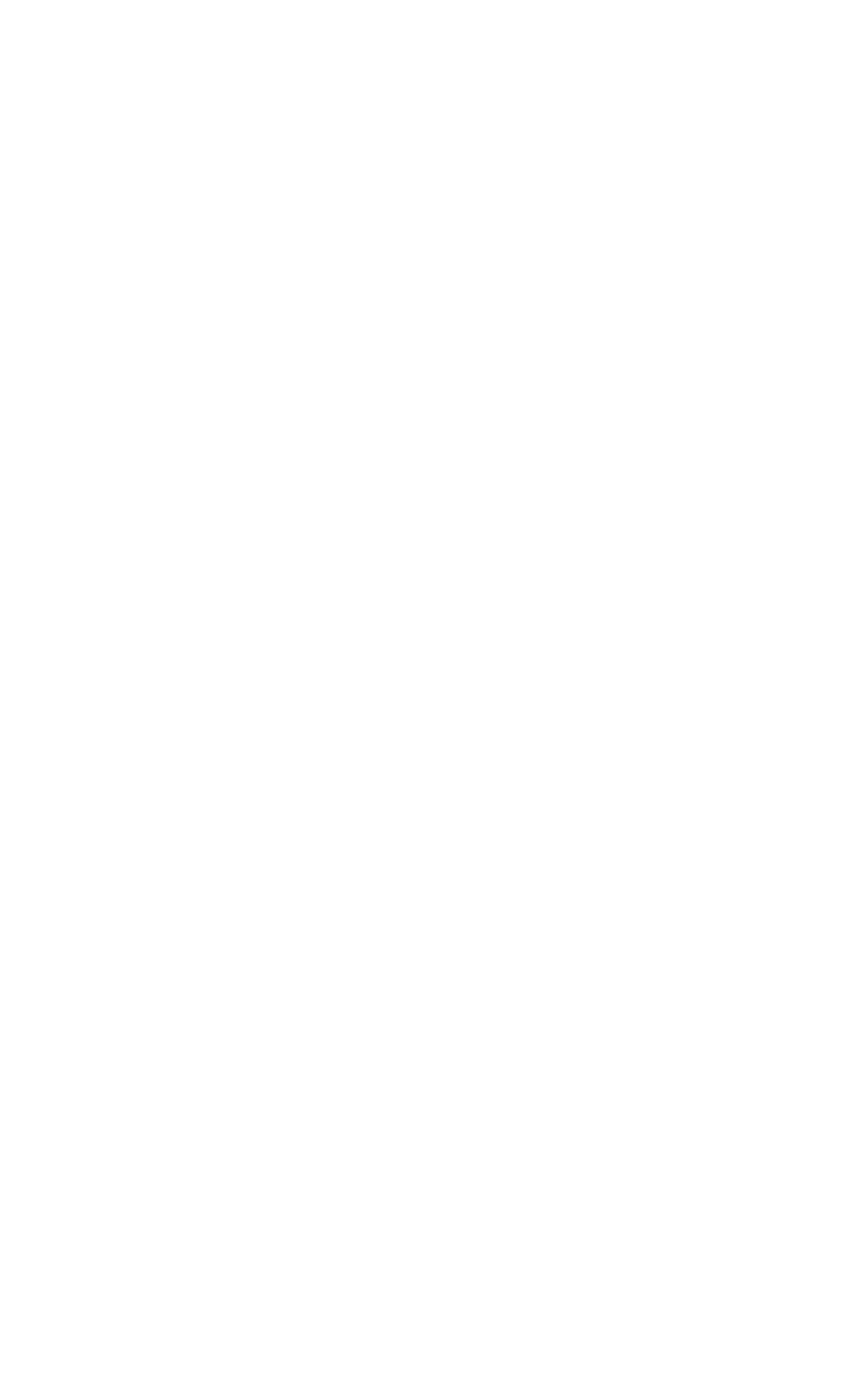# **V. Leads for efficiently organizing the Communion**

We understand the Lasallian Family to be like a *communion of communities united by the Lasallian charism at the service of the mission of education*.

The organization possible for the Lasallian Family has as its purpose to ensure the priority of communion among all the Lasallian groups and institutions formed around the Lasallian charism.

This organization must train and prepare the Lasallian Family to:

- represent before the Church and transmit the unity of the Lasallian charism together with the diversity of its accentuations and existential projects;
- favor communion and communication between Lasallian groups and institutions; sharing the resources, developing joint initiatives;
- promote collective discernment and the coordination of responses, in view of better efficiency for the mission.

#### **ORIENTATIONS:**

#### 1. The basic structure:

1.1 The sociological concept "family", on which is based the model of "charismatic family" that we are considering, has three complementary elements in itself:

– *The primary nucleus*, where the relational bonds are very strong and the commitment of solidarity among its members is utmost. The primary nucleus in the charismatic family is made up of groups that are fully identified with the charism and solidly committed to the mission. This nucleus constitutes the official face of the family and represents the foundational charism before the Church. Here we will call it the *"stable nucleus"* of the Lasallian Family. This stable nucleus is equivalent to the combined *"intentional Lasallian groups"*, according to the terminology employed by the 43rd General Chapter (Circular 447, pages. 5-6).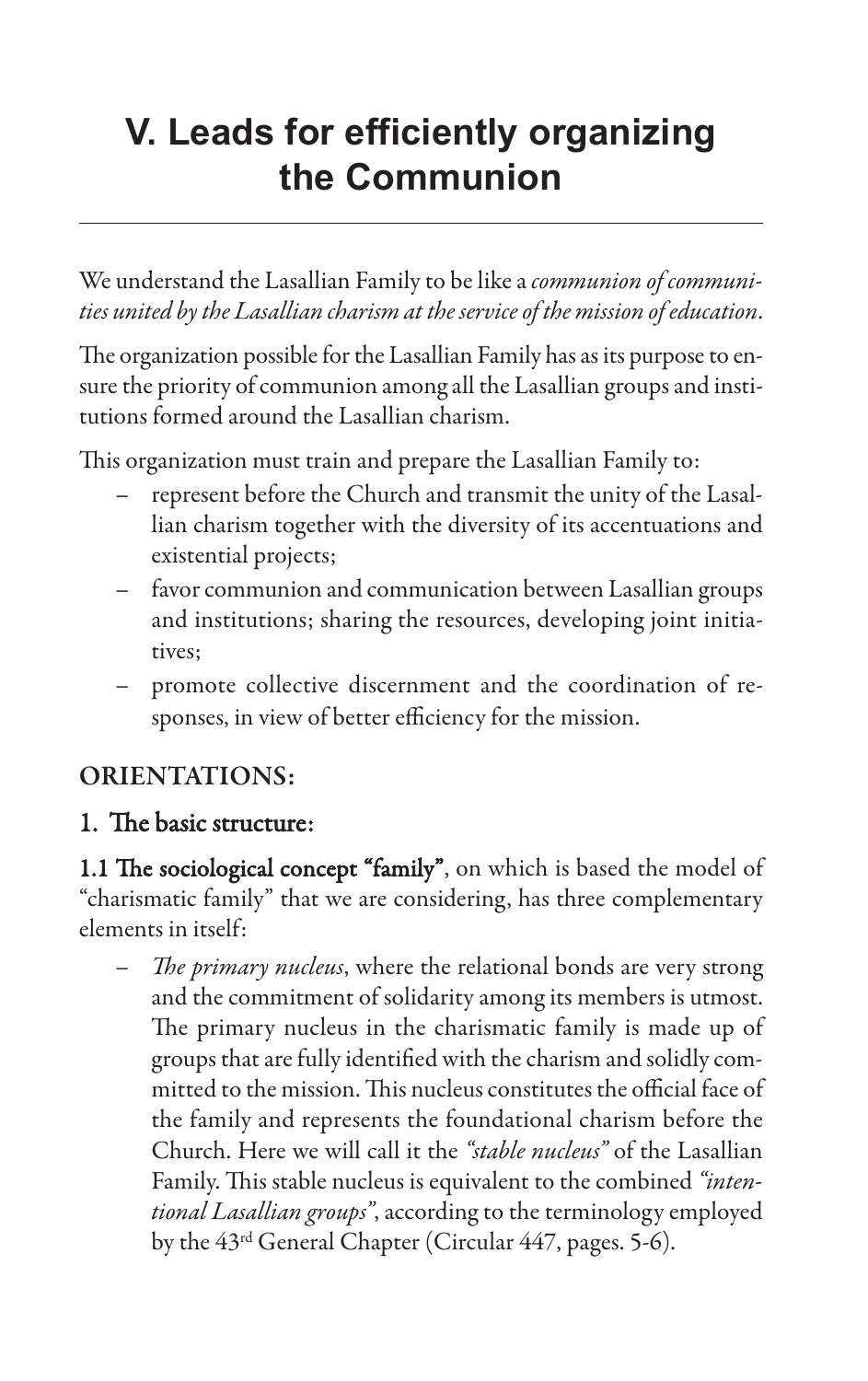- *The surrounding scene of groups and individuals*that participate in partial aspects of the family. Here we are dealing with very diverse groups who are seen to be within the sphere of influence of the family for various reasons: for being in the process of integration in the stable nucleus of the family, for regularly collaborating in the mission of the family, for being or having been beneficiaries of the mission of the family, for being "fans" of what the family represents, etc.
- *A process of initiation*. One does not become part of a family by the simple fact of signing a paper or receiving a title. Incorporation into a family requires a period of assimilation of blood, of developing the sense of mutual belonging, of the increase of personal relationships, of appropriation of the values and the culture and, especially, of a commitment to the interests of the family. The charismatic family needs a process of absorption or communication of the spirit or charism of the family, a process that helps the persons and the groups of the *surrounding scene*to advance toward the interior of the family. In this process, unlike the norms of previous periods, the mission, the spirituality, the communion and the reference to the Founder as master and guide are considered to be inseparable. The accents may vary but not one of the four elements can be totally absent.

1.2 The borders of the family surrounding scene can be quite wide, if we wish to gather in everyone who maintains some relation with the mission or the spirit of the family. But in this case there comes a moment, in the circles furthest from the center, in which the family ceases to be such, and these become a *movement*, where the sense of belonging, the interpersonal relationships and the commitment to the mission can be very watered down. The strength of the movement continues to reside in that *communion of communities* that comprise the authentic charismatic family.

## 2. The responsibility of the initiative.

2.1 The Institute of the Brothers, because of its historical direct reference to St. John Baptist de La Salle, has the primary moral responsibility at the vanguard of the Lasallian charism in the Church, not only in what refers to its continuity, but also for the recognition of its fundamental elements (or essential nucleus of the charism). And for the same reason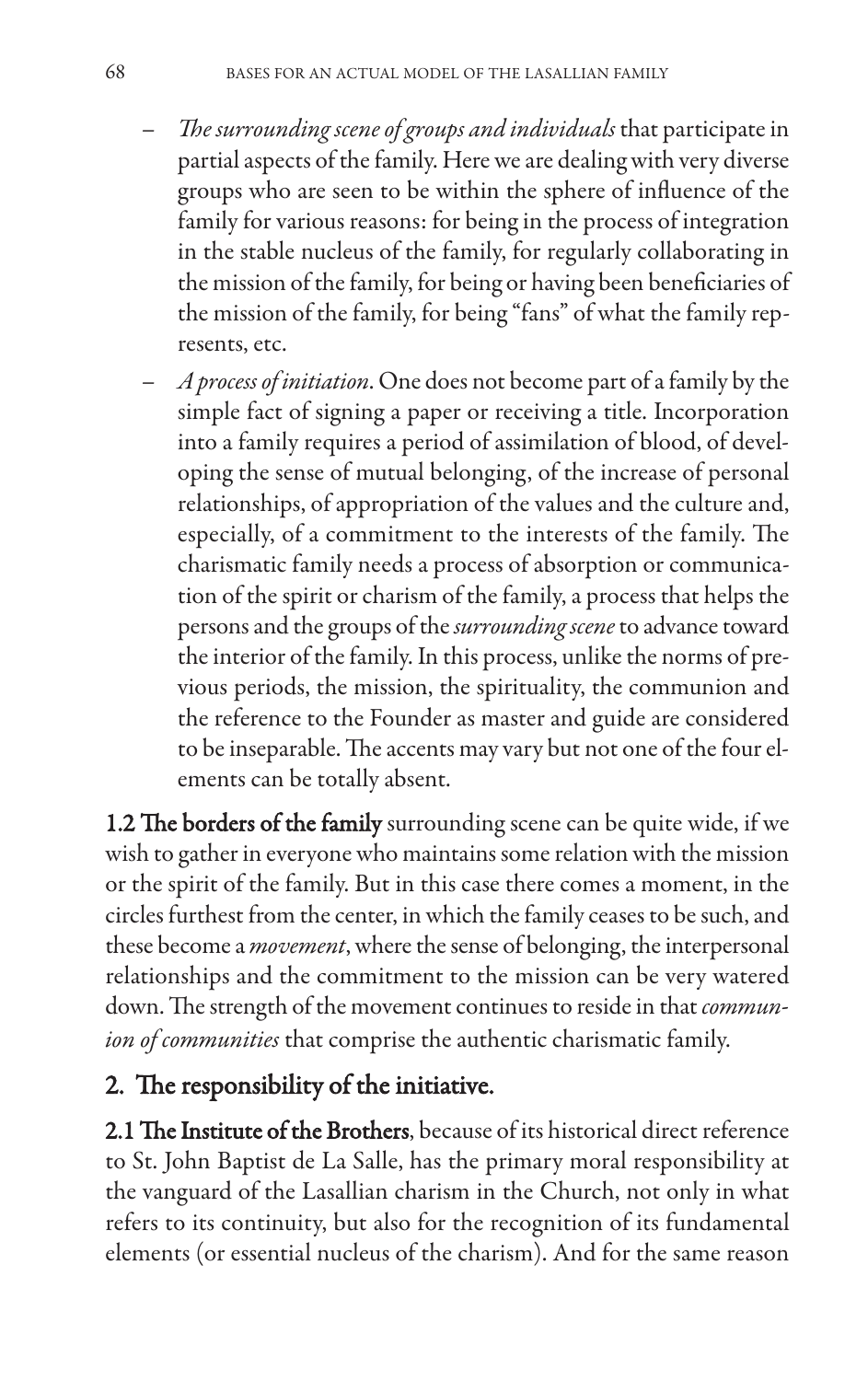it also has the responsibility to initiate the launching of the Lasallian Family. It must provide a leadership without paternalism for the other Lasallian institutions. So then, its primary function is to develop the communion and then facilitate the organization of the Family itself based on the communion.

2.2 The birth and the development of the Lasallian Family comes about, especially, at the local level and, it is there, particularly, where the Institute of the Brothers must exercise the initiative: in each district and region, those in charge must do all that is possible to move it forward, keeping in mind that "promoting the Lasallian Family" is synonymous with "promoting the association for the Lasallian mission".

2.3 The decision for pro-activity regarding the Lasallian Family must begin by the conversion of the Institute itself toward the Lasallian Family, advancing in the paths already specified by the 43rd General Chapter:

- In the way the mission is realized: it is necessary to promote a shared seeking, the co-responsible elaboration of projects, and the subsidiary actions of all who share in the mission.
- In the way the charism is lived: fostering its study and deeper understanding among the Lasallian believers.
- In the ways to be associated with the mission: promoting the birth and development of Lasallian groups, with or without the Brothers, "which will reflect on its identity for the Lasallian mission and develop forms of association" (43rd General Chapter, Proposition n<sup>o</sup> 1).
- In the pastoral ministry of vocations: proposing the Lasallian charism before the particular Lasallian vocations, and showing how these are complementary one to the others.

2.4 The leadership of the Institute begins by making good use of the resources at our disposal so that they may serve the entirely of the Lasallian Family, for example, placing the central services of the Institute at the disposal of the other Lasallian institutions that, because of their small size and limited resources, are not able to take advantage of this assistance: the Secretariats for Formation, Mission and Association, Lasallian Publications, etc… A new district and regional frame of reference has to be outlined at the same time, so that the resources and the structures that the Institute possesses on those levels are utilized, such as formation, tech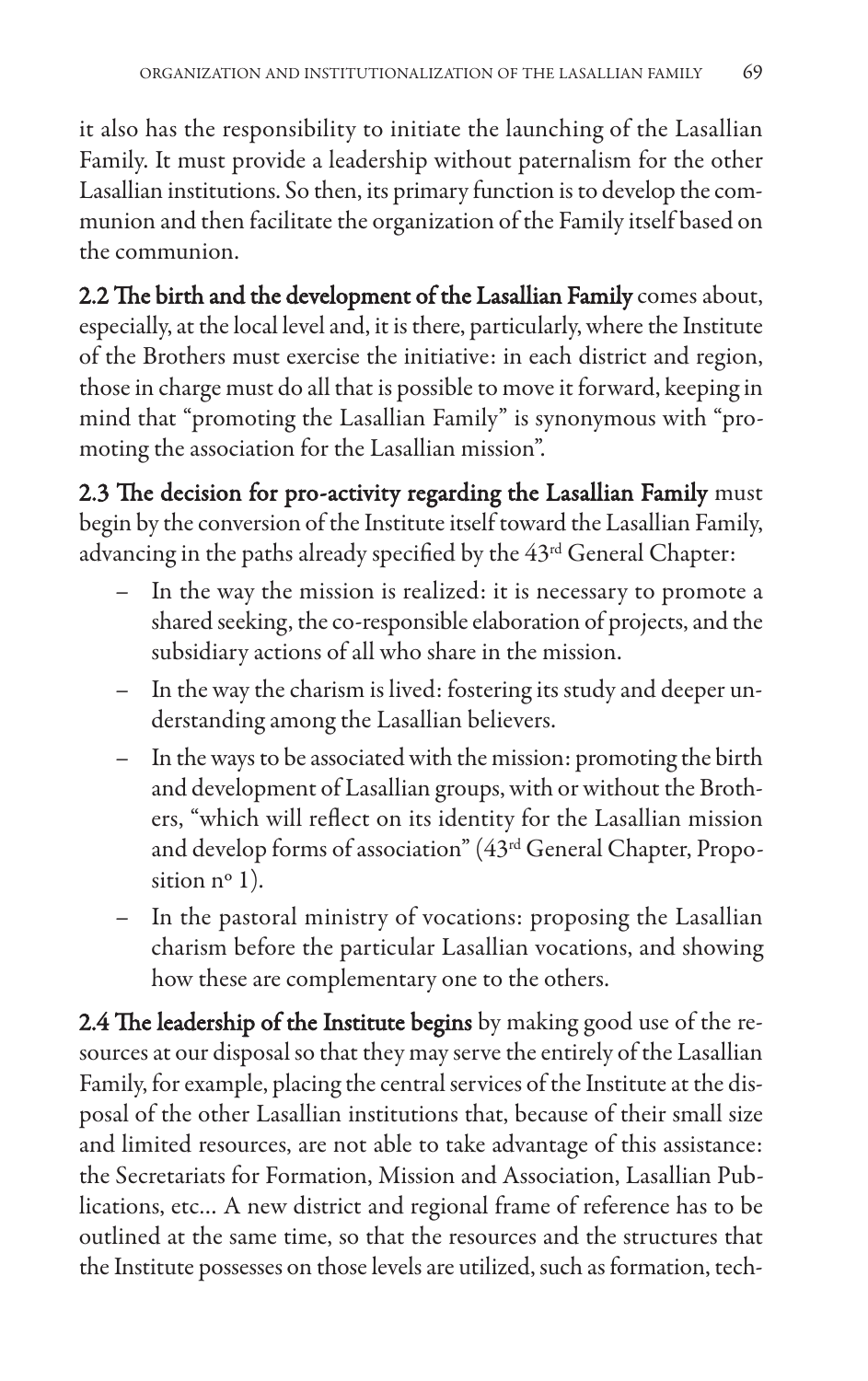nical and pedagogical consultation, pastoral orientation,… are offered to other Lasallian institutions present within the geographical territories of the districts. Perhaps thought can eventually be given to jointly organizing all of these services, both international and district…

## 3. Personal incorporation into the Lasallian Family:

3.1 Since the Family is a *communion of communities*, belonging to the Family is established through the communities incorporated to it (in its stable nucleus or in its surrounding circles). Individual adhesion to the *whole* is not possible except through a concrete community that is already recognized as part of the Family, like a small Lasallian community, a district or an institution.

3.2 The integration of a person into the *stable nucleus* of the Lasallian Family comes about, then, by the integration of that person in any of the *intentional Lasallian groups* or groups associated for the Lasallian mission. This integration is the fruit of a mutual recognition, one that is sufficiently precise and agreed upon, that is only arrived at following a certain maturation in the process of incorporation. In this process the person gradually assumes the charism or spirit of that family, integrates himself into the entirety of relations, enters in to become part of the story that already is a long narration, with a story line and a plot development that impart unity to the narration, participates in the mission so that he feels it to be his own, is saturated with the spirituality that reveals the sense of the mission, and becomes a disciple of the Founder. In the Lasallian Family this process, guided by the Lasallian charism, is a process of *association for the Lasallian mission of education*.

3.3 The five *Lasallian characteristics of reference* that the 43rd General Chapter set down to map the pathway of association, continue being a fundamental guide to orient the process:

- *a vocation inspired by the charism of Saint John Baptist de La Salle and his values;*
- *a life of faith which discovers God in everyday life understood in light of Scripture and, for persons of other religions, in the light of their own sacred texts;*
- *a community experience of some form or other suited to the identity of its members;*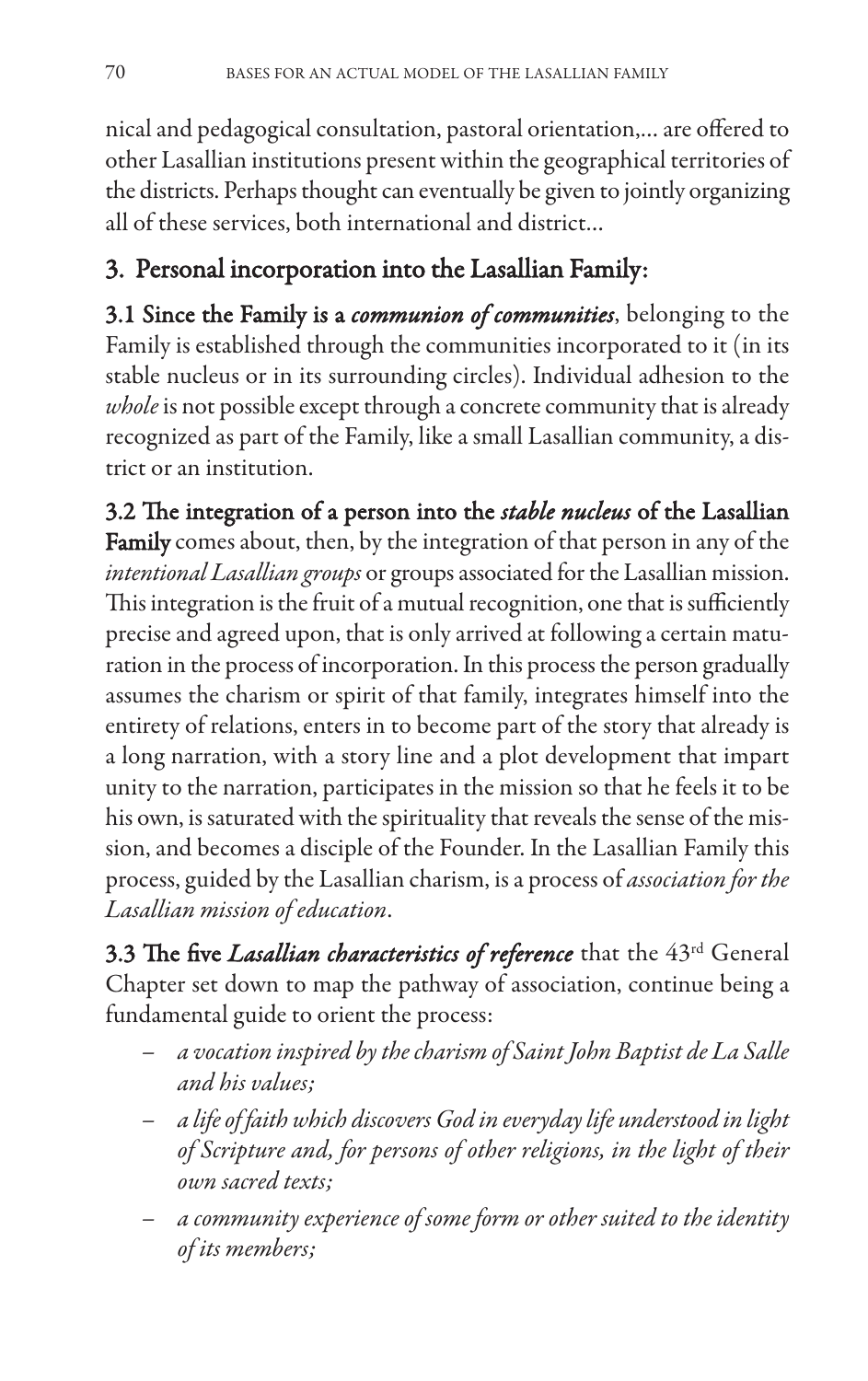- *a mission of some duration which associates persons with the educational service of the poor;*
- *an openness of mind which makes it possible to see beyond the individual and his immediate environment* (Circular 447, p. 4).

3.4 The recognition of a person as an associate of an intentional Lasallian group can be done in an official or formal way, but it can also come about in an implicit manner, or simply understood, a type of recognition based on the "day to day", on the implicit acceptance of mutual belonging and of the common spirit that animates us.

## 4. Constitution of the "stable nucleus" of the Lasallian Family.

The make-up of the Lasallian Family's *stable nucleus* is the most decisive step in order that the Lasallian Family can begin to consider itself a reality. The most essential structures permitting the Lasallian Family to function will depend on this *stable nucleus*.

The *stable nucleus* takes shape on two fronts: universal (international) and local (or district):

a) The international Lasallian institutions or, at least, those above district level, recognized ecclesiastically or by some General Chapter up to the present, and those that in the future will be recognized by the Council of the Lasallian Family. At the present time: The Guadalupana Sisters of de La Salle, The Lasallian Sisters of Vietnam, the Catechists of Jesus Crucified, Signum Fidei, together with the Brothers' Institute.

b) The local, district or regional groups:

- The groups of lay persons formally associated with any one of the universal institutions mentioned previously.
- The Lasallian communities of laity incorporated in the districts, even if they are not considered "formally associated".
- Those lay people who, without being formally associated, are normally recognized as associates in the districts, and they accept being incorporated into this stable nucleus of the Lasallian Family.

For organizational purposes, the persons who are individually associated to a district and the groups integrated into a district that do not belong to an institution or intra-district federation already established, can be considered together as "a group of associates of District N.".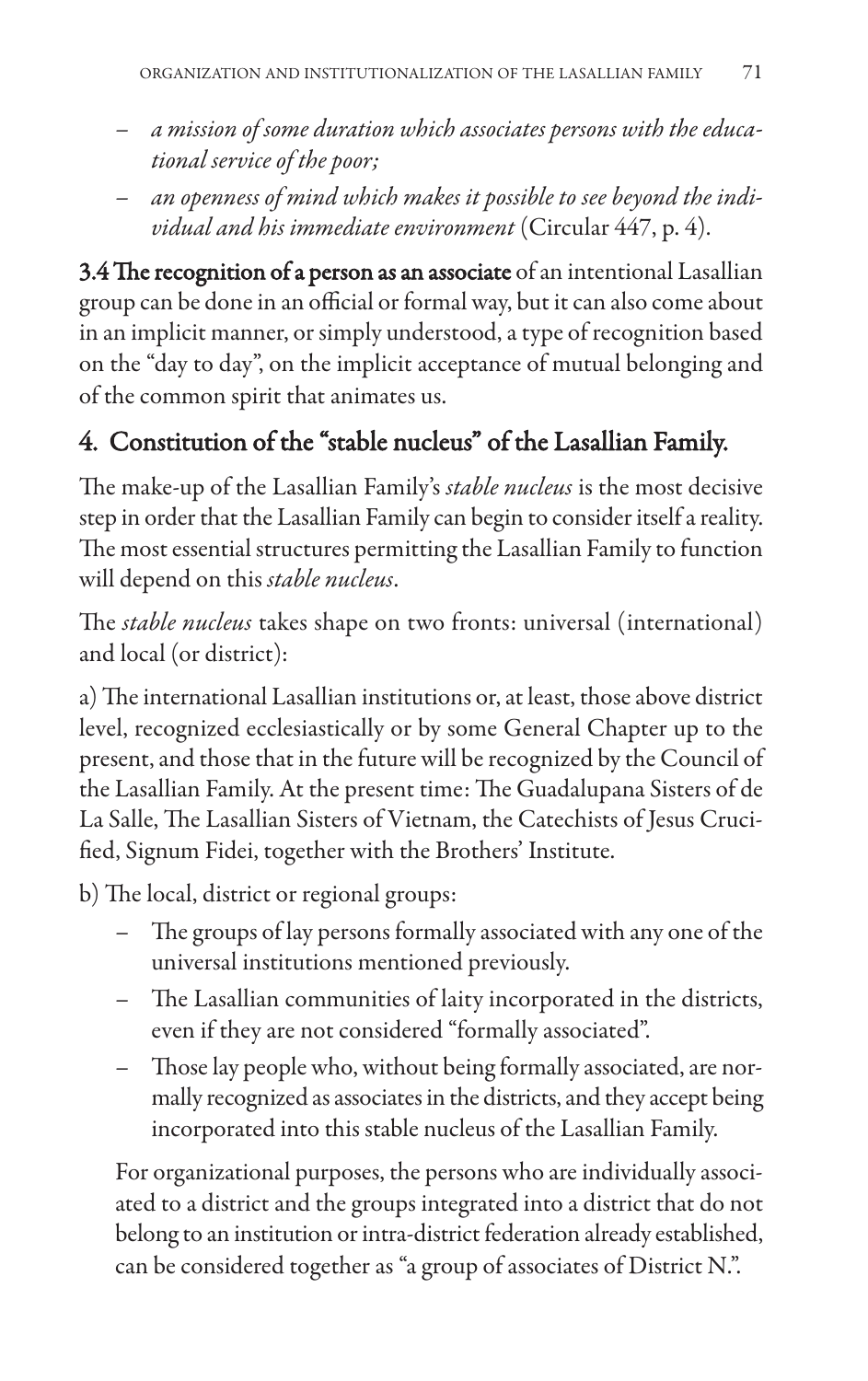## 5. Building the primary links of communion on the international level.

5.1 *Principal Animator*: President, "Major" Brother, Coordinator… what name is most appropriate?

As the Brothers' Institute is the direct heir of Saint John Baptist de La Salle and, as things stand at present, the Lasallian institution which best channel and bind the efforts of all Lasallians in the common mission, the ministry of communion and animation of the entire Lasallian Family, can be well justified in being attributed to the Superior General of the Brothers, but this conferral will have to be agreed upon by all the representatives of the Lasallian Family, or more exactly, by the stable nucleus of the Lasallian Family.

5.2 The *Lasallian Family Council*, consisting of representatives from the stable nucleus of the Lasallian Family. It should be made clear how they are going to be represented in it, on the one hand, the universal or interdistrict institutions; and on the other, the groups associated through the district. Equally, the possible representation in this Council of other Lasallian organizations and movements that do not form part of the stable nucleus, at least at that moment, but they do in the more or less close surrounding ambit.

5.3 The *International Assembly*, which accomplishes the functions of communion in the Lasallian charism, a forum for sharing experiences and for discerning the calls and responses in and of the mission. It could be the continuation of the experience begun with the International Assembly "Associated for the Lasallian Educational Mission" of 2006.

5.4 *The Identity Card of the Lasallian Family*. It will be necessary to specify on the Card the unrenounceable elements of the Lasallian charism, so that each member of the Lasallian Family pledges to uphold, the objectives, the ways of belonging, the basic structures of animation…

In this working out they will have to keep in mind different levels in order to facilitate the interventions of the different members of the Lasallian Family or its representatives.

# 6. Developing the Lasallian Family in districts.

It would be more exact to say: *organizing and refounding the districts in the*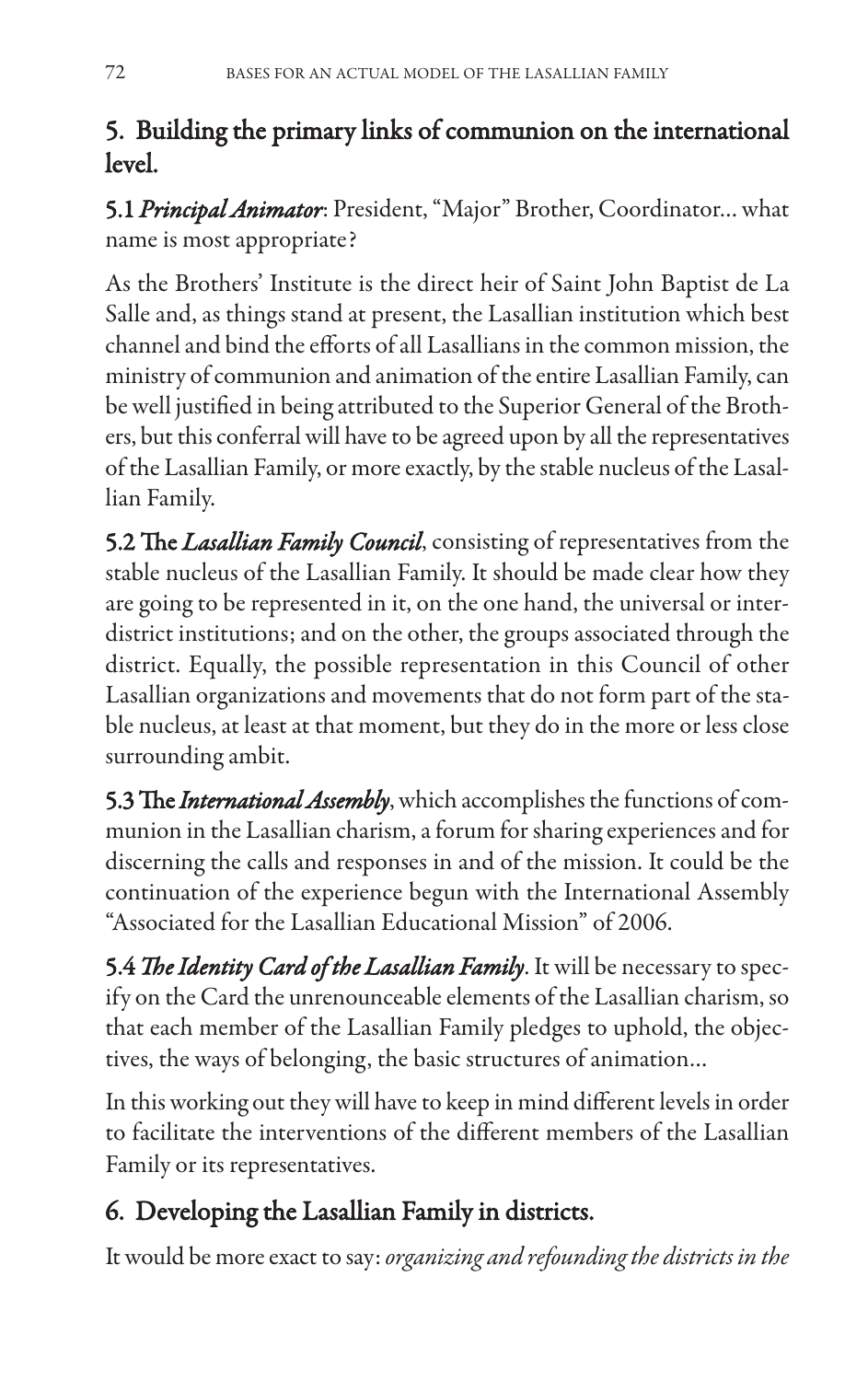*context of the Lasallian Family*. The new District allows for the concrete practice of communion which should exist among the different groups and institutions of the Lasallian Family to serve the mission "together and by association" (educational service of the poor) based on fidelity to the Lasallian charism:

- 1. Establishing an authentic collaboration between all the Lasallian institutions that work in the same geographical territory: Brothers, Sisters, Catechists of Jesus Crucified, Signum Fidei, other Lasallian Communities… the District community promotes a coordinated response to the needs of the mission, both in its discernment of current works as well as in beginning new works.
- 2. It guarantees that formation in the Lasallian charism reaches all its members.
- 3. It promotes human relationships, and, based on them, communion among the Lasallian communities and among the members of these communities. It looks after every associate to provide them a community of reference.
- 4. It sees to it that all those in charge of providing guidelines for Lasallian educational works are aware that educational service of the poor is a fundamental priority (Circular 447, page 11).
- 5. It promotes solidarity in the shared search and choice of responses to the needs of the mission, co-responsibility in preparation of programs, and subsidiarity in action among all those who share the mission.
- 6. Expanding structures of effective participation for all Lasallians, especially associates, in mission: Mission Council, Mission Assembly. Other structures developed with success in certain districts: The Lasallian Partners Council (District of the Philippines. See Bulletin 250, 7.2), Community of District Animation (District of Argentina)…
- 7. Based on the above points, a sense of belonging should be instilled among its members: to the District, to the living Lasallian story, to the overall group of Lasallian associates.
- 8. The new District is not the result of the overall indifference of Lasallians, but the fundamental communion of many Lasallians of different identities. The communion and participation of all asso-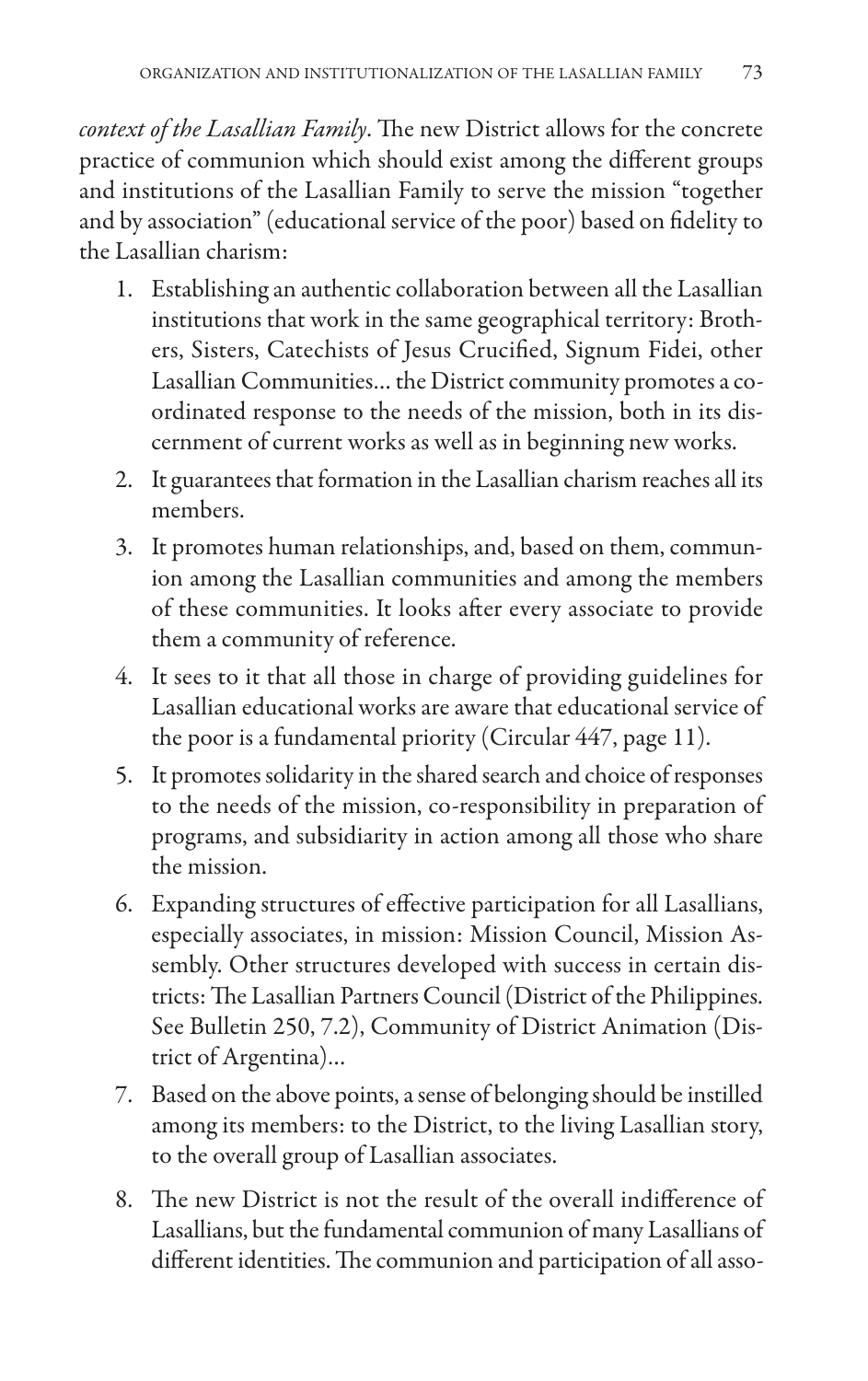ciates must be combined with a healthy autonomy as regards each identity. Differences among the various identities are not hidden but they are valued and cultivated as a treasure for the whole group.

## 7. Openness of the Lasallian Family. The communication of the charism.

The Lasallian Family will branch out to expand as an ecclesial movement and branch out to include all those who collaborate in one form or another in the Lasallian educational project, and include all those who receive the benefits of this mission. Nevertheless, this affirmation would be meaningless if it did not translate itself into a vigorous exertion of communicating the charism to those who approach to participate in the mission.

The communication of the charism (the "lifeblood" of the family) concretizes itself in many diverse ways: dignifying the teaching profession, discovering the evangelizing mission in educational works, communicating Lasallian spirituality, transmitting Lasallian pedagogy, cultivating a sensitivity toward the recipients most in need of the mission, sharing responsibilities and the direction of educational projects, etc., also arriving at economic solidarity when necessity requires, with collaborators in the mission.

# 8. The promotion of the common culture and new expressions.

A family, a common charism, a collective identity. And at the same time, diverse specific charisms, different identities and life projects. How are we going to feel united while respecting diversity at the same time? And how can we be sure that the unity is not simply repetitive of the inherited expression or of the expression creation by only one very concrete part of the family?

The Lasallian Family needs a common culture for all the members of the Family, one in which all can recognize themselves, while at the same time it has to cover the many cultural expressions proper to each group and institution, each existential project, geographic area, etc.

The collective Lasallian identity needs to be expressed and sustained in a common culture, a vocabulary, expressions, icons, points of reference, etc.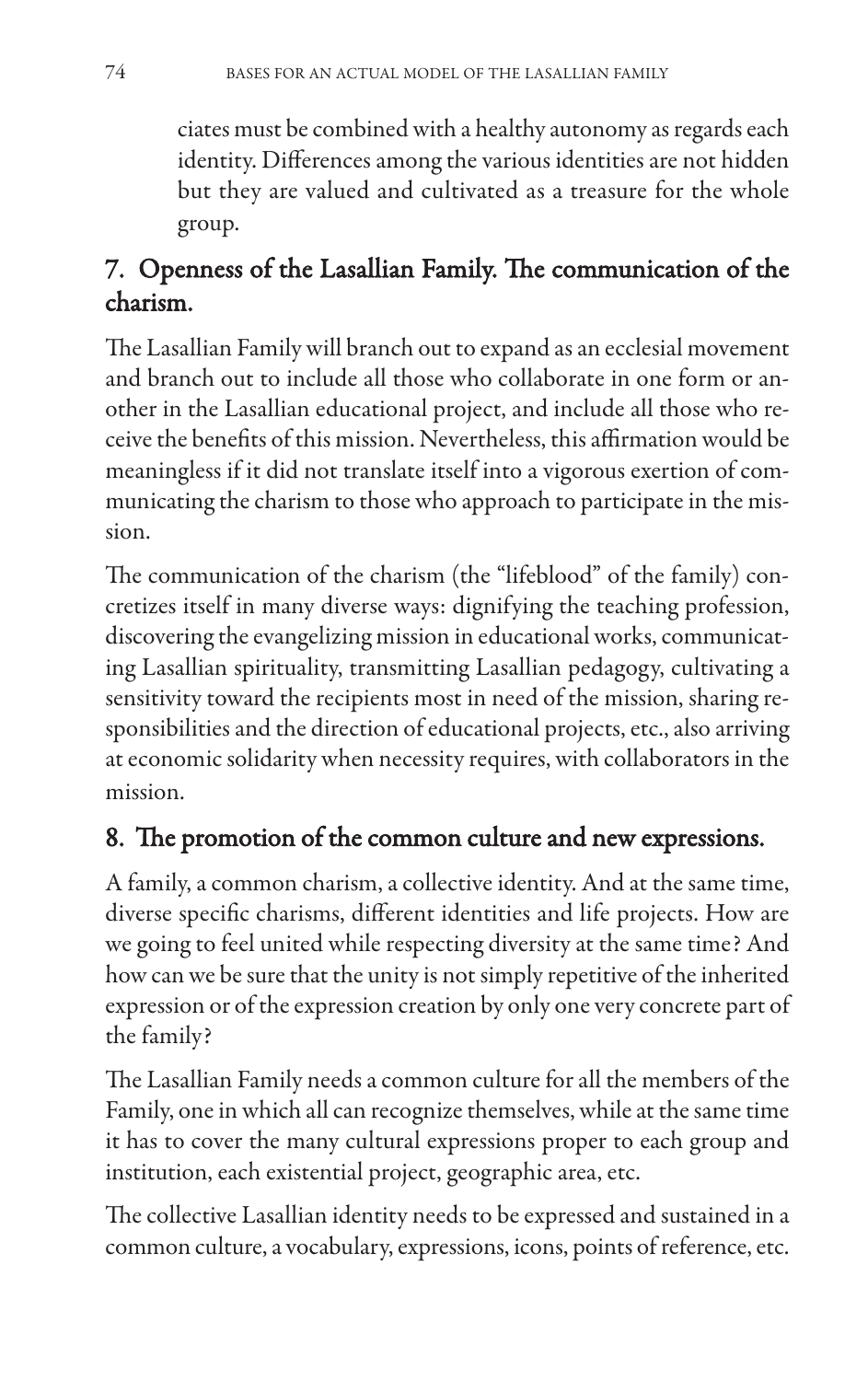This common culture is very important to nourish the sense of belonging to the same family and to communicate through it the essential elements of our Lasallian identity. In the measure to which the make-up of our Lasallian Family is enriched with new groups coming from very diverse situations, it becomes that much more necessary to reinforce the common bond, facilitate the identification of the various members with the spiritual and cultural core of the family. We will be needing means of communication to help us to create and transmit that common culture.

But the Lasallian culture must continue to re-create itself and express itself in new paradigms. The way in which we interpret the Lasallian identity today is almost exclusively from the perspective of the Brother, and from the European and American context. Starting from now this reading of our identity should be enriched with new perspectives; there are interpretations now coming from the lay persons. It is urgent that what the feminine side brings (the lay woman and the woman religious) be listened to in order to underline many aspects of the Lasallian charism and identity which at this time we scarcely take into account.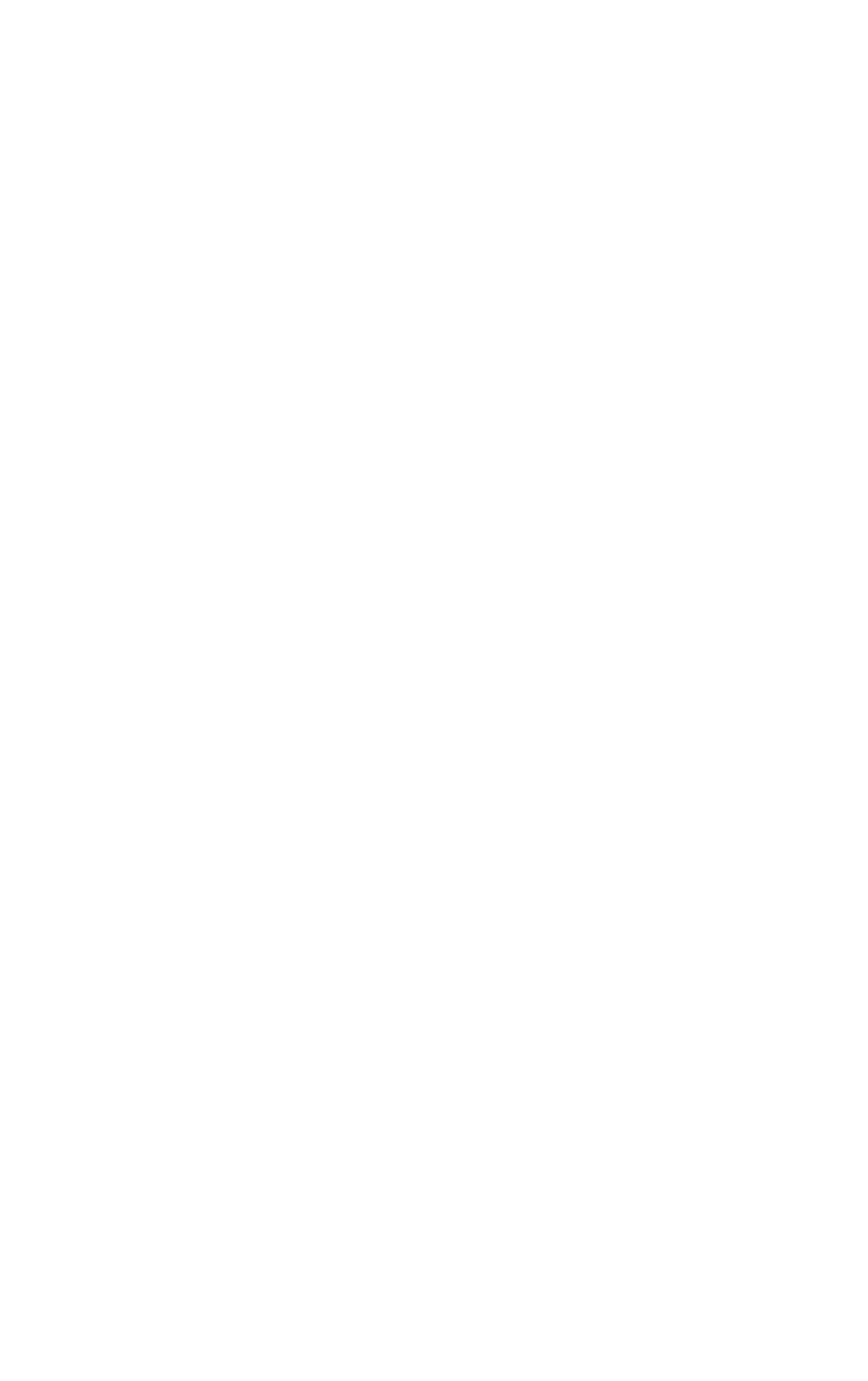# **VI. Canonical implications and ecclesial recognition**

Is ecclesial recognition of the Lasallian Family possible (or even desireable)? And, in the case that it is, what sort of recognition do we want?

And what are the canonical implications that carry with them the burgeoning of the Lasallian Family?

Let us begin by noting these four general principles, selected from the Code of Canon Law:

- The faithful have the right to follow their own form of spiritual life, provided it is in accord with Church teaching (c. 214).
- The faithful may freely establish and direct associations which foster the Christian vocation in the world (c. 215).
- The faithful can live according to the spirit of a religious Institute, and they have the right to associate with one another for this purpose (c. 303).
- Institutes which have associations of the faithful joined to them are to have a special care that these associations are imbued with the genuine spirit of their family (c. 677).

Let us now try to specify the ecclesial and canonical recognition, first with regard to the whole of the Lasallian Family and then for the groups associated with it.

## **1. ECCLESIAL RECOGNITION OF THE LASALLIAN FAMILY.**

The Code of Canon Law does not have a figure or model for the juridical recognition of the charismatic families because the publication of the Code happened when the new model of charismatic family hardly had begun to develop in the Church.

The canonical "figures" that can approximate the charismatic family are the "confederation of public associations" (c. 313), a juridical entity, the same as the "public association", or the joint body of associations of the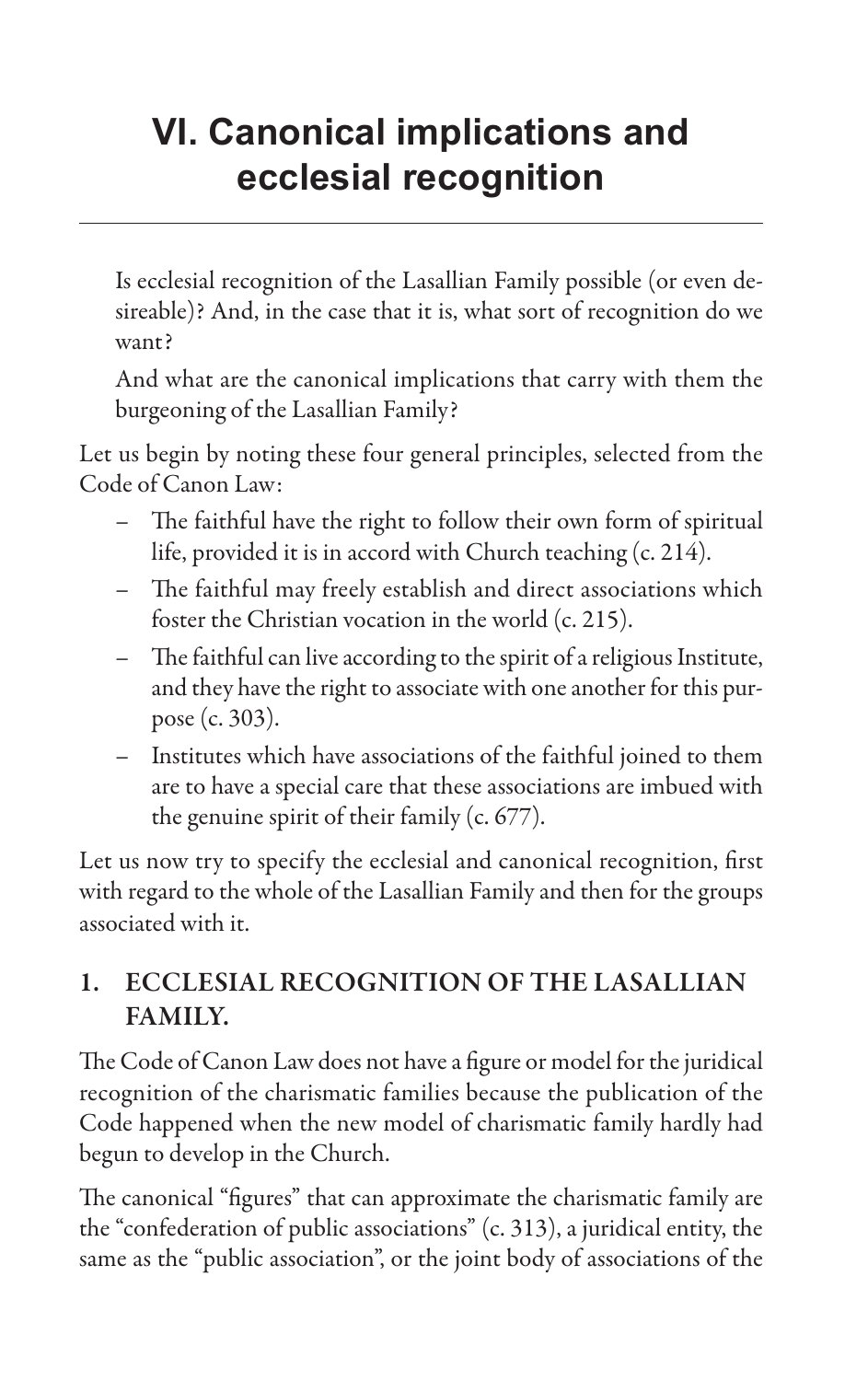faithful (like the Third Orders and similar fraternities) "placed under the overall direction" of a religious institute (canons 303 y 677.2).

But the figure that is modeling the charismatic family we are concerned with is quite distant from those canonical figures by two essential characteristics: complexity and the federative character (that is to say, non-hierarchical).

As an example of complexity, consider the Salesian Family of Don Bosco, that includes as groups officially recognized to the present, various religious congregations of canonical right and others of diocesan right, two secular institutes, three public and one private associations of the faithful, an ecclesial movement and two worldwide civil associations (former students).

The Lasallian Family, besides assuming that complexity, puts emphasis on the federative character in its style of constitution and organization, as a *communion of communities* united by fraternal bonds, without *a priori* hierarchy. This emphasis corresponds to the lay dimension that the Lasallian charism integrates in a prophetic manner.

The Lasallian Family, the same as any other charismatic family in the Church, does not need a formal canonical recognition and can set itself up as the groups associated agree among themselves, as long as the proper nature of each group is respected. Nevertheless, the question of whether some type of official recognition is desirable is still on the table, for example, to guarantee that the Lasallian charism be identified in the Church in its essential traits, or that the Lasallian Family be recognized as the authoritative body and guarantor of the Lasallian charism before the Church, or simply, to acquire juridical personality. If that is seen to be worthwhile, the representative organism of the Lasallian Family will have to seek the approbation of its *Statutes* or *Charter of Identity* of the Lasallian Family from the Congregation for the Institutes of Consecrated Life and, simultaneously, from the Pontifical Council for the Laity.

#### **2. THE ECCLESIAL RECOGNITION OF THE GROUPS ASSOCIATED WITH THE LASALLIAN FAMILY.**

Here we are referring to the groups of lay persons, since the groups of men and women religious have their proper means to obtain recognition, first in the diocese and then by pontifical right (in this case through the Congregation for the Institutes of Consecrated Life).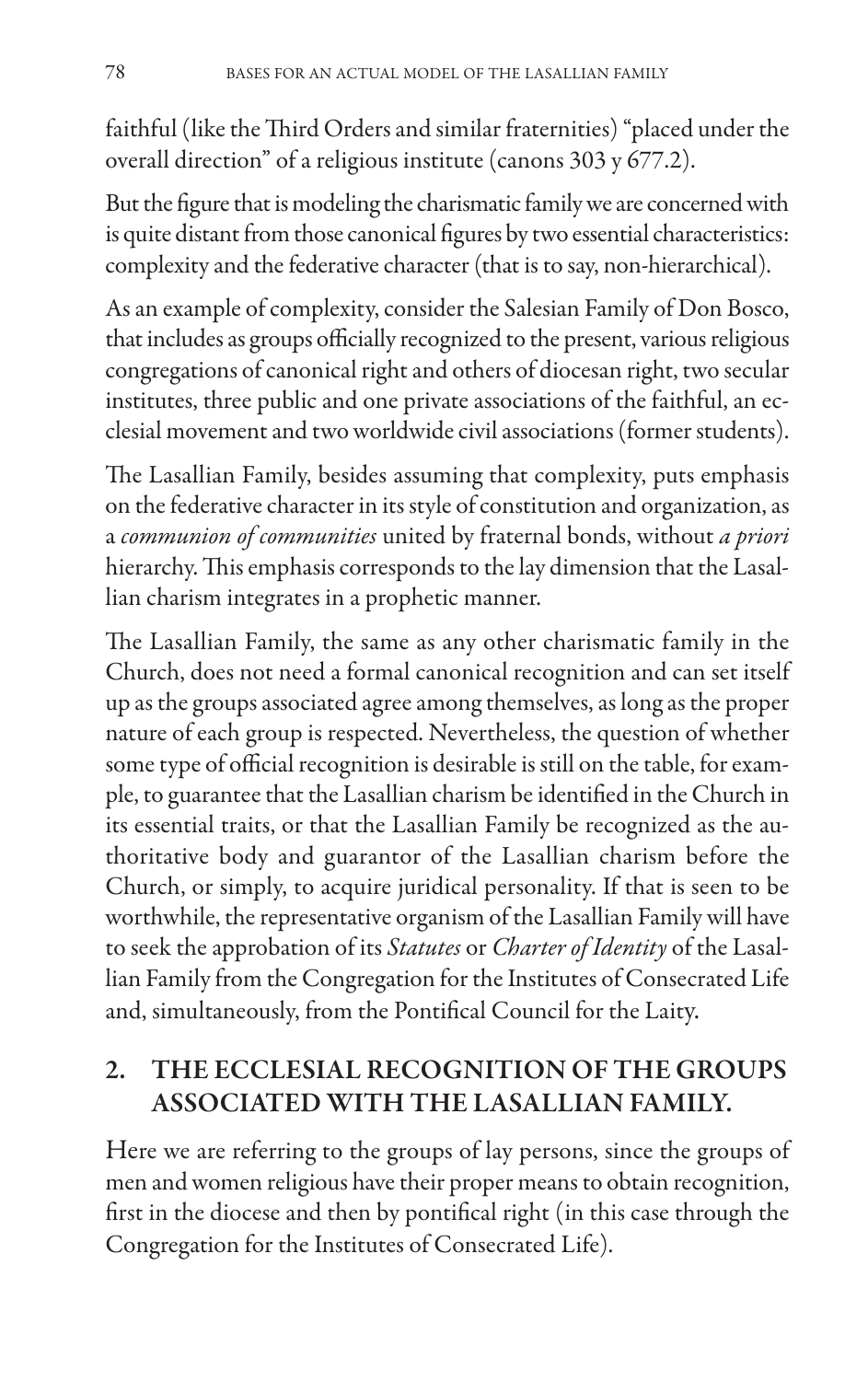## 2.1 "Indirect" ecclesial recognition.

A group of Lasallians can form a "private association of the faithful" without needing a formal canonical recognition (it is a right explicit in canon 215). As a proof of its Lasallian identity it is sufficient that it be recognized as a Lasallian group associated with any of the institutions that officially represent the Lasallian charism in the Church, or rather by the official representatives of the Lasallian Family where this is officially constituted.

On the part of the Institute of the Brothers of the Christian Schools, the recognition of an associated lay group can come through the General Chapter or the Superior General and his Council, in the universal sphere, and by the Brother Visitor and his Council at the level of its own district. In the spirit of the 43rd General Chapter, the frame of reference for all the experiences of association is the district, so that it seems logical that all recognition at the worldwide level ought to be passed first through the district recognition (of one or more districts).

The result of this kind of recognition is a *"private association of the faithful without legal status"* united with the Institute of the FSC or/and the Lasallian Family. This gives the possibility for internal organization without depending on authorization of the Church hierarchy, but at the same time limits it, in the sense of not being able to create and maintain establishments of Christian education or catechesis, but rather having to depend on another authorized institution, for example the Institute of the Brothers by means of the corresponding District or the bishop of their own diocese.

# 2.2 "Direct" ecclesial recognition.

The step towards canonical recognition presents three alternatives:

1ª. The simplest is that of a simple direct formal recognition, which is obtained after the approbation of the *statutes* on the part of the *ecclesiastic authorities*2. This does not change the private nature of the association,

<sup>2</sup> When we refer here to "ecclesiastical authorities" this is to be understood in the sense of canons 312 and 322 which indicate the competent authority for setting up public associations, for granting legal status and for approving the statutes:

<sup>1)</sup> The *Holy See*, for universal and international associations;

<sup>2)</sup> The *Episcopal Conference*, in its own territory, for national associations which by their very nature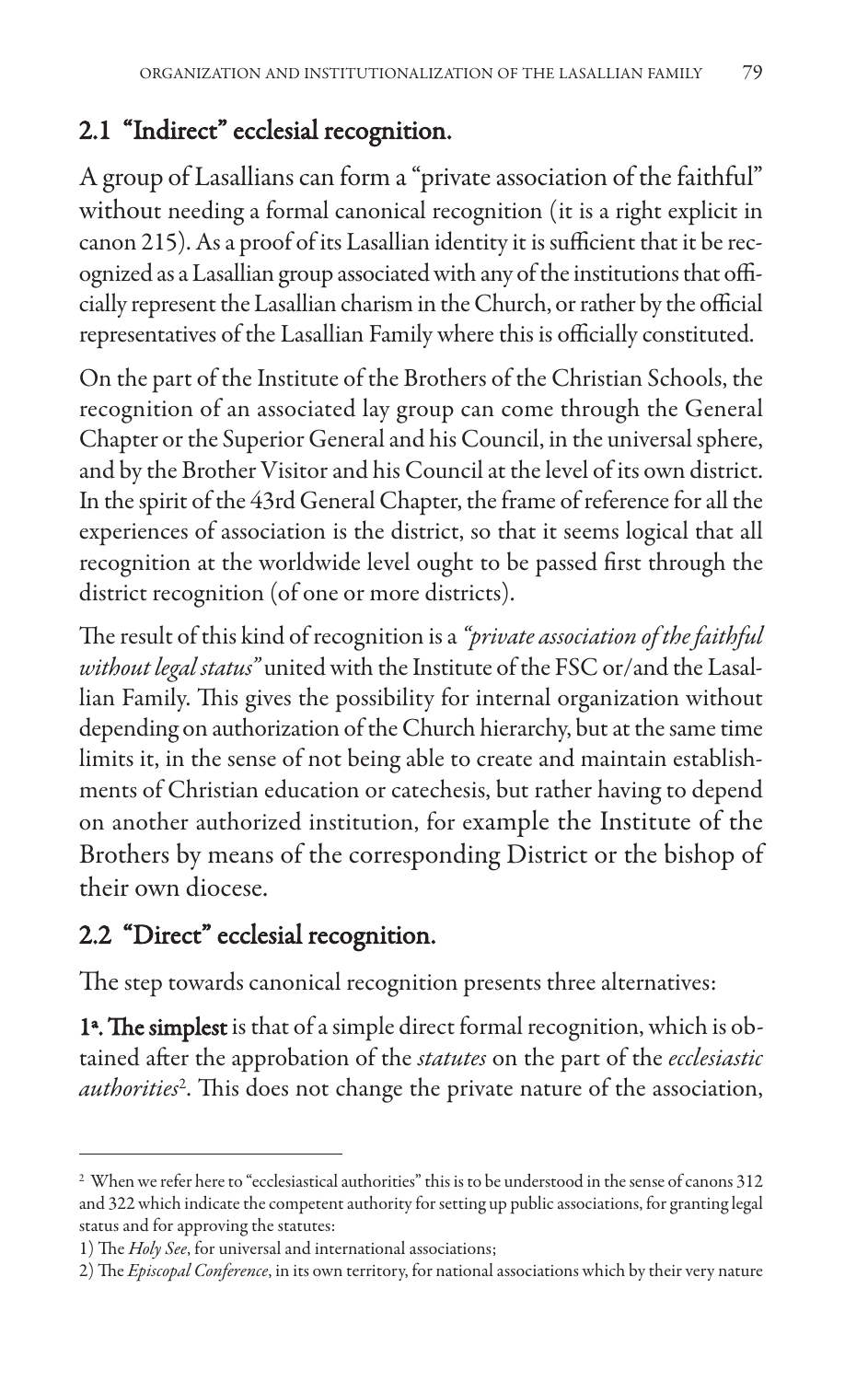nor add to it rights or duties (c.299). It continues to be a *"private association of the faithful with no legal status"*. In any case, the official recognition gives it a guarantee of ecclesiality.

2ª. The second alternative is that of recognition as a *private association*, but with legal status (c.322.1). Just as in the previous alternative, the statutes have to be approved by the *ecclesiastical authorities*(c.312), which also issues the decree of constitution as having legal status.

In so far as it is a private association, this second alternative does not add more rights or duties. It will continue to be free to organize itself internally. But it will acquire the capacity to act as legal body by means of the representatives recognized in the statutes, and for the purposes specified in the latter (c. 114).

Nevertheless, even in this case, the association will not have the authority to found or direct by itself, works of Christian education or catechesis. If it wishes to have this faculty it will need the recognition which is described in the following alternative.

3ª. *Public Association of the faithful* (c.301.3). By the same decree with which it is made into a public association it is also constituted as having legal status and receives the mission for working for the ends which the association proposes to achieve in the name of the Church (c.313), that is to say, for a Lasallian group, Christian education and catechesis.

Just as in the other two alternatives, it is the ecclesiastical authorities which approve the statutes and any changes which have to be made to them. But, in addition, in this case, it is also the ecclesiastical authorities who have to confirm the President elected by the Fraternity and to name an ecclesiastical assistant (c.317.1) who acts as representative of the Church.

The public association retains the ownership and administration of its goods, but has to give an account of its administration to the ecclesiastical

establishment are intended for work throughout the whole nation;

<sup>3)</sup> The *diocesan Bishop*, each in his own territory. The written consent of the diocesan Bishop is required for the valid establishment of an association or branch of an association in the diocese, even though it is done in virtue of an apostolic privilege. Permission which is given by the diocesan Bishop for the foundation of a house of a religious institute is valid also for the establishment in the same house, or in a church attached to it, of an association which is proper to that institute.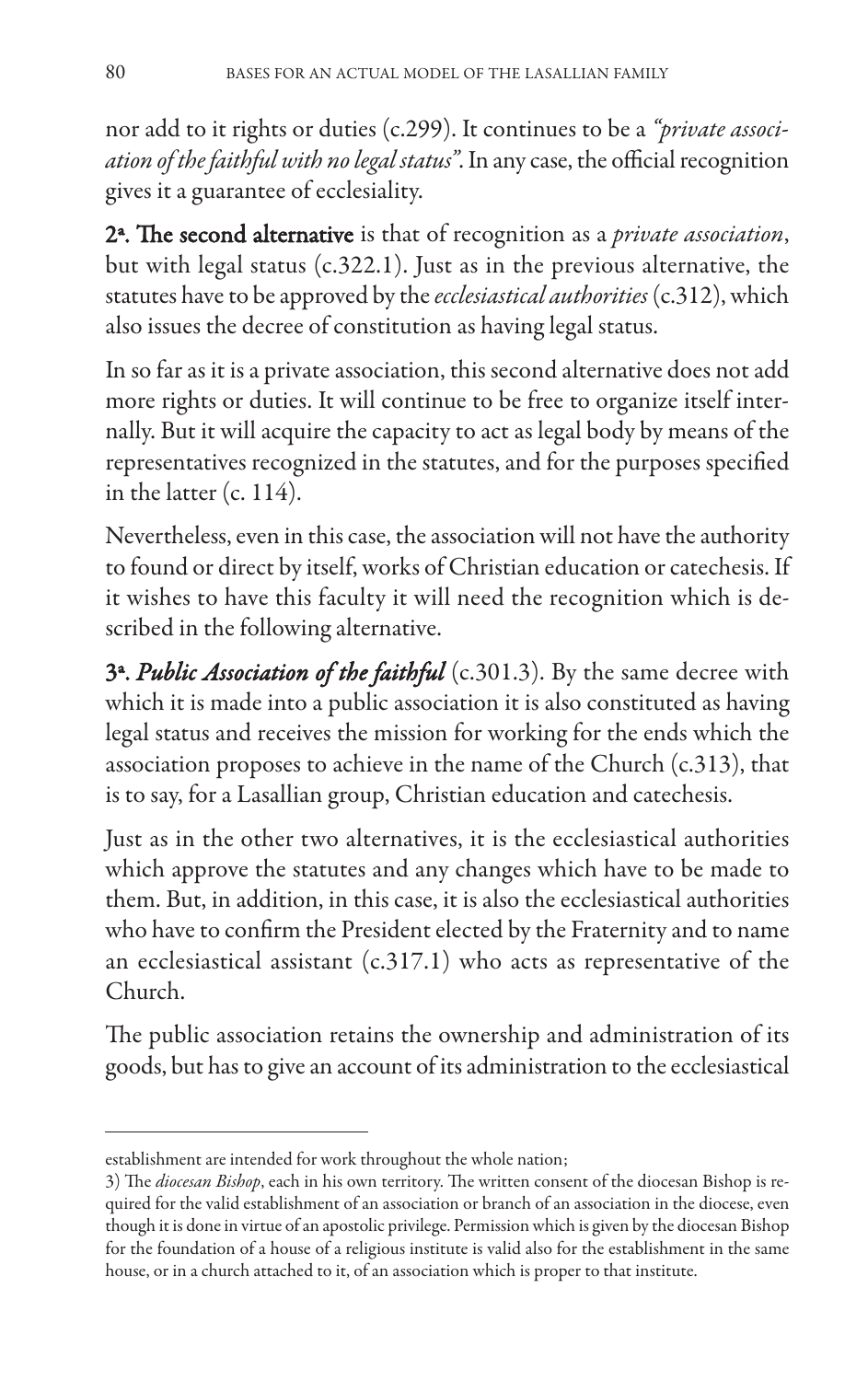authorities every year (c.319.1). From the economic point of view, recognition as a public association could have an advantage compared to recognition as a private association, where contracts and wages are concerned. The goods of public associations are ecclesiastical goods, and in many cases (depending on the country in question) will not be subject to the same obligations as civil associations.

Each alternative has advantages and disadvantages. The private association has more autonomy in its internal organization. The public association has more autonomy with a view to the accomplishment of its mission.

Some other aspect can tip the balance to one or the other side: in the case of the public associations there are certain restrictions that have to do with who can belong to them (c. 316.1), conditions that do not exist with regard to the private associations.

For each one of the three alternatives, recognition can be sought by diocesan organisms or from the Holy See, according to the geographical extension of the association. In the second case, the groups of lay persons direct their petition to the Pontifical Council for the Laity, specifying its membership in the Lasallian Family.